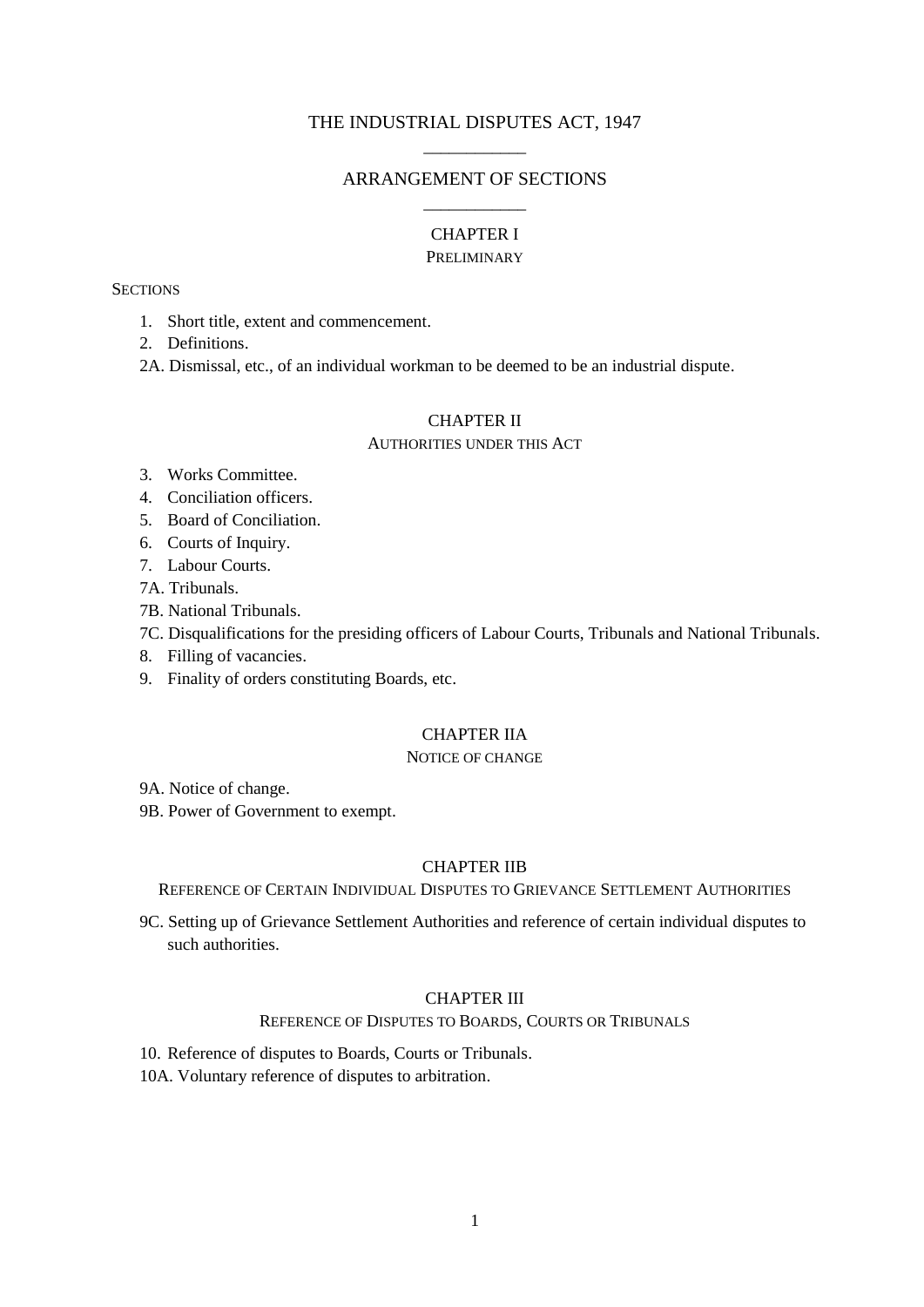#### CHAPTER IV

### PROCEDURE, POWERS AND DUTIES OF AUTHORITIES

## **SECTIONS**

- 11. Procedure and powers of conciliation officers, Boards, Courts and Tribunals.
- 11A. Powers of Labour Courts, Tribunals and National Tribunals to give appropriate relief in case of discharge or dismissal of workmen.
- 12. Duties of conciliation officers.
- 13. Duties of Board.
- 14. Duties of Courts.
- 15. Duties of Labour Courts, Tribunals and National Tribunals.
- 16. Form of report or award.
- 17. Publication of reports and awards.
- 17A. Commencement of the award.
- 17B. Payment offull wages to workman pending proceedings in higher courts.
- 18. Persons on whom settlements and awards are binding.
- 19. Period of operation of settlements and awards.
- 20. Commencement and conclusion of proceedings.
- 21. Certain matters to be kept confidential.

### CHAPTER V

### STRIKES AND LOCK-OUTS

- 22. Prohibition of strikes and lock-outs.
- 23. General prohibition of strikes and lock-outs.
- 24. Illegal strikes and lock-outs.
- 25. Prohibition of financial aid to illegal strikes and lock-outs.

### CHAPTER VA

### LAY-OFF AND RETRENCHMENT

- 25A. Application of sections 25C to 25E.
- 25B. Definition of continuous service.
- 25C. Right of workmen laid-off for compensation.
- 25D. Duty of an employer to maintain muster rolls of workmen.
- 25E. Workmen not entitled to compensation in certain cases.
- 25F. Conditions precedent to retrenchment of workmen.
- 25FF. Compensation to workmen in case of transfer of undertakings.
- 25FFA. Sixty days' notice to be given of intention to close down any undertaking.
- 25FFF. Compensation to workmen in case of closing down of undertakings.
- 25G. Procedure for retrenchment.
- 25H. Re-employment of retrenched workmen.

25-I. [*Repealed.*].

### 25J. Effect of laws inconsistent with this Chapter.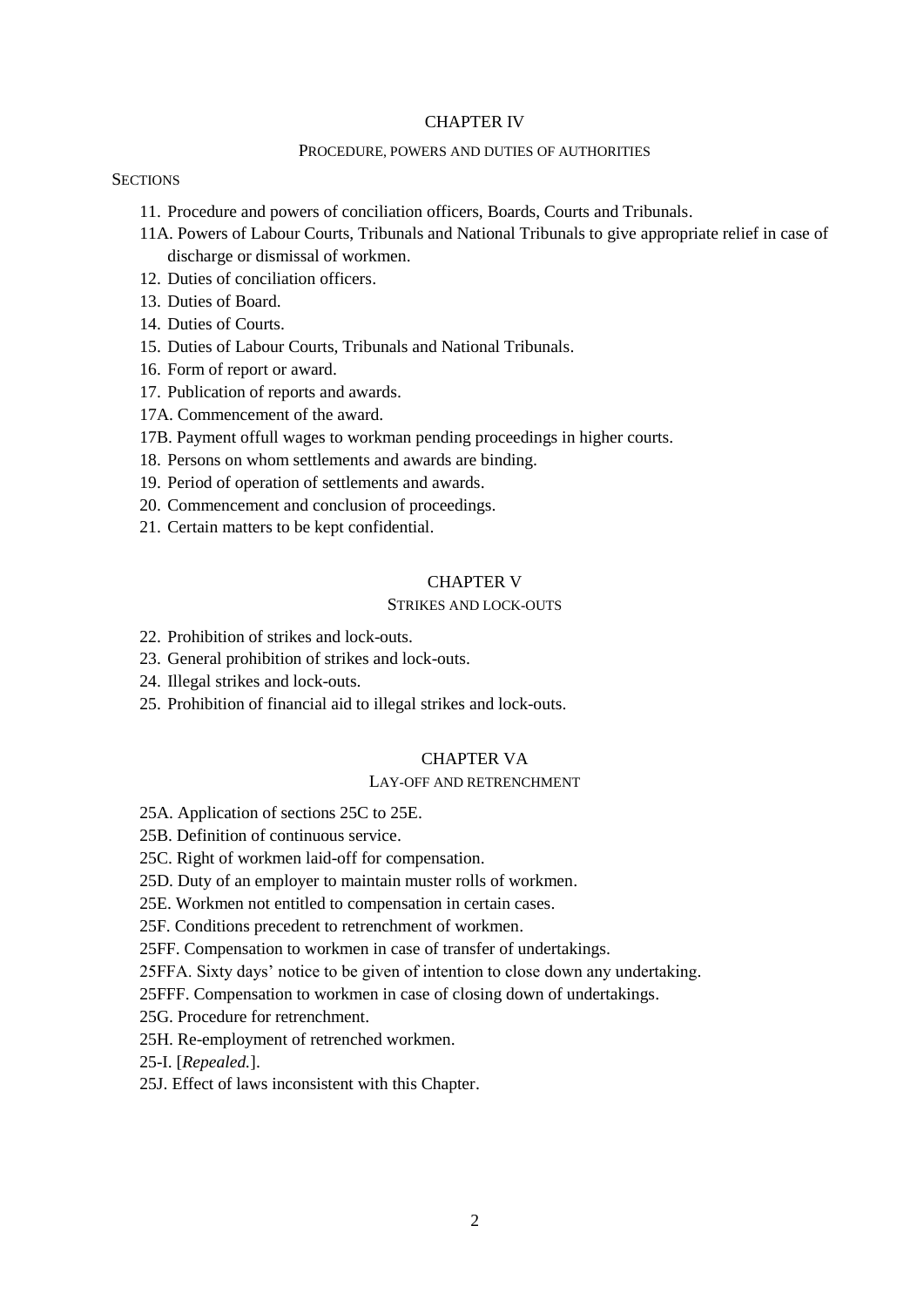### CHAPTER VB

## SPECIAL PROVISIONS RELATING TO LAY-OFF, RETRENCHMENT AND CLOSURE IN CERTAIN ESTABLISHMENTS

# **SECTIONS**

- 25K. Application of Chapter VB.
- 25L. Definitions.
- 25M. Prohibition of lay-off.
- 25N. Conditions precedent to retrenchment of workmen.
- 25-O. Procedure for closing down an undertaking.
- 25P. Special provision as to restarting of undertakings closed down before commencement of the Industrial Disputes (Amendment) Act, 1976.
- 25Q. Penalty for lay-off and retrenchment without previous permission.
- 25R. Penalty for closure.
- 25S. Certain provisions of Chapter VA to apply to an industrial establishment to which this Chapter applies.

### CHAPTER VC

### UNFAIR LABOUR PRACTICES

25T. Prohibition of unfair labour practice.

25U. Penalty for committing unfair labour practices.

## CHAPTER VI

### **PENALTIES**

- 26. Penalty for illegal strikes and lock-outs.
- 27. Penalty for instigation, etc.
- 28. Penalty for giving financial aid to illegal strikes and lock-outs.
- 29. Penalty for breach of settlement or award.
- 30. Penalty for disclosing confidential information.
- 30A. Penalty for closure without notice.
- 31. Penalty for other offences.

## CHAPTER VII

#### **MISCELLANEOUS**

- 32. Offence by companies, etc.
- 33. Conditions of service, etc., to remain unchanged under certain circumstances during pendency of proceedings.
- 33A. Special provision for adjudication as to whether conditions of service, etc., changed during pendency of proceedings.
- 33B. Power to transfer certain proceedings.
- 33C. Recovery of money due from an employer.
- 34. Cognizance of offences.
- 35. Protection of persons.
- 36. Representation of parties.
- 36A. Power to remove difficulties.
- 36B. Power to exempt.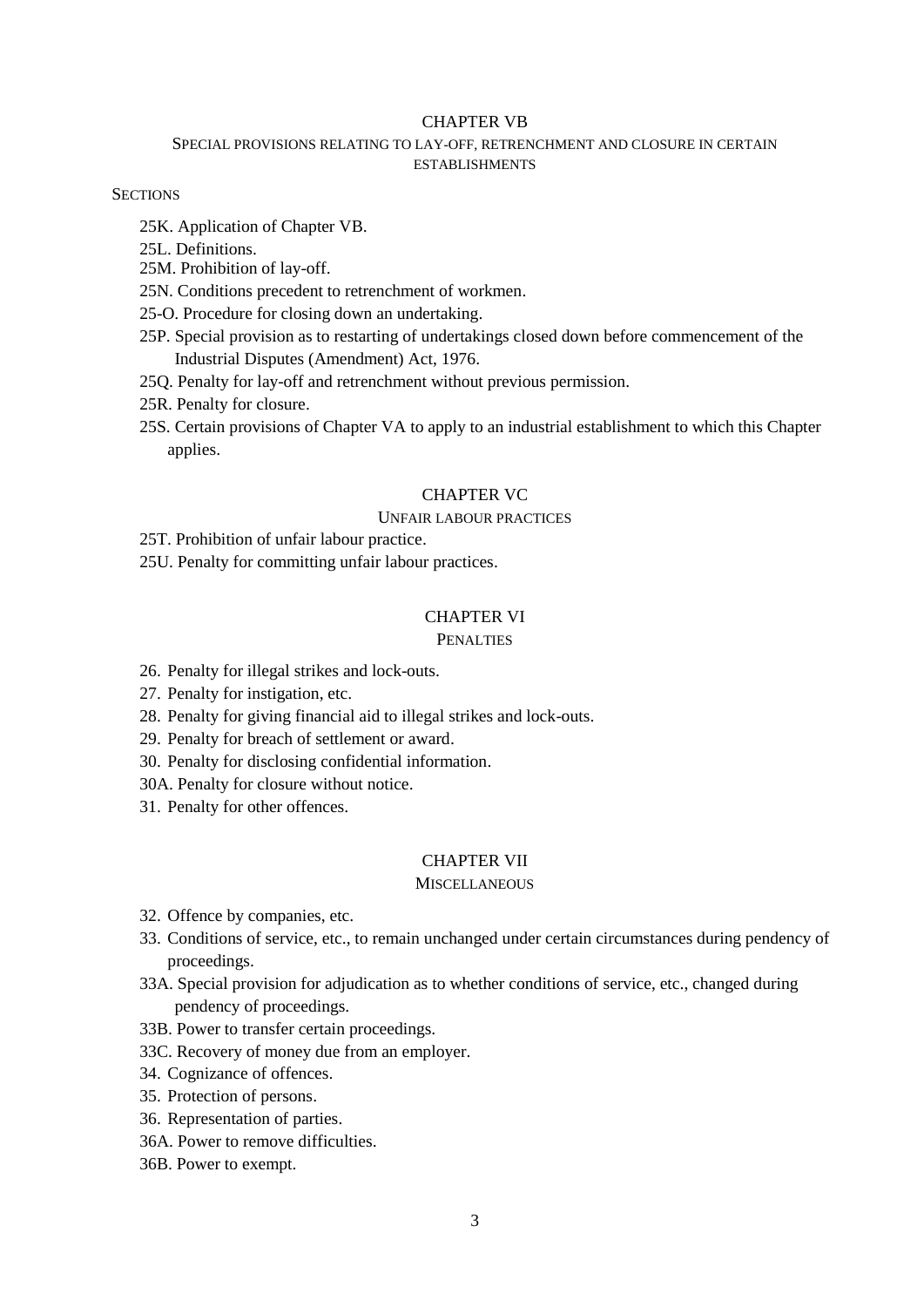### **SECTIONS**

- 37. Protection of action taken under the Act.
- 38. Power to make rules.
- 39. Delegation of powers.
- 40. Power to amend Schedules.
	- THE FIRST SCHEDULE.—INDUSTRIES WHICH MAY BE DECLARED TO BE PUBLIC UTILITY SERVICES UNDER SUB-CLAUSE (*vi*) OF CLAUSE (*n*) OF SECTION 2.

THE SECOND SCHEDULE.—MATTERS WITHIN THE JURISDICTION OF LABOUR COURTS.

THE THIRD SCHEDULE.—MATTERS WITHIN THE JURISDICTION OF INDUSTRIAL TRIBUNALS.

THE FOURTH SCHEDULE.—CONDITIONS OF SERVICE FOR CHANGE OF WHICH NOTICE IS TO BE GIVEN.

THE FIFTH SCHEDULE.—UNFAIR LABOUR PRACTICES.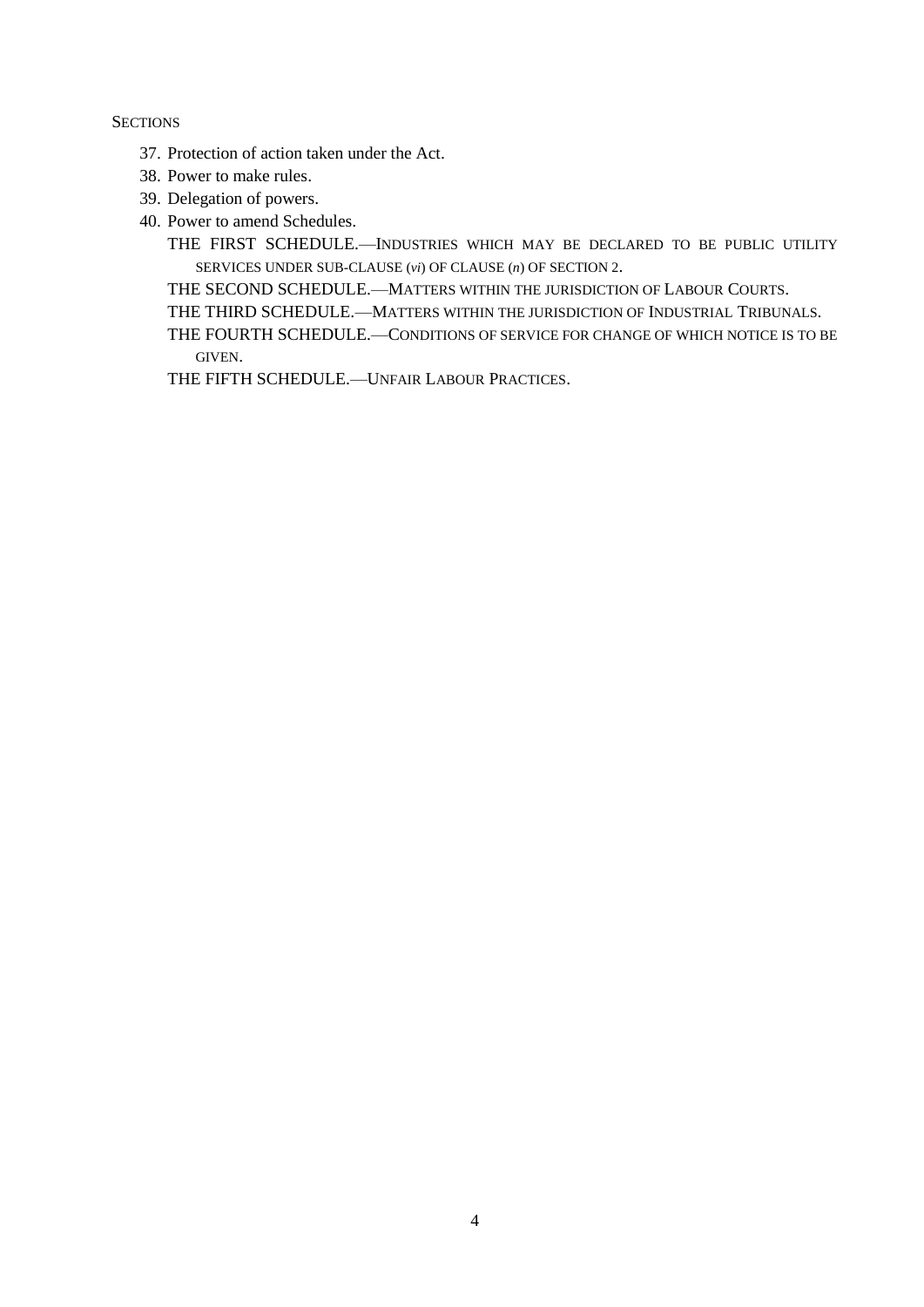#### THE INDUSTRIAL DISPUTES ACT, 1947

# ACT NO. 14 OF  $1947<sup>1</sup>$

[11*th March*, 1947.]

An Act to make provision for the investigation and settlement of industrial disputes, and for certain other purposes.

WHEREAS it is expedient to make provision for the investigation and settlement of industrial disputes, and for certain other purposes hereinafter appearing;

It is hereby enacted as follows:—

#### CHAPTER I

#### PRELIMINARY

**1. Short title, extent and commencement**.—(*1*) This Act may be called the Industrial Disputes Act, 1947.

 $2(2)$  It extends to the whole of India:

 $3*$  $*$   $*$   $*$   $*$   $*$   $*$   $*$ 

(*3*) It shall come into force on the first day of April, 1947.

**2. Definitions**.—In this Act, unless there is anything repugnant in the subject or context,—

(*a*) "appropriate Government" means—

 $(i)$  in relation to any industrial dispute concerning  $4***$  any industry carried on by or under the authority of the Central Government,  $5***$  or by a railway company  $6$  [or concerning any such controlled industry as may be specified in this behalf by the Central Government]  $\frac{7***}{}$  or in relation to an industrial dispute concerning  ${}^{8}[^{9}[^{10}[^{11}][a]$  Dock Labour Board established under section 5A of the Dock Workers (Regulation of Employment) Act, 1948 (9 of 1948), or  $^{12}$ [the Industrial Finance Corporation of India Limited formed and registered under the Companies Act, 1956 (1 of 1956)], or the Employees' State Insurance Corporation established under section 3 of the Employees' State Insurance Act, 1948 (34 of 1948), or the Board of Trustees constituted under section 3A of the Coal Mines Provident Fund and Miscellaneous Provisions Act, 1948 (46 of 1948), or the Central Board of Trustees and the State Boards of Trustees constituted under section 5A and section 5B, respectively, of the Employees' Provident Fund and Miscellaneous Provisions Act, 1952 (19 of 1952),  $13***$ , or the Life Insurance Corporation of India established under section 3 of the Life Insurance Corporation Act, 1956 (31 of 1956), or  $14$  [the Oil and Natural Gas Corporation Limited registered under the Companies Act, 1956 (1 of 1956)], or the

<sup>1.</sup> This Act has been extended to Goa, Daman and Diu by Reg. 12 of 1962; to Pondicherry by Reg. 7 of 1963 (w.e.f. 1-10-1963); and Laccadive, Minicoy and Amindivi Islands by Reg. 8 of 1965, s. 3 and the Schedule.

<sup>2.</sup> Subs. by Act 36 of 1956, s. 2, for the sub-section (*2*) (w.e.f. 29-8-1956).

<sup>3.</sup> Omitted by Act 51 of 1970, s. 2 and the Schedule (w.e.f. 1-9-1971). 4. Certain words omitted by Act 36 of 1964, s. 2 (w.e.f. 19-12-1964).

<sup>5.</sup> The words "by the Federal Railway Authority" omitted by the A.O. 1948.

<sup>6.</sup> Ins. by Act 65 of 1951, s. 32.

<sup>7.</sup> The words "operating a Federal Railway" omitted by the A.O. 1950.

<sup>8.</sup> Ins. by Act 47 of 1961. s. 51 and the Second Schedule, Part III (w.e.f. 1-1-1962).

<sup>9.</sup> Subs. by Act 36 of 1964, s. 2, for "the Deposit Insurance Corporation established" (w.e.f. 19-12-1964).

<sup>10.</sup> Subs. by Act 45 of 1971, s. 2 (w.e.f. 15-12-1971).

<sup>11.</sup> Subs. by Act 46 of 1982, s. 2 (w.e.f. 21-8-1984).

<sup>12.</sup> Subs. by Act 24 of 1996, s. 2, for "the Industrial Finance Corporation of India established under section 3 of the Industrial Finance Corporation Act, 1948 (15 of 1948)" (w.e.f. 11-10-1995).

<sup>13.</sup> The words and figures "or the "Indian Airlines" and "Air India" Corporations established under section 3 of the Air Corporations Act, 1953 (27 of 1953)" by s. 2, *ibid*. (w.e.f. 11-10-1995).

<sup>14.</sup> Subs. by Act 24 of 1996, s. 2, for "the Oil and Natural Gas Commission established under section 3 of the Oil and Natural Gas Commission Act, 1959 (43 of 1959)" (w.e.f. 11-10-1995).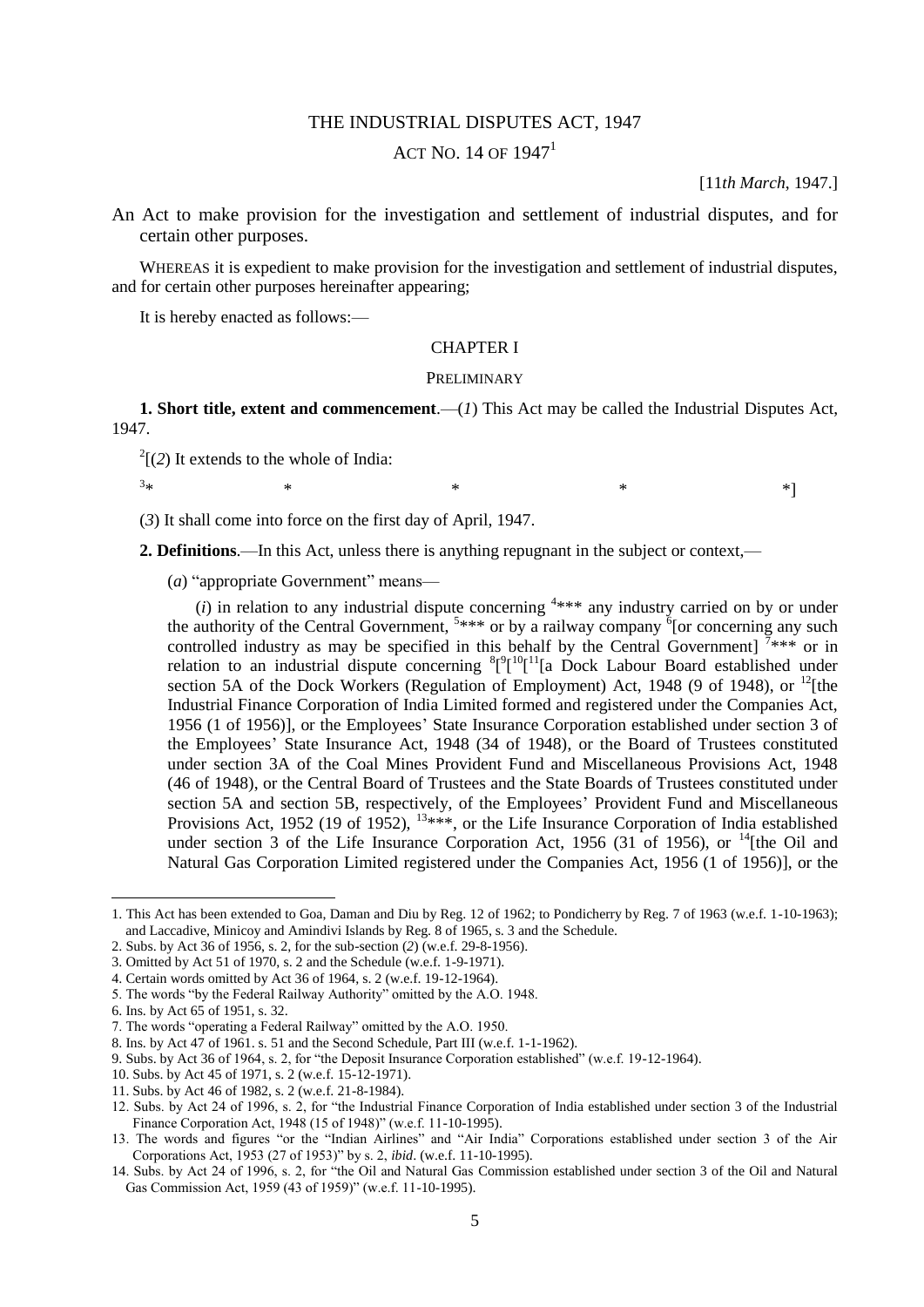Deposit Insurance and Credit Guarantee Corporation established under section 3 of the Deposit Insurance and Credit Guarantee Corporation Act, 1961 (47 of 1961), or the Central Warehousing Corporation established under section 3 of the Warehousing Corporations Act, 1962 (58 of 1962), or the Unit Trust of India established under section 3 of the Unit Trust of India Act, 1963 (52 of 1963), or the Food Corporation of India established under section 3 or a Board of Management established for two or more contiguous States under section 16 of the Food Corporations Act, 1964 (37 of 1964), or  ${}^{1}$ [the Airports Authority of India constituted under section 3 of the Airports Authority of India Act, 1994 (55 of 1994)],or a Regional Rural Bank established under section 3 of the Regional Rural Banks Act, 1976 (21 of 1976), or the Export Credit and Guarantee Corporation Limited or the Industrial Reconstruction Bank of India<sup>2</sup>[the National Housing Bank established under section 3 of the National Housing Bank Act, 1987 (53 of 1987)], or  $3^{4}$ [an air transport service, or a banking or an insurance company], a mine, an oilfield]  ${}^{5}$ [, a Cantonment Board,] or a  ${}^{6}$ [major port, any company in which not less than fifty-one per cent. of the paid-up share capital is held by the Central Government, or any corporation, not being a corporation referred to in this clause, established by or under any law made by Parliament, or the Central public sector undertaking, subsidiary companies set up by the principal undertaking and autonomous bodies owned or controlled by the Central Government, the Central Government, and]

 $\int$ <sup>7</sup>[(*ii*) in relation to any other industrial dispute, including the State public sector undertaking, subsidiary companies set up by the principal undertaking and autonomous bodies owned or controlled by the State Government, the State Government: Provided that in case of a dispute between a contractor and the contract labour employed through the contractor in any industrial establishment where such dispute first arose, the appropriate Government shall be the Central Government or the State Government, as the case may be, which has control over such industrial establishment;]

<sup>6</sup>[(*aa*) "arbitrator" includes an umpire;]

 ${}^{8}$ [ ${}^{9}$ [(*aaa*)] "average pay" means the average of the wages payable to a workman—

(*i*) in the case of monthly paid workman, in the three complete calendar months,

(*ii*) in the case of weekly paid workman, in the four complete weeks,

(*iii*) in the case of daily paid workman, in the twelve full working days,

preceding the date on which the average pay becomes payable if the workman had worked for three complete calendar months or four complete weeks or twelve full working days, as the case may be, and where such calculation cannot be made, the average pay shall be calculated as the average of the wages payable to a workman during the period he actually worked;]

 $10$ <sup>[</sup>(*b*) "award" means an interim or a final determination of any industrial dispute or of any question relating thereto by any Labour Court, Industrial Tribunal or National Industrial Tribunal and includes an arbitration award made under section 10A;]

 $11[(bb)$  "banking company" means a banking company as defined in section 5 of the Banking Companies Act, 1949 (10 of 1949), having branches or other establishments in more than one State, and includes <sup>12</sup>[the Export-Import Bank of India,] <sup>13</sup>[the Industrial Reconstruction Bank of India,]

<sup>1.</sup> Subs. by Act 24 of 1996,s. 2, for "the International Airports Authority of India constituted under section 3 of the International Airports Authority of India Act, 1971 (48 of 1971)" (w.e.f. 11-10-1995).

<sup>2.</sup> Ins. by Act 53 of 1987, s. 56 and the Second Schedule (w.e.f. 9-7-1988).

<sup>3.</sup> Subs. by Act 54 of 1949, s. 3, for "a mine oil-field".

<sup>4.</sup> Subs. by Act 24 of 1996, s. 2, for "a banking or an insurance company" (w.e.f. 11-10-1996).

<sup>5.</sup> Ins. by Act 36 of 1964, s. 2 (w.e.f. 19-12-1964).

<sup>6.</sup> Subs. by Act 24 of 2010, s. 2, for "major port, the Central Government, and" (w.e.f 15-9-2010).

<sup>7.</sup> Subs. by s. 2, *ibid*., for sub-clause (*ii*) (w.e.f. 15-9-2010).

<sup>8.</sup> Ins. by Act 43 of 1953, s. 2 (w.e.f. 24-10-1953).

<sup>9.</sup> Clause (*aa*) re-lettered as clause (*aaa*) by Act 36 of 1964, s. 2 (w.e.f. 19-12-1964).

<sup>10.</sup> Subs. by Act 36 of 1956, s. 3, for clause (*b*) (w.e.f. 10-3-1957).

<sup>11.</sup> Subs. by Act 38 of 1959, s. 64 and the third Schedule, Part II, for clause (*bb*).

<sup>12.</sup> Ins. by Act 28 of 1981, s. 40 and the Second Schedule (w.e.f. 4-1-1982).

<sup>13.</sup> Ins. by Act 62 of 1984, s. 71 and the Third Schedule (w.e.f. 20-3-1985).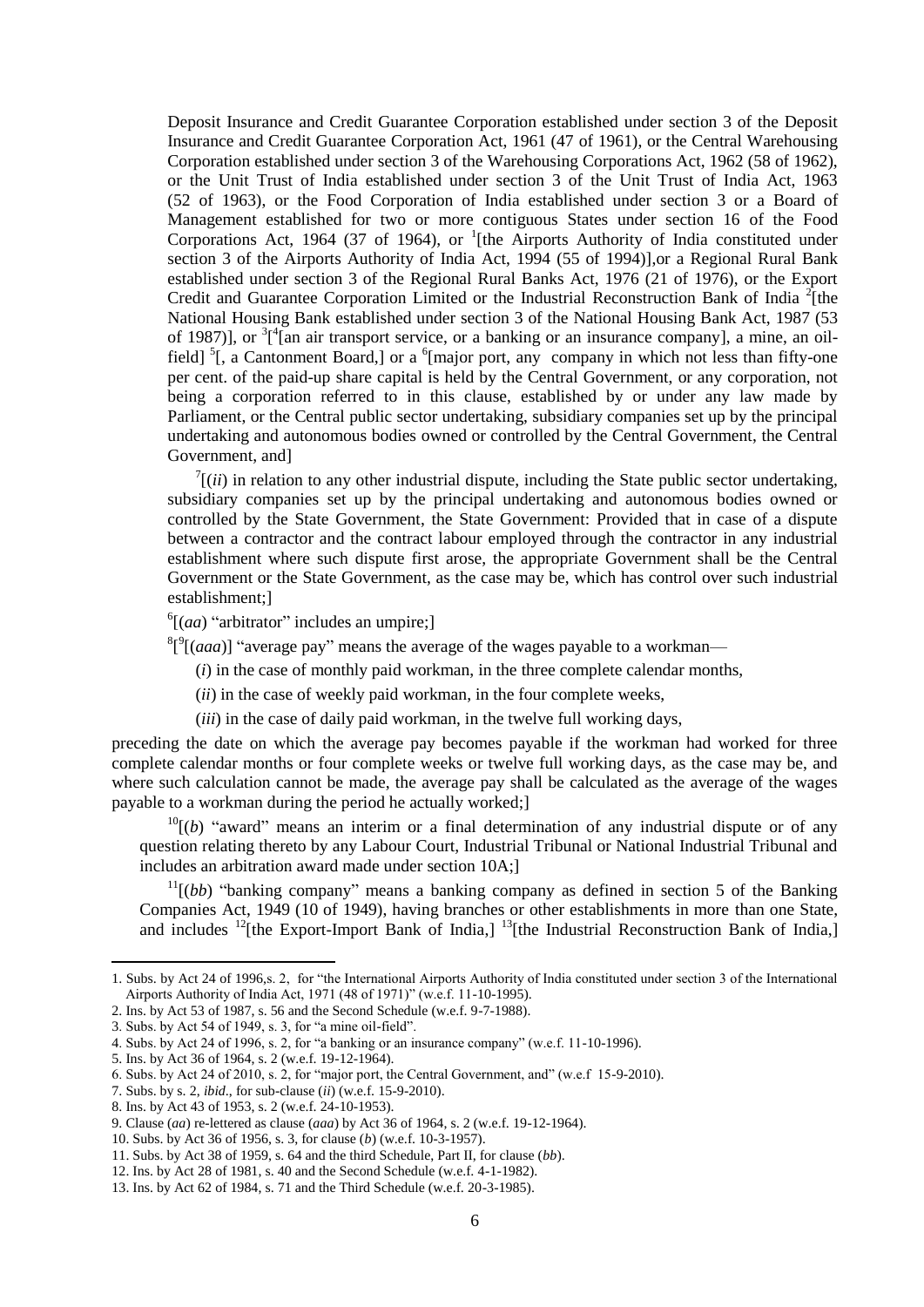$1<sup>1</sup>$ <sup>2</sup>\*\*\*,] <sup>3</sup>[the Small Industries Development Bank of India established under section 3 of the Small Industries Development Bank of India Act, 1989 (39 of 1989),] the Reserve Bank of India, the State Bank of India <sup>4</sup>[,a corresponding new bank constituted under section 3 of the Banking Companies (Acquisition and Transfer of Undertakings) Act, 1970 (5 of 1970)<sup>5</sup>[, a corresponding new bank constituted under section 3 of the Banking Companies (Acquisition and Transfer of Undertakings) Act, 1980 (40 of 1980), and any subsidiary bank]] as defined in the State Bank of India (Subsidiary Banks) Act, 1959 (38 of 1959);]

(*c*) "Board" means a Board of Conciliation constituted under this Act;

 $^{6}$ [(*cc*) "closure" means the permanent closing down of a place of employment or part thereof;]

(*d*) "conciliation officer" means a conciliation officer appointed under this Act;

(*e*) "conciliation proceeding" means any proceeding held by a conciliation officer or Board under this Act;

 $T(ee)$  "controlled industry" means any industry the control of which by the Union has been declared by any Central Act to be expedient in the public interest;]

 $8*$ 

 $*$  \*  $*$  \*  $*$  \*  $*$ 

(*f*) "Court" means a Court of Inquiry constituted under this Act;

(*g*) "employer" means,—

 $(i)$  in relation to an industry carried on by or under the authority of any department of  $^9$ [the Central Government or a State Government], the authority prescribed in this behalf, or where no authority is prescribed, the head of the department;

(*ii*) in relation to an industry carried on by or on behalf of a local authority, the chief executive officer of that authority;

 $^{10}$ [(*gg*) "executive", in relation to a trade union, means the body, by whatever name called, to which the management of the affairs of the trade union is entrusted;

 $11*$  \* \* \* \* \*

(*i*) a person shall be deemed to be "independent" for the purpose of his appointment as the chairman or other member of a Board, Court or Tribunal, if he is unconnected with the industrial dispute referred to such Board, Court or Tribunal or with any industry directly affected by such dispute:

 $12$ [Provided that no person shall cease to be independent by reason only of the fact that he is a shareholder of an incorporated company which is connected with, or likely to be affected by, such industrial dispute; but in such a case, he shall disclose to the appropriate Government the nature and extent of the shares held by him in such company;]

<sup>1.</sup> Ins. by Act 18 of 1964, s. 38 and the Second Schedule, Part II (w.e.f. 1-7-1964).

<sup>2.</sup> The words "the Industrial Development Bank of India" omitted by Act 53 of 2003, s. 12 and the Schedule (w.e.f. 2-7-2004).

<sup>3.</sup> Ins. by Act 39 of 1989, s. 53 and the Second Schedule (date to be notified).

<sup>4.</sup> Subs. by Act 5 of 1970, s. 20, for "and any subsidiary bank" (w.e.f. 19-7-1969).

<sup>5.</sup> Subs. by Act 40 of 1980, s. 20 (w.e.f. 15-4-1980).

<sup>6.</sup> Ins. by Act 46 of 1982, s. 2 (w.e.f. 21-8-1984).

<sup>7.</sup> Ins. by Act 65 of 1951, s. 32.

<sup>8.</sup> Omitted by Act 36 of 1964, s. 2 (w.e.f. 19-12-1964).

<sup>9.</sup> Subs. by the A.O. 1948, for "a Government in British India".

<sup>10.</sup> Ins. by Act 45 of 1971, s. 2 (w.e.f. 15-12-1971).

<sup>11.</sup> Clause (*h*) omitted by the A.O. 1950.

<sup>12.</sup> Ins. by Act 18 of 1952, s. 2.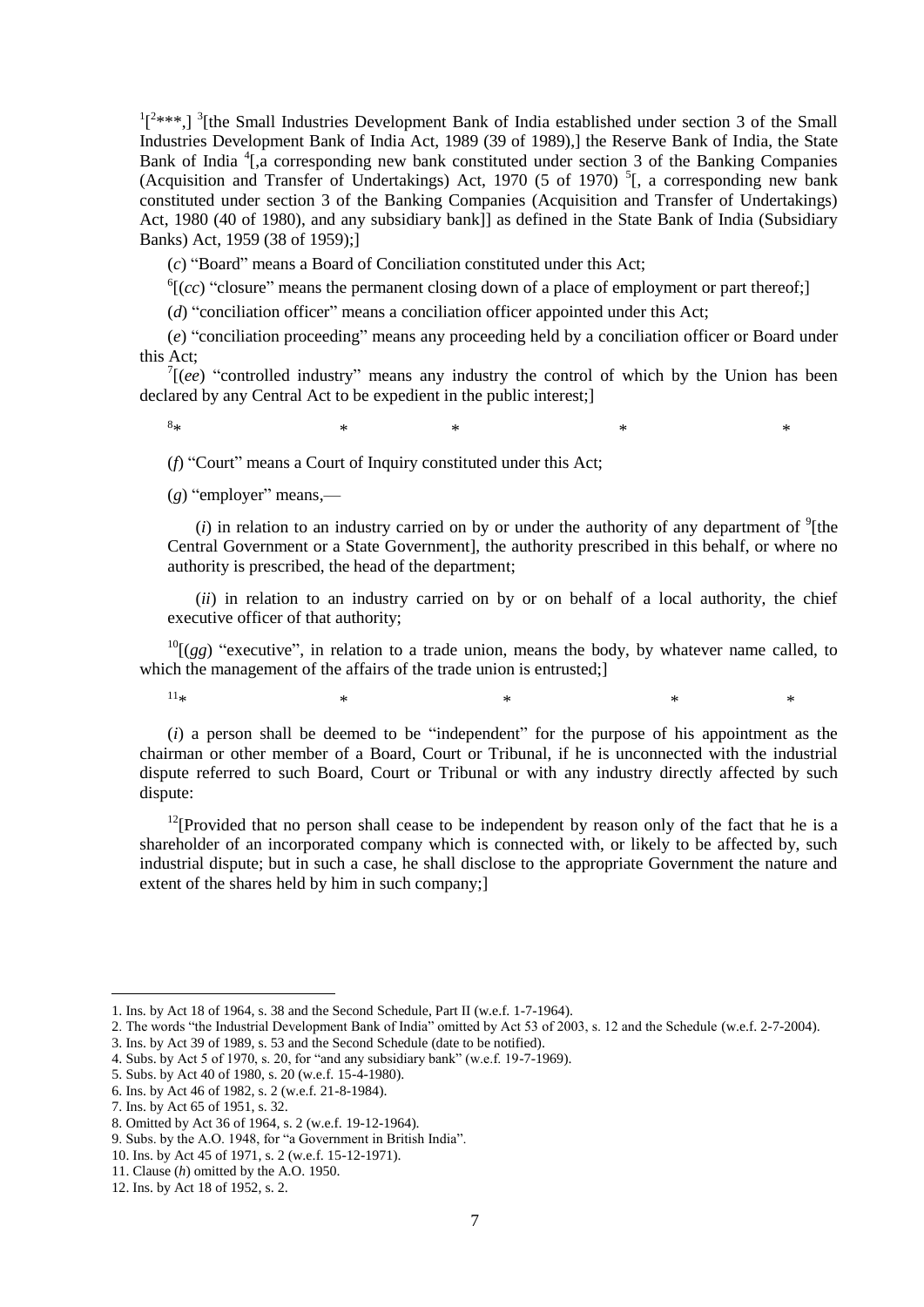$\frac{1}{j}$  "industry" means any business, trade, undertaking, manufacture or calling of employers and includes any calling, service, employment, handicraft, or industrial occupation or avocation of workmen;

(*k*) "industrial dispute" means any dispute or difference between employers and employers, or between employers and workmen, or between workmen and workmen, which is connected with the employment or non-employment or the terms of employment or with the conditions of labour, of any person;

 $2\left[$ (*ka*) "industrial establishment or undertaking" means an establishment or undertaking in which any industry is carried on:

Provided that where several activities are carried on in an establishment or undertaking and only one or some of such activities is or are an industry or industries, then,—

(*a*) if any unit of such establishment or undertaking carrying on any activity, being an industry, is severable from the other unit or units of such establishment or undertaking, such unit shall be deemed to be a separate industrial establishment or undertaking;

(*b*) if the predominant activity or each of the predominant activities carried on in such establishment or undertaking or any unit thereof is an industry and the other activity or each of the other activities carried on in such establishment or undertaking or unit thereof is not severable from and is, for the purpose of carrying on, or aiding the carrying on of, such predominant activity or activities, the entire establishment or undertaking or, as the case may be, unit thereof shall be deemed to be an industrial establishment or undertaking;]

 $3[(kk)$  "insurance company" means an insurance company as defined in section 2 of the Insurance Insurance Act, 1938 (4 of 1938), having branches or other establishments in more than one State;]

#### and includes—

1

(*a*) any activity of the Dock Labour Board established under section 5A of the Dock Workers (Regulation of Employment) Act, 1948 (9 of 1948);

(*b*) any activity relating to the promotion of sales or business or both carried on by an establishment, but does not include—

*Explanation*:—For the purposes of this sub-clause, "agricultural operation" does not include any activity carried on in a plantation as defined in clause (*f*) of section 2 of the Plantations Labour Act, 1951 (69 of 1951); or

(*2*) hospitals or dispensaries; or

(*3*) educational, scientific, research or training institutions; or

(*5*) khadi or village industries; or

(*6*) any activity of the Government relatable to the sovereign functions of the Government including all the activities carried on by the departments of the Central Government dealing with defence research, atomic energy and space; or

(*7*) any domestic service; or

<sup>1.</sup> Clause (*j*) shall stand substituted as follows when clause (*c*) of section 2 of the Industrial Disputes (Amendment) Act, 1982 (46 of 1982) will come into force:—

<sup>(</sup>*j*) "industry" means any systematic activity carried on by co-operation between an employer and his workmen (whether such workmen are employed by such employer directly or by or through any agency, including a contractor) for the production, supply or distribution of goods or services with a view to satisfy human wants or wishes (not being wants or wishes which are merely spiritual or religious in nature), whether or not,—

<sup>(</sup>*i*) any capital has been invested for the purpose of carrying on such activity; or

<sup>(</sup>*ii*) such activity is carried on with a motive to make any gain or profit,

<sup>(</sup>*1*) any agricultural operation except where such agricultural operation is carried on in an integrated manner with any other activity (being any such activity as is referred to in the foregoing provisions of this clause) and such other activity is the predominant one.

<sup>(</sup>*4*) institutions owned or managed by organisations wholly or substantially engaged in any charitable, social or philanthropic service; or

<sup>(</sup>*8*) any activity, being a profession practised by an individual or body of individuals, if the number of persons employed by the individual or body of individuals in relation to such profession is less than ten; or

<sup>(</sup>*9*) any activity, being an activity carried on by a co-operative society or a club or any other like body of individuals, if the number of persons employed by the co-operative society, club or other like body of individuals in relation to such activity is less than ten;

<sup>2.</sup> Ins. by Act 46 of 1982, s. 2 (w.e.f. 21-8-1984).

<sup>3.</sup> Ins. by Act 54 of 1949, s. 3.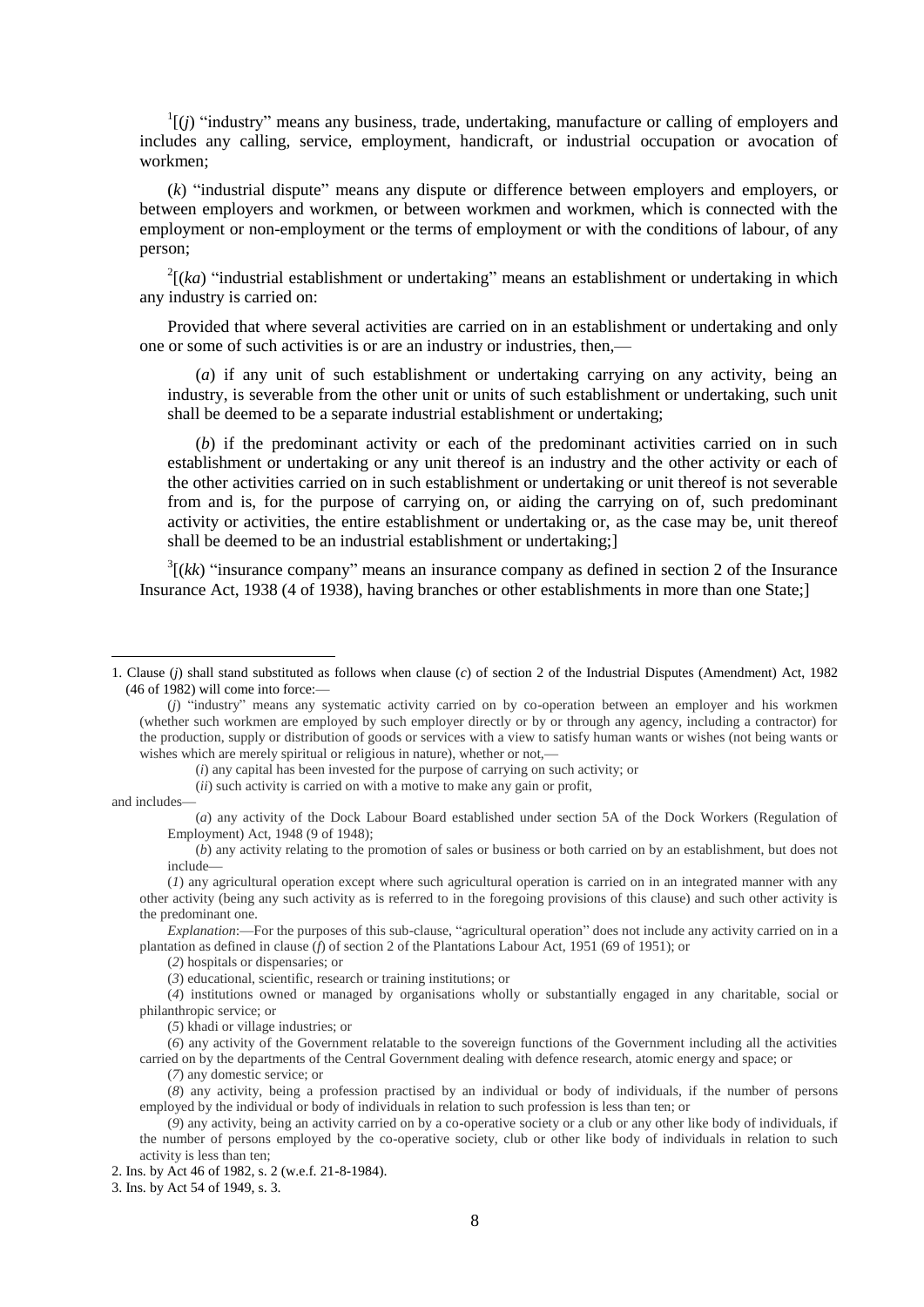$\int$ <sup>1</sup>[(*kka*) "khadi" has the meaning assigned to it in clause (*d*) of section 2 of the Khadi and Village Industries Commission Act, 1956 (61 of 1956);]

 $^{2}$ [<sup>3</sup>[(*kkb*)] "Labour Court" means a Labour Court constituted under section 7;]

 $^{4}$ [(kkk) "lay-off" (with its grammatical variations and cognate expressions) means the failure, refusal or inability of an employer on account of shortage of coal, power or raw materials or the accumulation of stocks or the break-down of machinery <sup>5</sup>[or natural calamity or for any other connected reason] to give employment to a workman whose name is borne on the muster rolls of his industrial establishment and who has not been retrenched.

*Explanation*.—Every workman whose name is borne on the muster rolls of the industrial establishment and who presents himself for work at the establishment at the time appointed for the purpose during normal working hours on any day and is not given employment by the employer within two hours of his so presenting himself shall be deemed to have been laid-off for that day within the meaning of this clause:

Provided that if the workman, instead of being given employment at the commencement of any shift for any day is asked to present himself for the purpose during the second half of the shift for the day and is given employment then, he shall be deemed to have been laid-off only for one-half of that day:

Provided further that if he is not given any such employment even after so presenting himself, he shall not be deemed to have been laid-off for the second half of the shift for the day and shall be entitled to full basic wages and dearness allowance for that part of the day;]

 $(l)$  "lock-out" means the<sup>6</sup> [temporary closing of a place of employment], or the suspension of work, or the refusal by an employer to continue to employ any number of persons employed by him;

 $T[(la)$  "major port" means a major port as defined in clause (8) of section 3 of the Indian Ports Act, 1908 (15 of 1908);

(*lb*) "mine" means a mine as defined in clause (*j*) of sub-section (*1*) of section 2 of the Mines Act, 1952 (35 of 1952)];

<sup>2</sup>[(*ll*) "National Tribunal" means a National Industrial Tribunal constituted under section 7B;]

 ${}^{8}$ [(*lll*) "office bearer", in relation to a trade union, includes any member of the executive thereof, but does not include an auditor;]

(*m*) "prescribed" means prescribed by rules made under this Act;

(*n*) "public utility service" means—

 $(i)$  any railway service  $\frac{7}{2}$  [or any transport service for the carriage of passengers or goods by air];

 $^8$ [(*ia*) any service in, or in connection with the working of, any major port or dock;]

(*ii*) any section of an industrial establishment, on the working of which the safety of the establishment or the workmen employed therein depends;

(*iii*) any postal, telegraph or telephone service;

(*iv*) any industry which supplies power, light or water to the public;

(*v*) any system of public conservancy or sanitation;

 $\overline{a}$ 

<sup>1.</sup> Ins. by Act 46 of 1982, s. 2 (w.e.f. 21-8-1984).

<sup>2.</sup> Ins. by Act 36 of 1956, s. 3 (w.e.f. 10-3-1957).

<sup>3.</sup> Clause (*kka*) re-lettered as clause (*kkb*) by Act 46 of 1982, s. 2 (w.e.f. 21-8-1984).

<sup>4.</sup> Ins. by Act 43 of 1953, s. 2 (w.e.f. 24-10-1953).

<sup>5.</sup> Subs. by Act 46 of 1982, s. 2, for "or for any other reason" (w.e.f. 21-8-1984).

<sup>6.</sup> Subs. by s. 2, *ibid*., for certain words (w.e.f. 21-8-1984).

<sup>7.</sup> Ins. by Act 36 of 1964, s. 2 (w.e.f. 19-12-1964).

<sup>8.</sup> Ins. by Act 45 of 1971, s. 2 (w.e.f. 15-12-1971).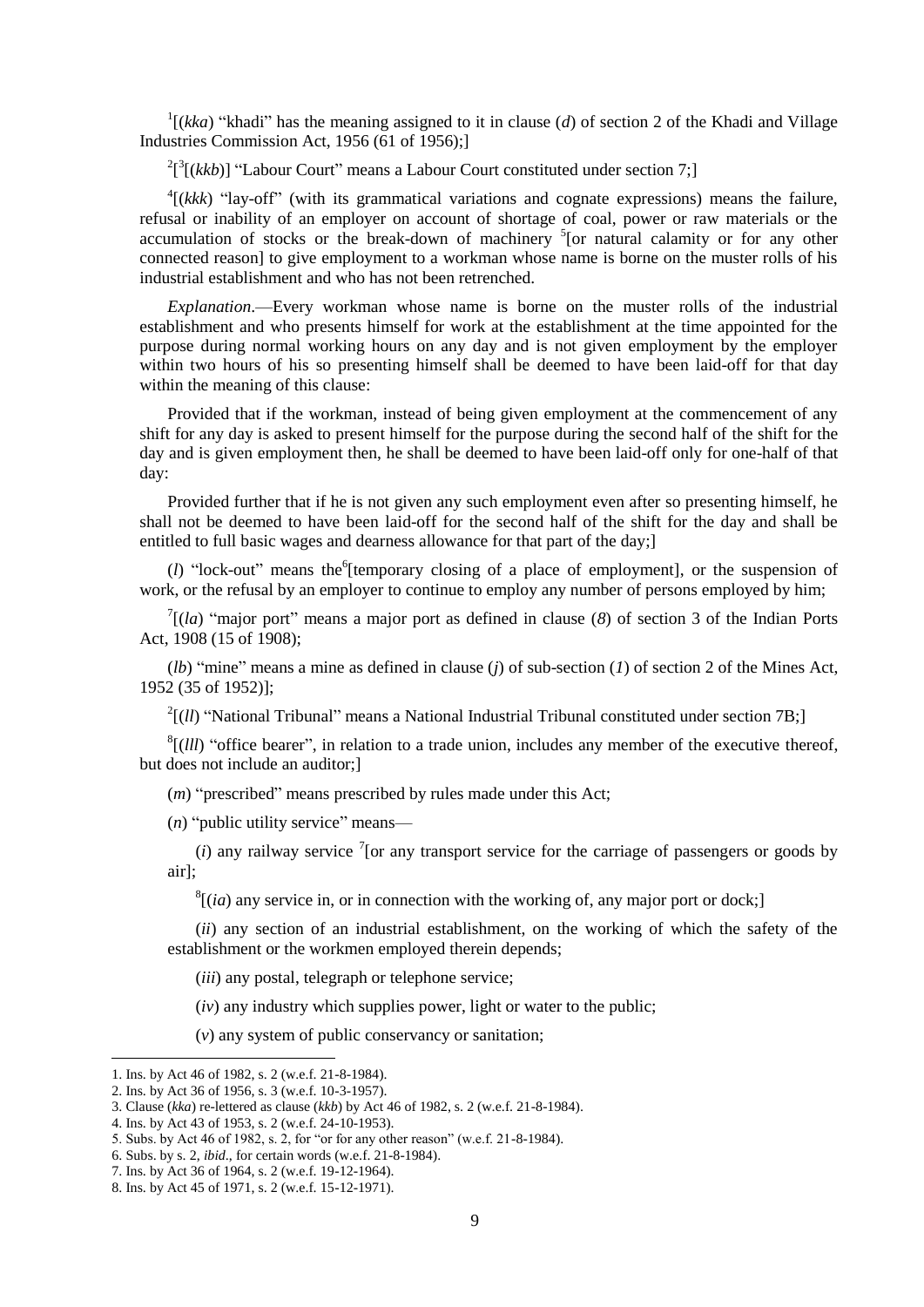$(vi)$  any industry specified in the <sup>1</sup>[First Schedule] which the appropriate Government may, if satisfied that public emergency or public interest so requires, by notification in the Official Gazette, declare to be a public utility service for the purposes of this Act, for such period as may be specified in the notification:

Provided that the period so specified shall not, in the first instance, exceed six months but may, by a like notification, be extended from time to time, by any period not exceeding six months, at any one time if in the opinion of the appropriate Government public emergency or public interest requires such extension;

(*o*) "railway company" means a railway company as defined in section 3 of the Indian Railways Act, 1890 (9 of 1890);

 $2[$ (*oo*) "retrenchment" means the termination by the employer of the service of a workman for any any reason whatsoever, otherwise than as a punishment inflicted by way of disciplinary action, but does not include—

(*a*) voluntary retirement of the workman; or

(*b*) retirement of the workman on reaching the age of superannuation if the contract of employment between the employer and the workman concerned contains a stipulation in that behalf; or

 $3[(bb)$  termination of the service of the workman as a result of the non-renewal of the contract contract of employment between the employer and the workman concerned on its expiry or of such contract being terminated under a stipulation in that behalf contained therein; or

(*c*) termination of the service of a workman on the ground of continued ill-health;]

 $^{4}$ [ $(p)$  "settlement" means a settlement arrived at in the course of conciliation proceeding and includes a written agreement between the employer and workmen arrived at otherwise than in the course of conciliation proceeding where such agreement has been signed by the parties thereto in such manner as may be prescribed and a copy thereof has been sent to  $\frac{5}{2}$  an officer authorised in this behalf by] the appropriate Government and the conciliation officer;]

(*q*) "strike" means a cessation of work by a body of persons employed in any industry acting in combination or a concerned refusal, or a refusal under a common understanding, of any number of persons who are or have been so employed to continue to work or to accept employment;

 $^{6}$ [(qq) "trade union" means a trade union registered under the Trade Unions Act, 1926 (16 of 1926);]

 $T(r)$  "Tribunal" means an Industrial Tribunal constituted under section 7A and includes an Industrial Tribunal constituted before the 10th day of March, 1957, under this Act;]

 $\frac{8}{3}$  (*ra*) "unfair labour practice" means any of the practices specified in the Fifth Schedule;

(*rb*) "village industries" has the meaning assigned to it in clause (*h*) of section 2 of the Khadi and Village Industries Commission Act, 1956 (61 of 1956);]

 $\mathcal{O}(\ell(r))$  "wages" means all remuneration capable of being expressed in terms of money, which would, if the terms of employment, expressed or implied, were fulfilled, be payable to a workman in respect of his employment or of work done in such employment, and includes—

<sup>1.</sup> Subs. by Act 36 of 1964, s. 2 for "Schedule" (w.e.f. 19-12-1964).

<sup>2.</sup> Ins. by Act 43 of 1953, s. 2 (w.e.f. 24-10-1953).

<sup>3.</sup> Ins. by Act 49 of 1984, s. 2 (w.e.f. 18-8-1984).

<sup>4.</sup> Subs. by Act 36 of 1956, s. 3, for clause (*p*) (w.e.f. 7-10-1956).

<sup>5.</sup> Ins. by Act 35 of 1965, s. 2 (w.e.f. 1-12-1965).

<sup>6.</sup> Ins. by Act 46 of 1982, s. 2 (w.e.f. 21-8-1984).

<sup>7.</sup> Subs. by Act 18 of 1957, s. 2, for clause (*r*) (w.e.f. 10-3-1957).

<sup>8.</sup> Ins. by Act 46 of 1982, s. 2 (w.e.f. 21-8-1984).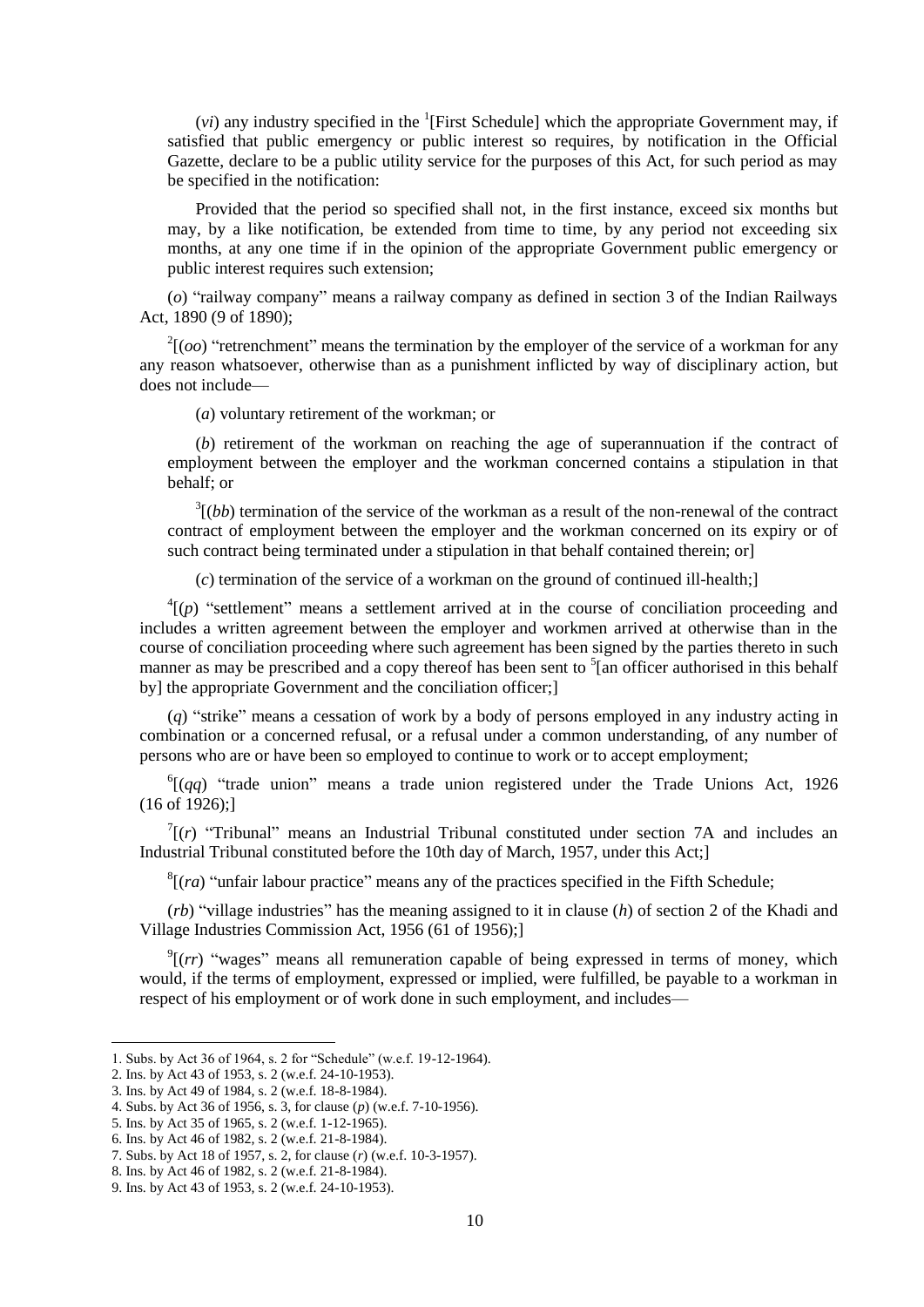(*i*) such allowances (including dearness allowance) as the workman is for the time being entitled to;

(*ii*) the value of any house accommodation, or of supply of light, water, medical attendance or other amenity or of any service or of any concessional supply offoodgrains or other articles;

(*iii*) any travelling concession;

 $\frac{1}{i}$ [(*iv*) any commission payable on the promotion of sales or business or both;]

but does not include—

(*a*) any bonus;

(*b*) any contribution paid or payable by the employer to any pension fund or provident fund or for the benefit of the workman under any law for the time being in force;

(*c*) any gratuity payable on the termination of his service;]

 $2^{2}(s)$  "workman" means any person (including an apprentice) employed in any industry to do any manual, unskilled, skilled, technical, operational, clerical or supervisory work for hire or reward, whether the terms of employment be express or implied, and for the purposes of any proceeding under this Act in relation to an industrial dispute, includes any such person who has been dismissed, discharged or retrenched in connection with, or as a consequence of, that dispute, or whose dismissal, discharge or retrenchment has led to that dispute, but does not include any such person—

(*i*) who is subject to the Air Force Act, 1950 (45 of 1950), or the Army Act, 1950 (46 of 1950), or the Navy Act, 1957 (62 of 1957); or

(*ii*) who is employed in the police service or as an officer or other employee of a prison; or

(*iii*) who is employed mainly in a managerial or administrative capacity; or

 $(iv)$  who, being employed in a supervisory capacity, draws wages exceeding  $\delta$  [ten thousand rupees] per mensem or exercises, either by the nature of the duties attached to the office or by reason of the powers vested in him, functions mainly of a managerial nature.]

<sup>4</sup>[2A. Dismissal, etc., of an individual workman to be deemed to be an industrial dispute.—<br><sup>5</sup>[(*I*)]Where any employer displaces, dismisses, retropeles, or otherwise teminates the services of an  ${}^{5}$ [(*1*)]Where any employer discharges, dismisses, retrenches, or otherwise terminates the services of an individual workman, any dispute or difference between that workman and his employer connected with, or arising out of, such discharge, dismissal, retrenchment or termination shall be deemed to be an industrial dispute notwithstanding that no other workman nor any union of workmen is a party to the dispute.]

 ${}^{6}$ [(2)Notwithstanding anything contained in section 10, any such workman as is specified in sub-section (*1*)may, make an application direct to the Labour Court or Tribunal for adjudication of the dispute referred to therein after the expiry of forty-five days from the date he has made the application to the Conciliation Officer of the appropriate Government for conciliation of the dispute, and in receipt of such application the Labour Court or Tribunal shall have powers and jurisdiction to adjudicate upon the dispute, as if it were a dispute referred to it by the appropriate Government in accordance with the provisions of this Act and all the provisions of this Act shall apply in relation to such adjudication as they apply in relation to an industrial dispute referred to it by the appropriate Government.

<sup>1.</sup> Ins. by Act 46 of 1982, s. 2 (w.e.f. 21-8-1984).

<sup>2.</sup> Subs. by s. 2, *ibid*., for clause (*s*) (w.e.f. 21-8-1984).

<sup>3.</sup> Subs. by Act 24 of 2010, s. 2, for "one thousand six hundred rupees" (w.e.f. 15-9-2010).

<sup>4.</sup> Ins. by Act 35 of 1965, s. 3 (w.e.f. 1-12-1965).

<sup>5.</sup> Section 2A numbered as sub-section (*1*) thereof by Act 24 of 2010, s. 3 (w.e.f. 15-9-2010).

<sup>6.</sup> Ins. by s. 3, *ibid.* (w.e.f. 15-9-2010).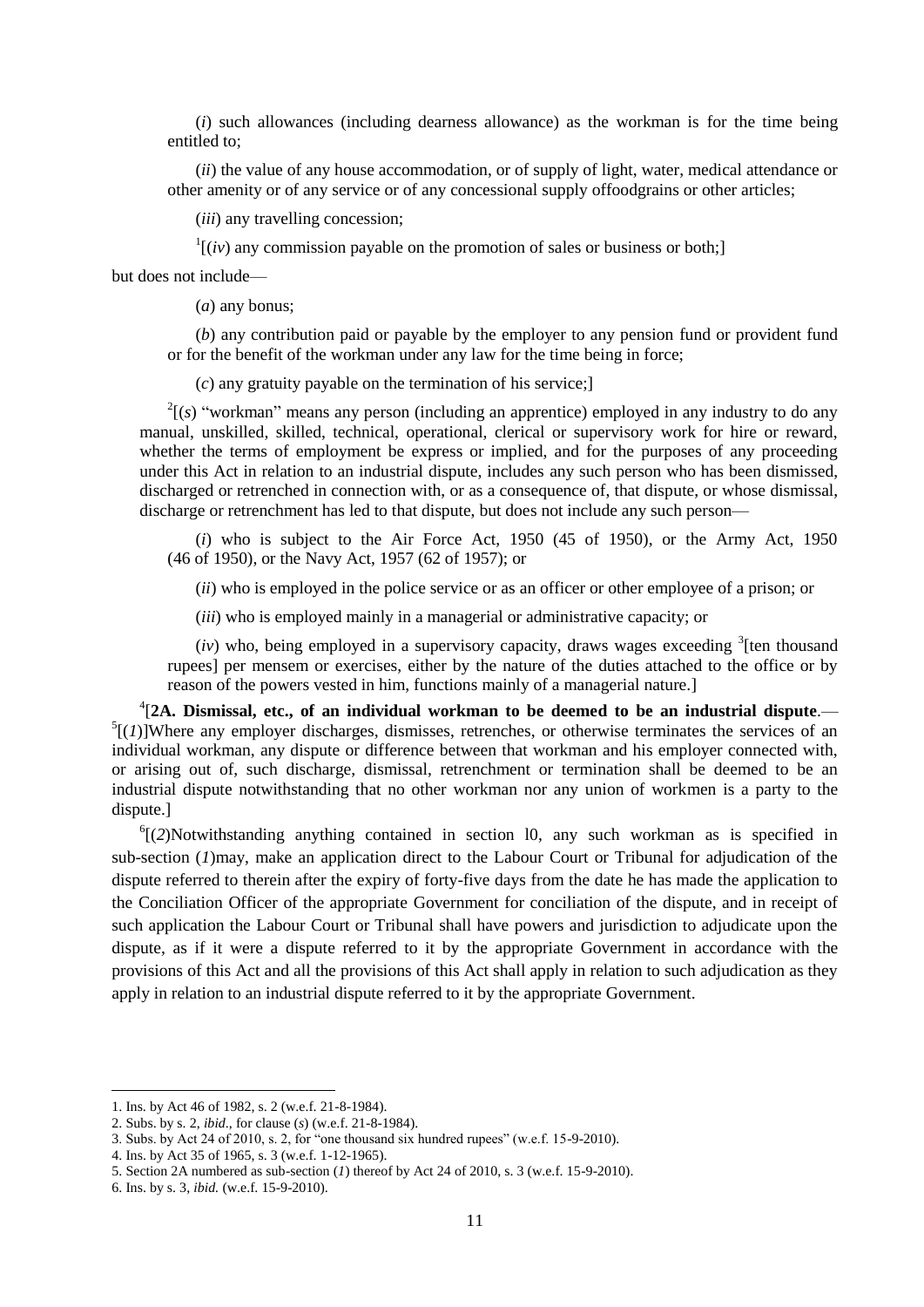(*3*) The application referred to in sub-section (*2*) shall be made to the Labour Court or Tribunal before the expiry of three years from the date of discharge, dismissal, retrenchment or otherwise termination of service as specified in sub-section (*1*).]

#### CHAPTER II

#### AUTHORITIES UNDER THIS ACT

**3. Works Committee**.—(*1*) In the case of any industrial establishment in which one hundred or more workmen are employed or have been employed on any day in the preceding twelve months, the appropriate Government may by general or special order require the employer to constitute in the prescribed manner a Works Committee consisting of representatives of employers and workmen engaged in the establishment so however that the number of representatives of workmen on the Committee shall not be less than the number of representatives of the employer. The representatives of the workmen shall be chosen in the prescribed manner from among the workmen engaged in the establishment and in consultation with their trade union, if any, registered under the Indian Trade Unions Act, 1926 (16 of 1926).

(*2*) It shall be the duty of the Works Committee to promote measures for securing and preserving amity and good relations between the employer and workmen and, to that end, to comment upon matters of their common interest or concern and endeavour to compose any material difference of opinion in respect of such matters.

**4. Conciliation officers**.—(*1*) The appropriate Government may, by notification in the Official Gazette, appoint such number of persons as it thinks fit, to be conciliation officers, charged with the duty of mediating in and promoting the settlement of industrial disputes.

(*2*) A conciliation officer may be appointed for a specified area or for specified industries in a specified area or for one or more specified industries and either permanently or for a limited period.

**5. Board of Conciliation**.—(*1*) The appropriate Government may as occasion arises by notification in the Official Gazette constitute a Board of Conciliation for promoting the settlement of an industrial dispute.

(*2*) A Board shall consist of a chairman and two or four other members, as the appropriate Government thinks fit.

(*3*) The chairman shall be an independent person and the other members shall be persons appointed in equal numbers to represent the parties to the dispute and any person appointed to represent a party shall be appointed on the recommendation of that party:

Provided that, if any party fails to make a recommendation as aforesaid within the prescribed time, the appropriate Government shall appoint such persons as it thinks fit to represent that party.

(*4*) A Board, having the prescribed quorum, may act notwithstanding the absence of the chairman or any of its members or any vacancy in its number:

Provided that if the appropriate Government notifies the Board that the services of the chairman or of any other member have ceased to be available, the Board shall not act until a new chairman or member, as the case may be, has been appointed.

**6. Courts of Inquiry**.—(*1*) The appropriate Government may as occasion arises by notification in the Official Gazette constitute a Court of Inquiry for inquiring into any matter appearing to be connected with or relevant to an industrial dispute.

(*2*) A Court may consist of one independent person or of such number of independent persons as the appropriate Government may think fit and where a Court consists of two or more members, one of them shall be appointed as the chairman.

(*3*) A Court, having the prescribed quorum, may act notwithstanding the absence of the chairman or any of its members or any vacancy in its number: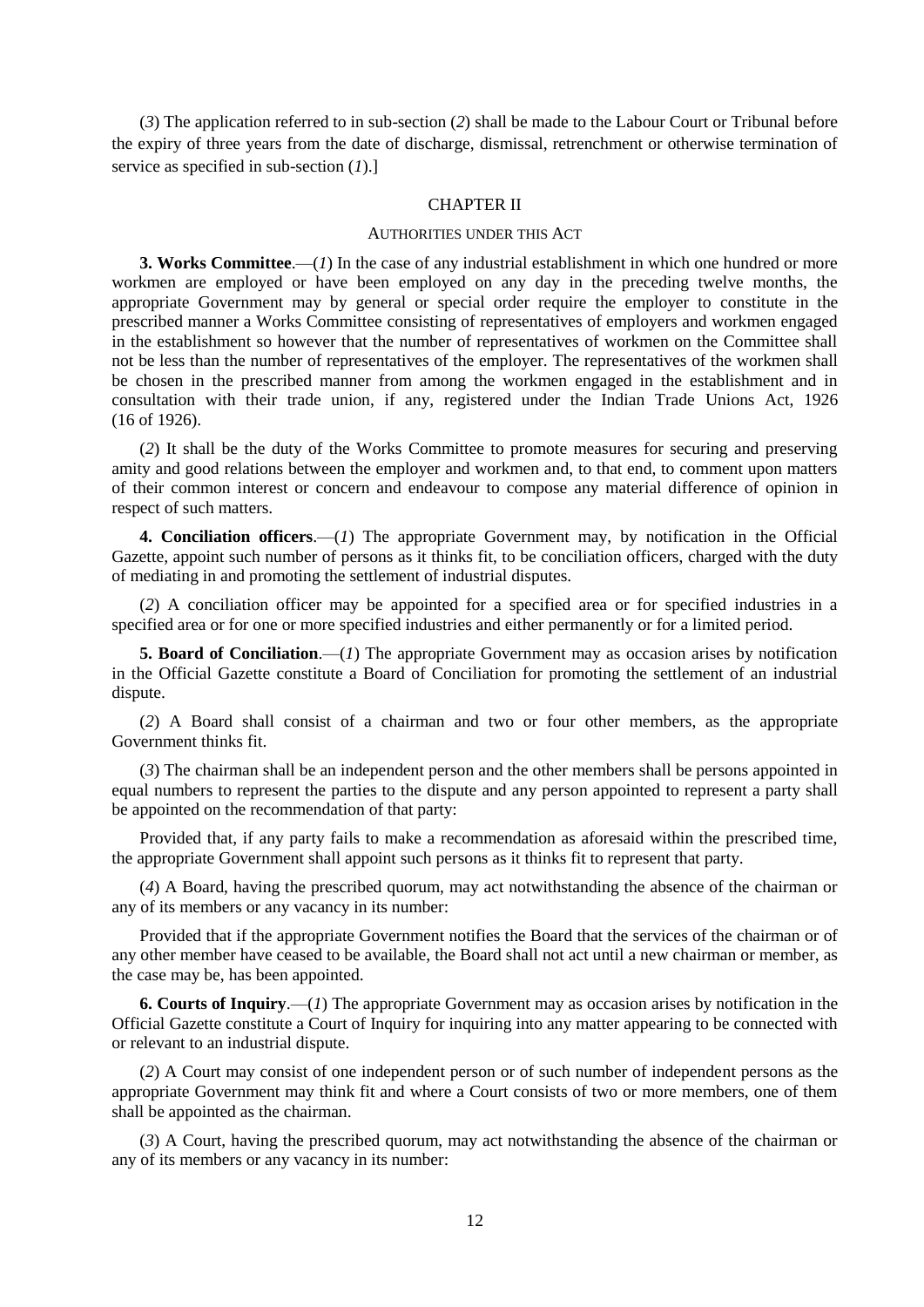Provided that, if the appropriate Government notifies the Court that the services of the chairman have ceased to be available, the Court shall not act until a new chairman has been appointed.

<sup>1</sup>[7. Labour Courts.—(*1*) The appropriate Government may, by notification in the Official Gazette, constitute one or more Labour Courts for the adjudication of industrial disputes relating to any matter specified in the Second Schedule and for performing such other functions as may be assigned to them under this Act.

(*2*) A Labour Court shall consist of one person only to be appointed by the appropriate Government.

(*3*) A person shall not be qualified for appointment as the presiding officer of a Labour Court, unless—

 $2[(a)$  he is, or has been, a Judge of a High Court; or

(*b*) he has, for a period of not less than three years, been a District Judge or an Additional District Judge; or

 $3_{\ast}$ 

 $*$  \*  $*$  \*  $*$  \*  $*$  \*

 $^{4}[(d)]$  he has held any judicial office in India for not less than seven years; or

 $^{4}$ [(*e*)] he has been the presiding officer of a Labour Court constituted under any Provincial Act or State Act for not less than five years.

 ${}^5$ [(f) he is or has been a Deputy Chief Labour Commissioner (Central) or Joint Commissioner of the State Labour Department, having a degree in law and at least seven years' experience in the labour department including three years of experience as Conciliation Officer:

Provided that no such Deputy Chief Labour Commissioner or Joint Labour Commissioner shall be appointed unless he resigns from the service of the Central Government or State Government, as the case may be, before being appointed as the presiding officer; or

(*g*) he is an officer of Indian Legal Service in Grade Ili with three years' experience in the grade.]

**7A. Tribunals**.—(*1*) The appropriate Government may, by notification in the Official Gazette, constitute one or more Industrial Tribunals for the adjudication of industrial disputes relating to any matter, whether specified in the Second Schedule or the Third Schedule <sup>6</sup>[and for performing such other functions as may be assigned to them under this Act].

(*2*) A Tribunal shall consist of one person only to be appointed by the appropriate Government.

(*3*) A person shall not be qualified for appointment as the presiding officer of a Tribunal unless—

(*a*) he is, or has been, a Judge of a High Court; or

 $T[(aa)$  he has, for a period of not less than three years, been a District Judge or an Additional District Judge; <sup>8</sup>\*\*\*]

 $\mathcal{O}_1(b)$  he is or has been a Deputy Chief Labour Commissioner (Central) or Joint Commissioner of the State Labour Department,, having a degree in law and at least seven years' experience in the labour department including three years of experience as Conciliation Officer:

Provided that no such Deputy Chief Labour Commissioner or Joint Labour Commissioner shall be appointed unless he resigns from the service of the Central Government or State Government, as the case may be, before being appointed as the presiding officer; or

<sup>1.</sup> Subs. by Act 36 of 1956, s. 4, for section 7 (w.e.f. 10-3-1957).

<sup>2.</sup> Ins. by Act 36 of 1964, s. 3 (w.e.f. 19-12-1964).

<sup>3.</sup> Clause (*c*) omitted by Act 46 of 1982, s. 3 (w.e.f. 21-8-1984).

<sup>4.</sup> Clauses (*a*) and (*b*) re-lettered as (*d*) and (*e*) respectively by Act 36 of 1964, s. 3 (w.e.f. 19-12-1964).

<sup>5.</sup>Ins. by Act 24 of 2010, s. 4 (w.e.f. 15-9-2010).

<sup>6.</sup> Ins. by Act 46 of 1982, s. 4 (w.e.f. 21-8-1984).

<sup>7.</sup> Ins. by Act 36 of 1964, s. 4 (w.e.f. 19-12-1964).

<sup>8.</sup> The word "or" omitted by Act 46 of 1982, s. 4 (w.e.f. 21-8-1984).

<sup>9.</sup> Ins. by Act 24 of 2010, s. 5 (w.e.f. 15-9-2010).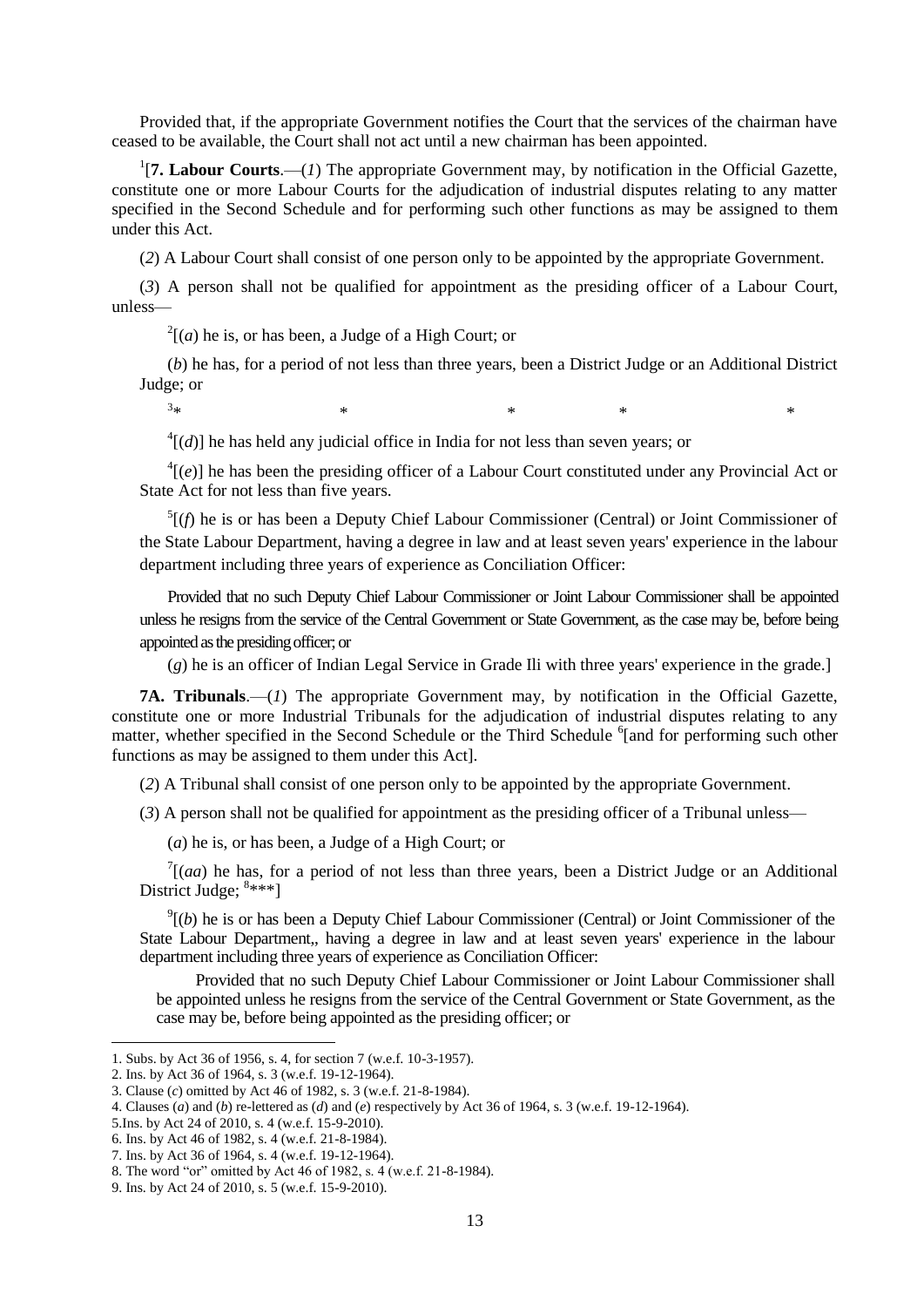**(***c***)** he is an officer of Indian Legal Service in Grade III with three years' experience in the grade.]  $1_{\ast}$  $*$  \*  $*$  \*  $*$  \*  $*$  \*

(*4*) The appropriate Government may, if it so thinks fit, appoint two persons as assessors to advise the Tribunal in the proceeding before it.

**7B. National Tribunals**.—(*1*) The Central Government may, by notification in the Official Gazette, constitute one or more National Industrial Tribunals for the adjudication of industrial disputes which, in the opinion of the Central Government, involve questions of national importance or are of such a nature that industrial establishments situated in more than one State are likely to be interested in, or affected by, such disputes.

(*2*) A National Tribunal shall consist of one person only to be appointed by the Central Government.

(*3*) A person shall not be qualified for appointment as the presiding officer of a National Tribunal <sup>2</sup>[unless he is, or has been, a Judge of a High Court].

(*4*) The Central Government may, if it so thinks fit, appoint two persons as assessors to advise the National Tribunal in the proceeding before it.

**7C. Disqualifications for the presiding officers of Labour Courts, Tribunals and National Tribunals. —**No person shall be appointed to, or continue in, the office of the presiding officer of a Labour Court, Tribunal or National Tribunal, if—

- (*a*) he is not an independent person; or
- (*b*) he has attained the age of sixty-five years.]

<sup>3</sup>[8. Filling of vacancies.—If, for any reason a vacancy (other than a temporary absence) occurs in the office of the presiding officer of a Labour Court, Tribunal or National Tribunal or in the office of the chairman or any other member of a Board or Court, then, in the case of a National Tribunal, the Central Government and in any other case, the appropriate Government, shall appoint another person in accordance with the provisions of this Act to fill the vacancy, and the proceeding may be continued before the Labour Court, Tribunal, National Tribunal, Board or Court, as the case may be, from the stage at which the vacancy is filled.

**9. Finality of orders constituting Boards, etc.—** $(I)$  **No order of the appropriate Government or of** the Central Government appointing any person as the chairman or any other member of a Board or Court or as the presiding officer of a Labour Court, Tribunal or National Tribunal shall be called in question in any manner; and no act or proceeding before any Board or Court shall be called in question in any manner on the ground merely of the existence of any vacancy in, or defect in the constitution of, such Board or Court.

(*2*) No settlement arrived at in the course of a conciliation proceeding shall be invalid by reason only of the fact that such settlement was arrived at after the expiry of the period referred to in sub-section (*6*) of section 12 or sub-section (*5*) of section 13, as the case may be.

(*3*) Where the report of any settlement arrived at in the course of conciliation proceeding before a Board is signed by the chairman and all the other members of the Board, no such settlement shall be invalid by reason only of the casual or unforeseen absence of any of the members (including the chairman) of the Board during any stage of the proceeding.]

<sup>1.</sup> Clause (*b*) omitted byAct 46 of 1982, s. 4 (w.e.f. 21-8-1984).

<sup>2.</sup> Subs. by s. 5, *ibid*., for certain words (w.e.f. 21-8-1984).

<sup>3.</sup> Subs. by Act 36 of 1956, s. 5, for sections 8 and 9 (w.e.f. 10-3-1957).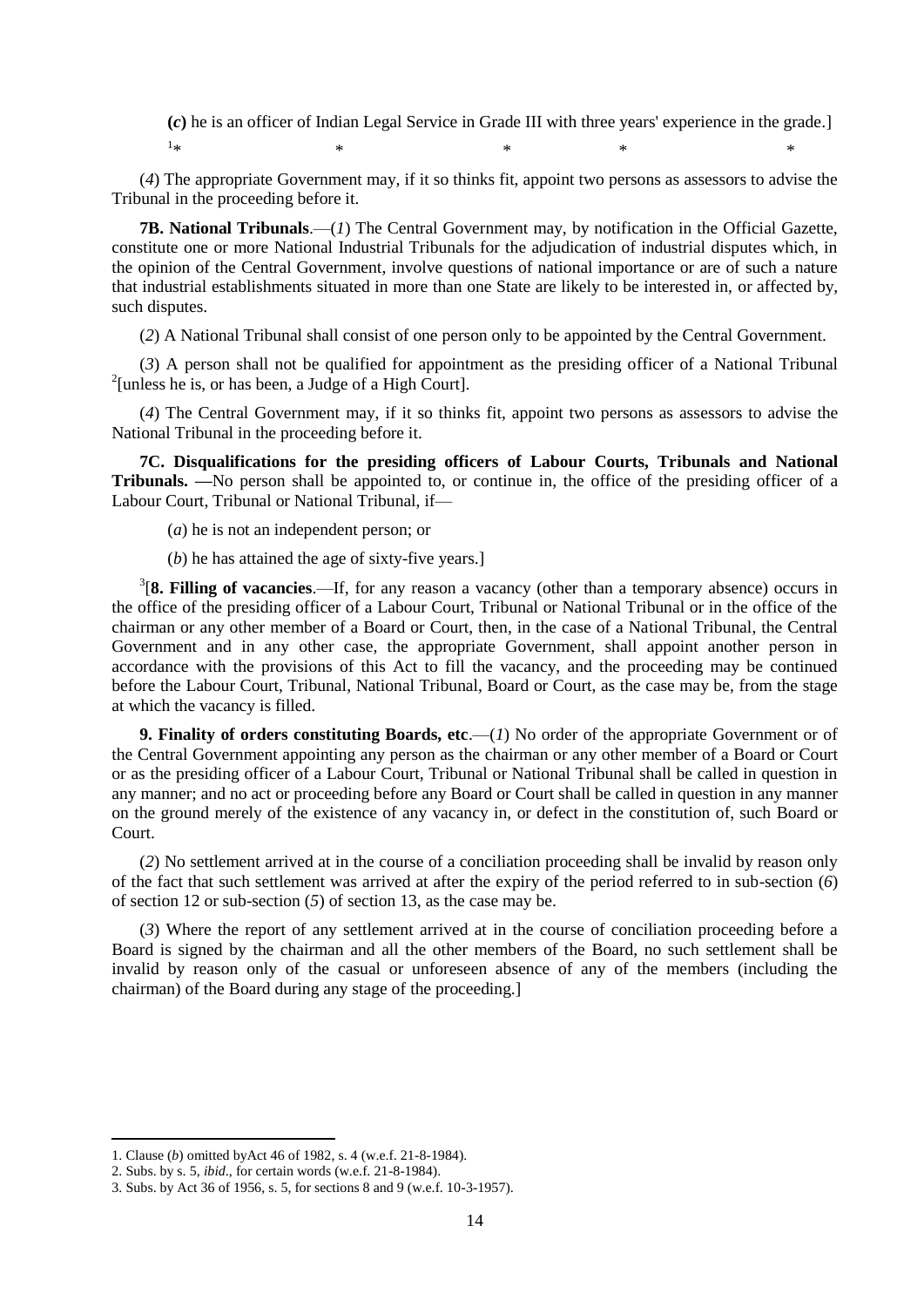# <sup>1</sup>[CHAPTER IIA

#### NOTICE OF CHANGE

**9A. Notice of change**.—No employer, who proposes to effect any change in the conditions of service applicable to any workman in respect of any matter specified in the Fourth Schedule, shall effect such change,—

(*a*) without giving to the workmen likely to be affected by such change a notice in the prescribed manner of the nature of the change proposed to be effected; or

(*b*) within twenty-one days of giving such notice:

Provided that no notice shall be required for effecting any such change—

(*a*) where the change is effected in pursuance of any <sup>2</sup>[settlement or award]; or

(*b*) where the workmen likely to be affected by the change are persons to whom the Fundamental and Supplementary Rules, Civil Services (Classification, Control and Appeal) Rules, Civil Services (Temporary Service) Rules, Revised Leave Rules, Civil Service Regulations, Civilians in Defence Services (Classification, Control and Appeal) Rules or the Indian Railway Establishment Code or any other rules or regulations that may be notified in this behalf by the appropriate Government in the Official Gazette, apply.

**9B. Power of Government to exempt.—Where the appropriate Government is of opinion that the** application of the provisions of section 9A to any class of industrial establishments or to any class of workmen employed in any industrial establishment affect the employers in relation thereto so prejudicially that such application may cause serious repercussion on the industry concerned and that public interest so requires, the appropriate Government may, by notification in the Official Gazette, direct that the provisions of the said section shall not apply or shall apply, subject to such conditions as may be specified in the notification, to that class of industrial establishments or to that class of workmen employed in any industrial establishment.]

# 3 [CHAPTER IIB

#### GRIEVANCE REDRESSAL MACHINERY

**9C. Setting up of Grievance Redressal Machinery.**—(*1*) Every industrial establishment employing twenty or more workmen shall have one or more Grievance Redressal Committee for the resolution of disputes arising out of individual grievances.

(*2*) The Grievance Redressal Committee shall consist of equal number of members from the employer and the workmen.

(*3*) The chairperson of the Grievance Redressal Committee shall be selected from the employer and from among the workmen alternatively on rotation basis every year.

(*4*) The total number of members of the Grievance Redressal Committee shall not exceed more than six:

Provided that there shall be, as far as practicable, one woman member if the Grievance Redressal Committee has two members and in case the number of members are more than two, the number of women members may be increased proportionately.

(*5*) Notwithstanding anything contained in this section, the setting up of Grievance Redressal Committee shall not affect the right of the workman to raise industrial dispute on the same matter under the provisions of this Act.

(*6*) The Grievance Redressal Committee may complete its proceedings within thirty days on receipt of a written application by or on behalf of the aggrieved party.

<sup>1.</sup> Ins. by Act 36 of 1956, s. 6 (w.e.f. 10-3-1957).

<sup>2.</sup> Subs. by Act 24 of 2010, s. 6, for Chapter IIB (w.e.f. 15-9-2010).

<sup>3.</sup> Ins. by Act 46 of 1982, s. 7 (w.e.f. 21-8-1984).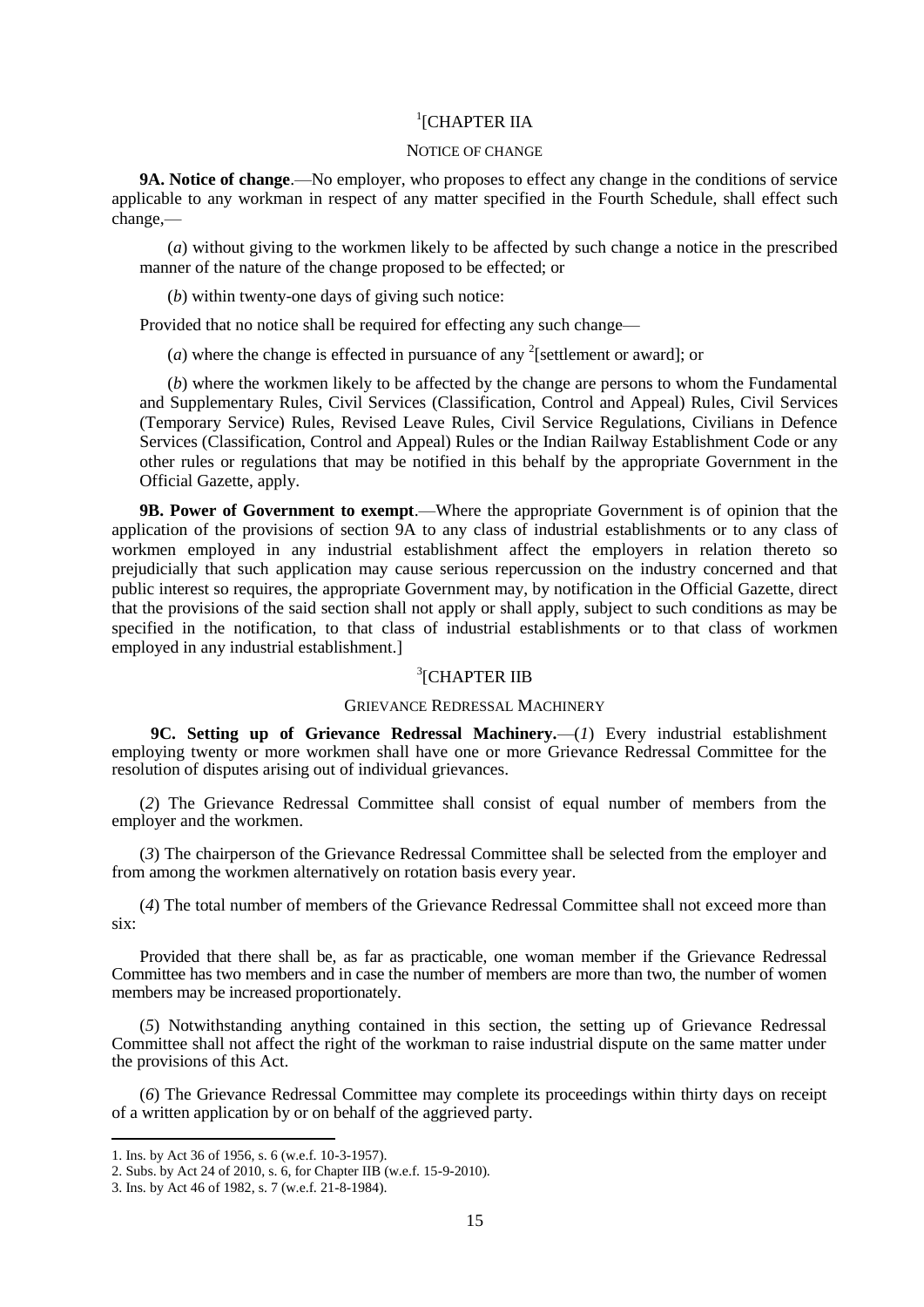(*7*) The workman who is aggrieved of the decision of the Grievance Redressal Committee may prefer an appeal to the employer against the decision of Grievance Redressal Committee and the employer shall, within one month from the date of receipt of such appeal, dispose off the same and send a copy of his decision to the workman concerned.

(*8*) Nothing contained in this section shall apply to the workmen for whom there is an established Grievance Redressal Mechanism in the establishment.]

## CHAPTER III

#### REFERENCE OF DISPUTES TO BOARDS, COURTSOR TRIBUNALS

**10. Reference of disputes to Boards, Courts or Tribunals.—** $(I)$  **<sup>1</sup>[Where the appropriate** Government is of opinion that any industrial dispute exists or is apprehended, it may at any time], by order in writing,—

(*a*) refer the dispute to a Board for promoting a settlement thereof; or

(*b*) refer any matter appearing to be connected with or relevant to the dispute to a Court for inquiry; or

 $2\cdot$  (*c*) refer the dispute or any matter appearing to be connected with, or relevant to, the dispute, if it relates to any matter specified in the Second Schedule, to a Labour Court for adjudication; or

(*d*) refer the dispute or any matter appearing to be connected with, or relevant to, the dispute, whether it relates to any matter specified in the Second Schedule or the Third Schedule, to a Tribunal for adjudication:

Provided that where the dispute relates to any matter specified in the Third Schedule and is not likely to affect more than one hundred workmen, the appropriate Government may, if it so thinks fit, make the reference to a Labour Court under clause (*c*):]

 $3$ [Provided further that] where the dispute relates to a public utility service and a notice under section 22 has been given, the appropriate Government shall, unless it considers that the notice has been frivolously or vexatiously given or that it would be inexpedient so to do, make a reference under this sub-section notwithstanding that any other proceedings under this Act in respect of the dispute may have commenced:

<sup>4</sup>[Provided also that where the dispute in relation to which the Central Government is the appropriate Government, it shall be competent for that Government to refer the dispute to a Labour Court or an Industrial Tribunal, as the case may be, constituted by the State Government.]

 $<sup>5</sup>[(IA)$  Where the Central Government is of opinion that any industrial dispute exists or is</sup> apprehended and the dispute involves any question of national importance or is of such a nature that industrial establishments situated in more than one State are likely to be interested in, or affected by, such dispute and that the dispute should be adjudicated by a National Tribunal, then, the Central Government may, whether or not it is the appropriate Government in relation to that dispute, at any time, by order in writing, refer the dispute or any matter appearing to be connected with, or relevant to, the dispute, whether it relates to any matter specified in the Second Schedule or the Third Schedule, to a National Tribunal for adjudication.]

(*2*) Where the parties to an industrial dispute apply in the prescribed manner, whether jointly or separately, for a reference of the dispute to a Board, Court, <sup>6</sup>[Labour Court, Tribunal or National Tribunal], the appropriate Government, if satisfied that the persons applying represent the majority of each party, shall make the reference accordingly.

<sup>1.</sup> Subs. by Act 18 of 1952, s. 3, for "If any industrial dispute exists or is apprehended, the appropriate Government may".

<sup>2.</sup> Subs. by Act 36 of 1956, s. 7, for clause (*c*) (w.e.f. 10-3-1957).

<sup>3.</sup> Subs. by s. 7, *ibid*., for "Provided that" (w.e.f. 10-3-1957).

<sup>4.</sup> Ins. by Act 46 of 1982, s. 8 (w.e.f. 21-8-1984).

<sup>5.</sup> Ins. by Act 36 of 1956, s. 7 (w.e.f. 10-3-1957).

<sup>6.</sup> Subs. by s. 7, *ibid*.,for "or Tribunal" (w.e.f. 10-3-1957).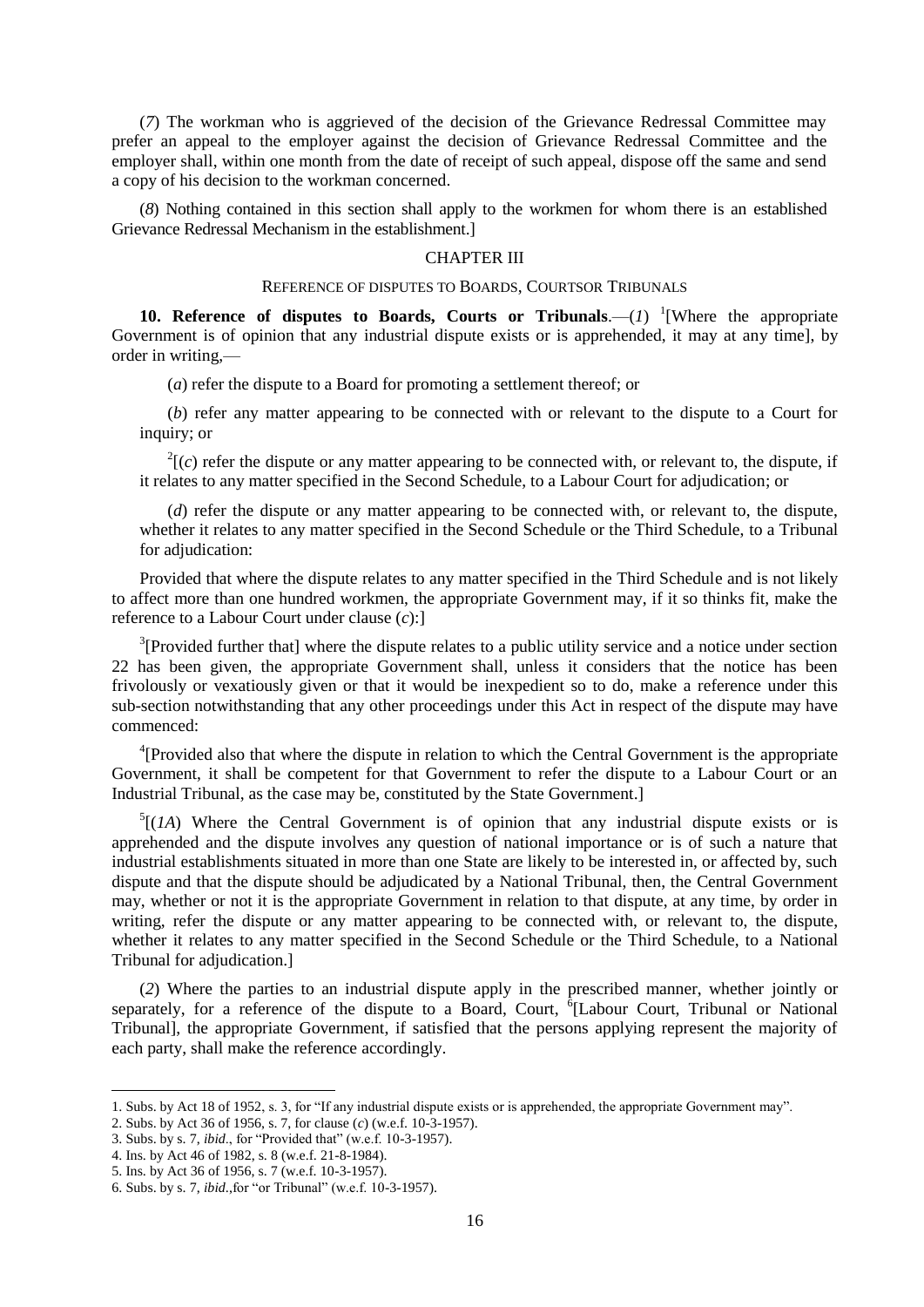$1$ [(2A) An order referring an industrial dispute to a Labour Court, Tribunal or National Tribunal under this section shall specify the period within which such Labour Court, Tribunal or National Tribunal shall submit its award on such dispute to the appropriate Government:

Provided that where such industrial dispute is connected with an individual workman, no such period shall exceed three months:

Provided further that where the parties to an industrial dispute apply in the prescribed manner, whether jointly or separately, to the Labour Court, Tribunal or National Tribunal for extension of such period or for any other reason, and the presiding officer of such Labour Court, Tribunal or National Tribunal considers it necessary or expedient to extend such period, he may for reasons to be recorded in writing, extend such period by such further period as he may think fit:

Provided also that in computing any period specified in this sub-section, the period, if any, for which the proceedings before the Labour Court, Tribunal or National Tribunal had been stayed by any injunction or order of a Civil Court shall be excluded:

Provided also that no proceedings before a Labour Court, Tribunal or National Tribunal shall lapse merely on the ground that any period specified under this sub-section had expired without such proceedings being completed.]

 $(3)$  Where an industrial dispute has been referred to a Board, <sup>1</sup>[Labour Court, Tribunal or National Tribunal] under this section, the appropriate Government may by order prohibit the continuance of any strike or lock-out in connection with such dispute which may be in existence on the date of the reference.

 $2^{2}$ [(4) Where in an order referring an industrial dispute to  $3^{2}$ [a Labour Court, Tribunal or National Tribunal] under this section or in a subsequent order, the appropriate Government has specified the points of dispute for adjudication, <sup>4</sup>[the Labour Court or the Tribunal or the National Tribunal, as the case may be], shall confine its adjudication to those points and matters incidental thereto.

(*5*) Where a dispute concerning any establishment or establishments has been, or is to be, referred to a <sup>5</sup>[Labour Court, Tribunal or National Tribunal] under this section and the appropriate Government is of opinion, whether on an application made to it in this behalf or otherwise, that the dispute is of such a nature that any other establishment, group or class of establishments of a similar nature is likely to be interested in, or affected by, such dispute, the appropriate Government may, at the time of making the reference or at any time thereafter but before the submission of the award, include in that reference such establishment, group or class of establishments, whether or not at the time of such inclusion any dispute exists or is apprehended in that establishment, group or class of establishments.]

 ${}^{6}$ [(6) Where any reference has been made under sub-section (*1A*) to a National Tribunal, then notwithstanding anything contained in this Act, no Labour Court or Tribunal shall have jurisdiction to adjudicate upon any matter which is under adjudication before the National Tribunal, and accordingly,—

(*a*) if the matter under adjudication before the National Tribunal is pending a proceeding before a Labour Court or Tribunal, the proceeding before the Labour Court or the Tribunal, as the case may be, in so far as it relates to such matter, shall be deemed to have been quashed on such reference to the National Tribunal; and

(*b*) it shall not be lawful for the appropriate Government to refer the matter under adjudication before the National Tribunal to any Labour Court or Tribunal for adjudication during the pendency of the proceeding in relation to such matter before the National Tribunal.

<sup>1.</sup> Ins. by Act 46 of 1982, s. 8 (w.e.f. 21-8-1984).

<sup>2.</sup> Ins. by Act 18 of 1952, s. 3.

<sup>3.</sup> Subs. by Act 36 of 1956, s. 7, for "a Tribunal" (w.e.f. 10-3-1957).

<sup>4.</sup> Subs. by s. 7, *ibid*., for "the Tribunal" (w.e.f. 10-3-1957).

<sup>5.</sup> Subs. by s. 7, *ibid*., for "Tribunal" (w.e.f. 10-3-1957).

<sup>6.</sup> Ins. by s. 7, *ibid*. (w.e.f. 10-3-1957).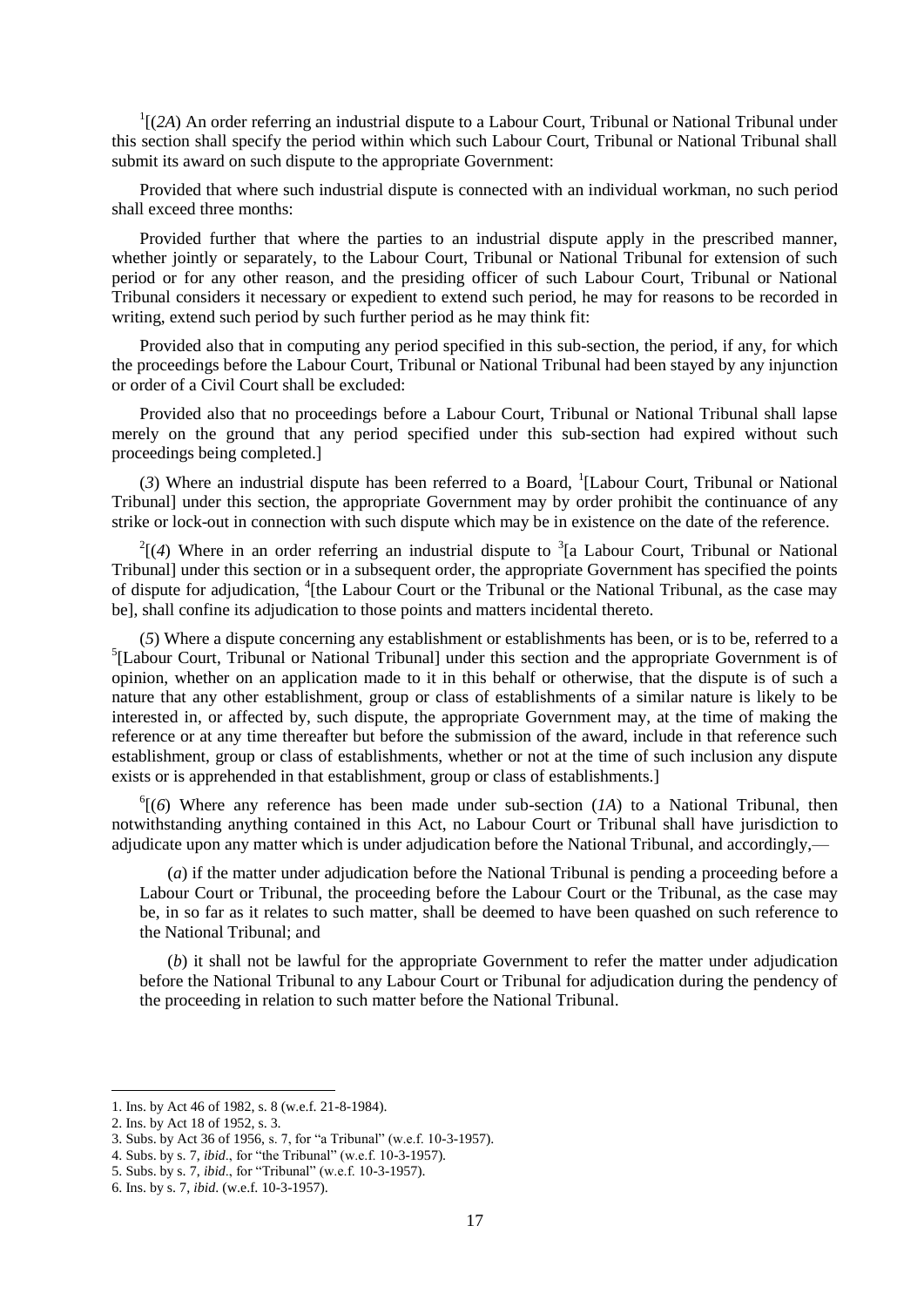<sup>1</sup>[*Explanation*.—In this sub-section, "Labour Court" or "Tribunal" includes any Court or Tribunal or other authority constituted under any law relating to investigation and settlement of industrial disputes in force in any State.]

(*7*) Where any industrial dispute, in relation to which the Central Government is not the appropriate Government, is referred to a National Tribunal, then notwithstanding anything contained in this Act, any reference in section 15, section 17, section 19, section 33A, section 33B and section 36A to the appropriate Government in relation to such dispute shall be construed as a reference to the Central Government but, save as aforesaid and as otherwise expressly provided in this Act, any reference in any other provision of this Act to the appropriate Government in relation to that dispute shall mean a reference to the State Government.]

2 [(*8*) No proceedings before a Labour Court, Tribunal or National Tribunal in relation to an industrial dispute shall lapse merely by reason of the death of any of the parties to the dispute being a workman, and such Labour Court, Tribunal or National Tribunal shall complete such proceedings and submit its award to the appropriate Government.]

<sup>3</sup>[10A. Voluntary reference of disputes to arbitration.— $(I)$  Where any industrial dispute exists or is apprehended and the employer and the workmen agree to refer the dispute to arbitration, they may, at any time before the dispute has been referred under section 10 to a Labour Court or Tribunal or National Tribunal, by a written agreement, refer the dispute to arbitration and the reference shall be to such person or persons (including the presiding officer of a Labour Court or Tribunal or National Tribunal) as an arbitrator or arbitrators as may be specified in the arbitration agreement.

 ${}^{4}$ [(*1A*) Where an arbitration agreement provides for a reference of the dispute to an even number of arbitrators, the agreement shall provide for the appointment of another person as umpire who shall enter upon the reference, if the arbitrators are equally divided in their opinion, and the award of the umpire shall prevail and shall be deemed to be the arbitration award for the purposes of this Act.]

(*2*) An arbitration agreement referred to in sub-section (*1*) shall be in such form and shall be signed by the parties thereto in such manner as may be prescribed.

(*3*) A copy of the arbitration agreement shall be forwarded to the appropriate Government and the conciliation officer and the appropriate Government shall, within  $5$ [one month] from the date of the receipt of such copy, publish the same in the Official Gazette.

 ${}^{4}$ [(*3A*) Where an industrial dispute has been referred to arbitration and the appropriate Government is satisfied that the persons making the reference represent the majority of each party, the appropriate Government may, within the time referred to in sub-section (*3*), issue a notification in such manner as may be prescribed; and when any such notification is issued, the employers and workmen who are not parties to the arbitration agreement but are concerned in the dispute, shall be given an opportunity of presenting their case before the arbitrator or arbitrators.]

(*4*) The arbitrator or arbitrators shall investigate the dispute and submit to the appropriate Government the arbitration award signed by the arbitrator or all the arbitrators, as the case may be.

4 [(*4A*) Where an industrial dispute has been referred to arbitration and a notification has been issued under sub-section (*3A*), the appropriate Government may, by order, prohibit the continuance of any strike or lock-out in connection with such dispute which may be in existence on the date of the reference.]

(*5*) Nothing in the Arbitration Act, 1940 (10 of 1940), shall apply to arbitration under this section.]

<sup>1.</sup> Ins. by Act 36 of 1964, s. 5 (w.e.f. 19-12-1964).

<sup>2.</sup> Ins. by Act 46 of 1982, s. 8 (w.e.f. 21-8-1984).

<sup>3.</sup> Ins. by Act 36 of 1956, s. 8 (w.e.f. 10-3-1957).

<sup>4.</sup> Ins. by Act 36 of 1964, s. 6 (w.e.f. 19-12-1964).

<sup>5.</sup> Subs. by s. 6, *ibid*., for "fourteen days" (w.e.f. 19-12-1964).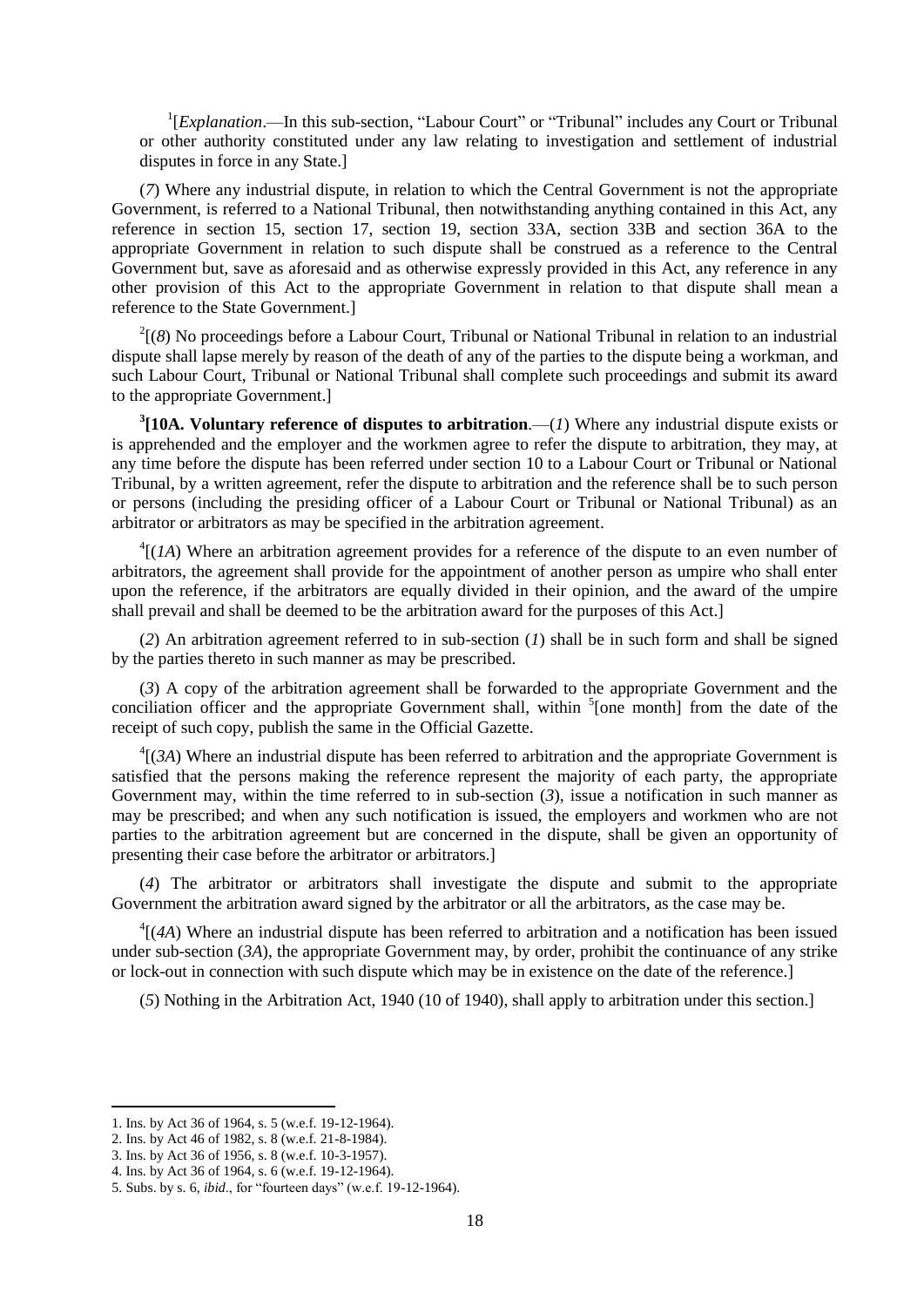#### CHAPTER IV

#### PROCEDURE, POWERS AND DUTIES OF AUTHORITIES

**11. Procedure and powers of conciliation officers, Boards, Courts and Tribunals.—<sup>1</sup>[(***1***) Subject** to any rules that may be made in this behalf, an arbitrator, a Board, Court, Labour Court, Tribunal or National Tribunal shall follow such procedure as the arbitrator or other authority concerned may think fit.]

(2) A conciliation officer or a member of a Board,  $^{2}$  [or Court or the presiding officer of a Labour Court, Tribunal or National Tribunal] may for the purpose of inquiry into any existing or apprehended industrial dispute, after giving reasonable notice, enter the premises occupied by any establishment to which the dispute relates.

(3) Every Board, Court, <sup>3</sup>[Labour Court, Tribunal and National Tribunal] shall have the same powers as are vested in a Civil Court under the Code of Civil Procedure, 1908 (5 of 1908), when trying a suit, in respect of the following matters, namely:—

(*a*) enforcing the attendance of any person and examining him on oath;

- (*b*) compelling the production of documents and material objects;
- (*c*) issuing commissions for the examination of witnesses;
- (*d*) in respect of such other matters as may be prescribed;

and every inquiry or investigation by a Board, Court, <sup>4</sup>[Labour Court, Tribunal or National Tribunal], shall be deemed to be a judicial proceeding within the meaning of sections 193 and 228 of the Indian Penal Code (45 of 1860).

 $(4)$  A conciliation officer  $\frac{5}{2}$  [may enforce the attendance of any person for the purpose of examination of such person or call for] and inspect any document which he has ground for considering to be relevant to the industrial dispute <sup>6</sup>[or to be necessary for the purpose of verifying the implementation of any award award or carrying out any other duty imposed on him under this Act, and for the aforesaid purposes, the conciliation officer shall have the same powers as are vested in a Civil Court under the Code of Civil Procedure, 1908 (5 of 1908), <sup>7</sup>[in respect of enforcing the attendance of any person and examining him or of compelling the production of documents]].

 ${}^{8}$ [(5) A Court, Labour Court, Tribunal or National Tribunal may, if it so thinks fit, appoint one or more persons having special knowledge of the matter under consideration as assessor or assessors to advise it in the proceeding before it.

(*6*) All conciliation officers, members of a Board or Court and the presiding officers of a Labour Court, Tribunal or National Tribunal shall be deemed to be public servants within the meaning of section 21 of the Indian Penal Code (45 of 1860).

(*7*) Subject to any rules made under this Act, the costs of, and incidental to, any proceeding before a Labour Court, Tribunal or National Tribunal shall be in the discretion of that Labour Court, Tribunal or National Tribunal and the Labour Court, Tribunal or National Tribunal, as the case may be, shall have full power to determine by and to whom and to what extent and subject to what conditions, if any, such costs are to be paid, and to give all necessary directions for the purposes aforesaid and such costs may, on application made to the appropriate Government by the person entited, be recovered by that Government in the same manner as an arrear of land revenue.]

 $\overline{a}$ 

<sup>1.</sup> Subs. by Act 36 of 1956, s. 9, for sub-section (*1*) (w.e.f. 10-3-1957).

<sup>2.</sup> Subs. by s. 9, *ibid*., for "Court or Tribunal" (w.e.f. 10-3-1957).

<sup>3.</sup> Subs. by s. 9, *ibid*., for "and Tribunal" (w.e.f. 10-3-1957).

<sup>4.</sup> Subs. by s. 9,*ibid*.,for "or Tribunal" (w.e.f. 10-3-1957).

<sup>5.</sup> Subs. by Act 46 of 1982, s. 9, for "may call for" (w.e.f. 21-8-1984).

<sup>6.</sup> Ins. by Act 36 of 1956, s. 9 (w.e.f. 17-9-1956).

<sup>7.</sup> Subs. by Act 46 of 1982, s. 9, for certain words (w.e.f. 21-8-1984).

<sup>8.</sup> Subs. by Act 36 of 1956, s. 9, for sub-sections (*5*) to (*7*) (w.e.f. 10-3-1957).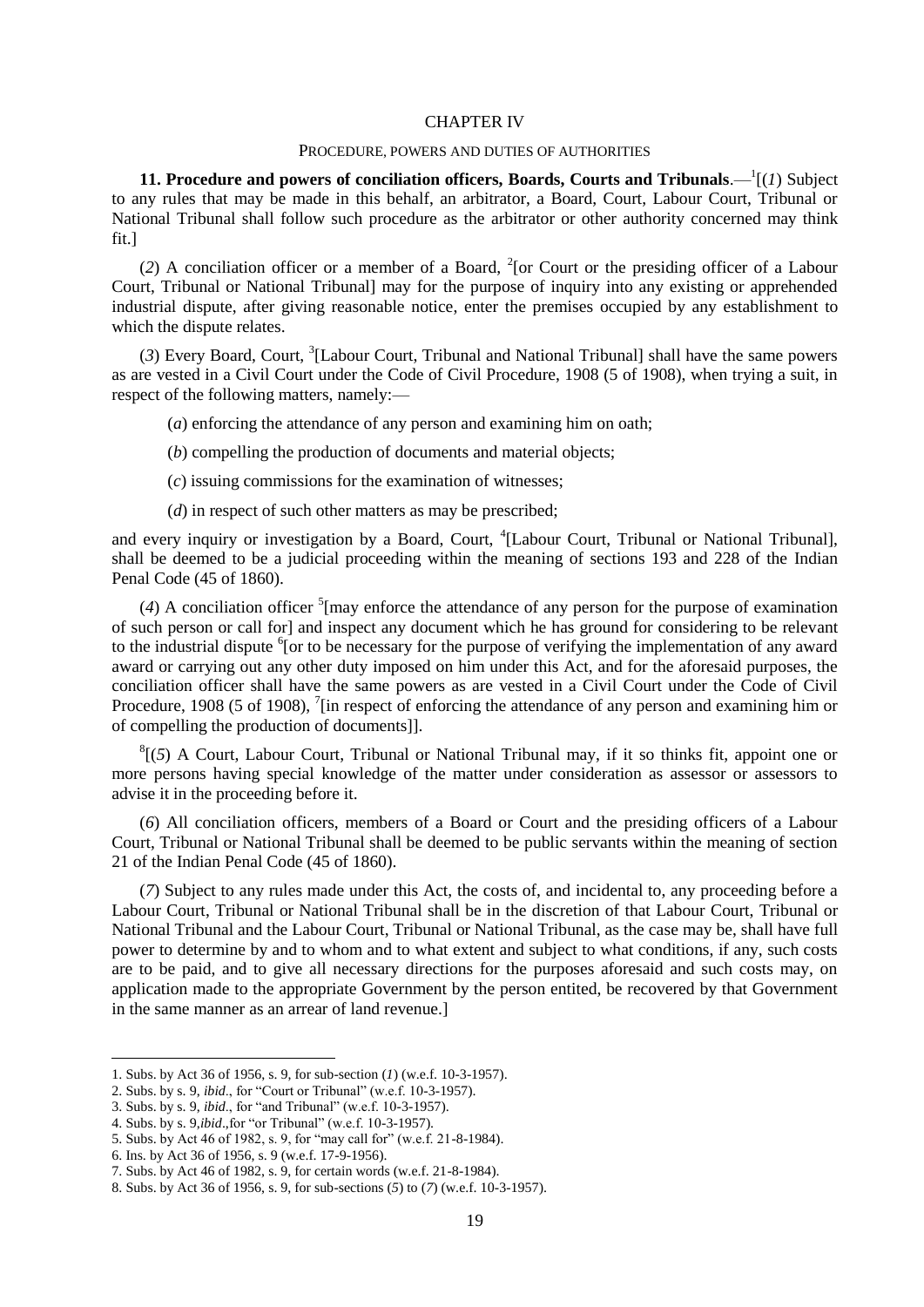$\frac{1}{8}$  Every <sup>2</sup> [Labour Court, Tribunal or National Tribunal] shall be deemed to be Civil Court for the purposes of <sup>3</sup>[sections 345, 346 and 348 of the Code of Criminal Procedure, 1973 (2 of 1974)].]

<sup>4</sup>[(9) Every award made, order issued or settlement arrived at by or before Labour Court or Tribunal or National Tribunal shall be executed in accordance with the procedure laid down for execution of orders and decree of a Civil Court under order 21 of the Code of Civil Procedure, 1908 (5 of 1908).

(*10*) The Labour Court or Tribunal or National Tribunal, as the case may be, shall transmit any award, order or settlement to a Civil Court having jurisdiction and such Civil Court shall execute the award, order or settlement as if it were a decree passed by it.]

**5 [11A. Powers of Labour Courts, Tribunals and National Tribunals to give appropriate relief in in case of discharge or dismissal of workmen**.—Where an industrial dispute relating to the discharge or dismissal of a workman has been referred to a Labour Court, Tribunal or National Tribunal for adjudication and, in the course of the adjudication proceedings, the Labour Court, Tribunal or National Tribunal, as the case may be, is satisfied that the order of discharge or dismissal was not justified, it may, by its award, set aside the order of discharge or dismissal and direct reinstatement of the workman on such terms and conditions, if any, as it thinks fit, or give such other relief to the workman including the award of any lesser punishment in lieu of discharge or dismissal as the circumstances of the case may require:

Provided that in any proceeding under this section the Labour Court, Tribunal or National Tribunal, as the case may be, shall rely only on the materials on record and shall not take any fresh evidence in relation to the matter.]

**12. Duties of conciliation officers**.—(*1*) Where any industrial dispute exists or is apprehended, the conciliation officer may, or where the dispute relates to a public utility service and a notice under section 22 has been given, shall hold conciliation proceedings in the prescribed manner.

(*2*) The conciliation officer shall, for the purpose of bringing about a settlement of the dispute, without delay, investigate the dispute and all matters affecting the merits and the right settlement thereof and may do all such things as he thinks fit for the purpose of inducing the parties to come to a fair and amicable settlement of the dispute.

(*3*) If a settlement of the dispute or of any of the matters in dispute is arrived at in the course of the conciliation proceedings the conciliation officer shall send a report thereof to the appropriate Government <sup>6</sup>[or an officer authorised in this behalf by the appropriate Government] together with a memorandum of the settlement signed by the parties to the dispute.

(*4*) If no such settlement is arrived at, the conciliation officer shall, as soon as practicable after the close of the investigation, send to the appropriate Government a full report setting forth the steps taken by him for ascertaining the facts and circumstances relating to the dispute and for bringing about a settlement thereof, together with a full statement of such facts and circumstances, and the reasons on account of which, in his opinion, a settlement could not be arrived at.

(*5*) If, on a consideration of the report referred to in sub-section (*4*), the appropriate Government is satisfied that there is a case for reference to a Board, <sup>7</sup>[Labour Court, Tribunal or National Tribunal], it may make such reference. Where the appropriate Government does not make such a reference it shall record and communicate to the parties concerned its reasons therefor.

(*6*) A report under this section shall be submitted within fourteen days of the commencement of the conciliation proceedings or within such shorter period as may be fixed by the appropriate Government:

<sup>1.</sup> Ins. by Act 48 of 1950, s. 34 and the Schedule.

<sup>2.</sup> Subs. by Act 36 of 1956, s. 9, for "Tribunal" (w.e.f. 10-3-1957).

<sup>3.</sup> Subs. by Act 46 of 1982, s. 9, for certain words (w.e.f. 21-8-1984).

<sup>4.</sup> Ins. by Act 24 of 2010, s. 7 (w.e.f 15-9-2010).

<sup>5.</sup> Ins. by Act 45 of 1971, s. 3 (w.e.f. 15-12-1971).

<sup>6.</sup> Ins. by Act 35 of 1965, s. 4 (w.e.f. 1-12-1965).

<sup>7.</sup> Subs. by Act 36 of 1956, s. 10, for "or Tribunal" (w.e.f. 10-3-1957).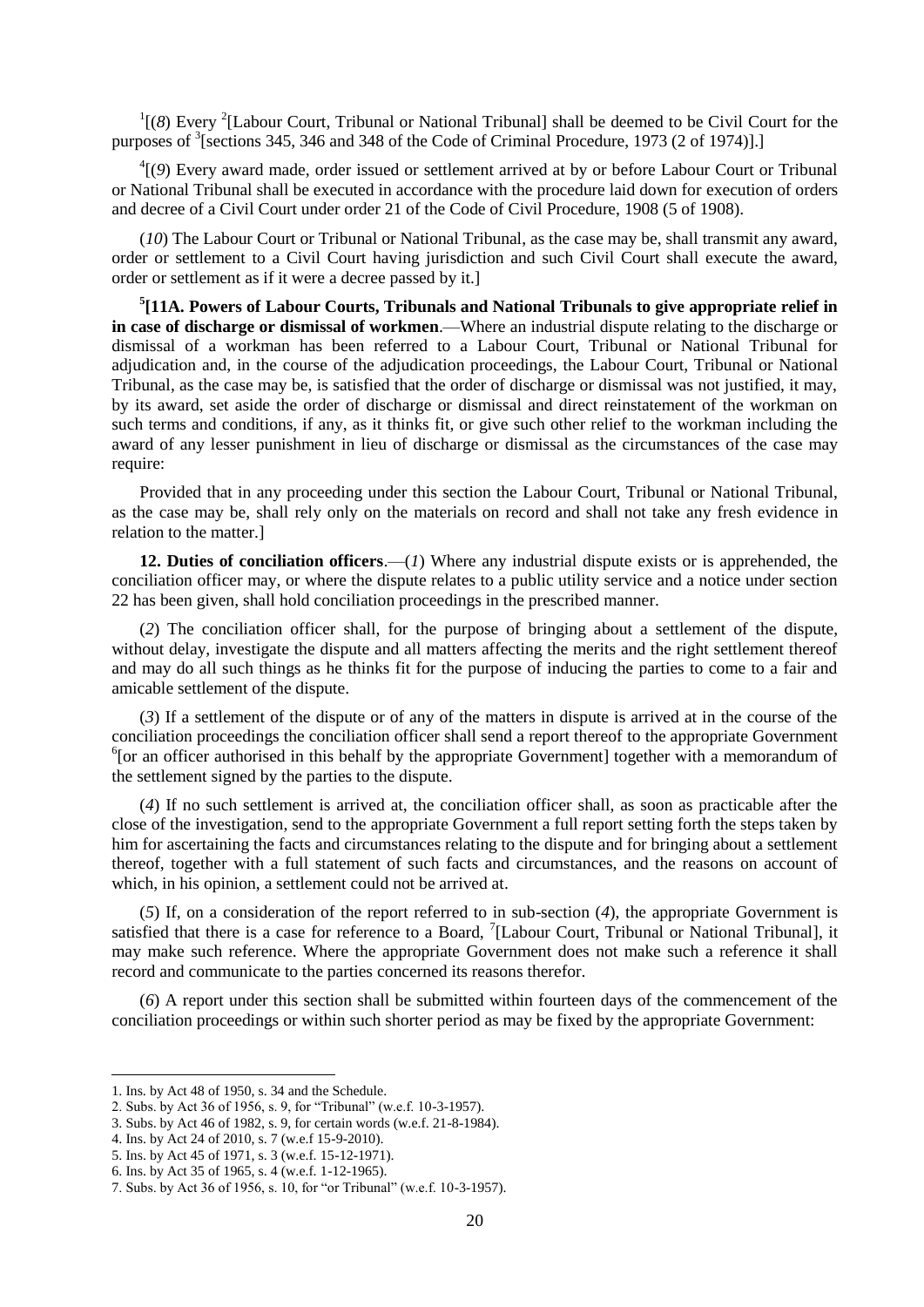<sup>1</sup>[Provided that,  $^{2}$ [subject to the approval of the conciliation officer,] the time for the submission of the report may be extended by such period as may be agreed upon in writing by all the parties to the dispute.]

**13. Duties of Board**.—(*1*) Where a dispute has been referred to a Board under this Act, it shall be the duty of the Board to endeavour to bring about a settlement of the same and for this purpose the Board shall, in such manner as it thinks fit and without delay, investigate the dispute and all matters affecting the merits and the right settlement thereof and may do all such things as it thinks fit for the purpose of inducing the parties to come to a fair and amicable settlement of the dispute.

(*2*) If a settlement of the dispute or of any of the matters in dispute is arrived at in the course of the conciliation proceedings, the Board shall send a report thereof to the appropriate Government together with a memorandum of the settlement signed by the parties to the dispute.

(*3*) If no such settlement is arrived at, the Board shall, as soon as practicable after the close of the investigation, send to the appropriate Government a full report setting forth the proceedings and steps taken by the Board for ascertaining the facts and circumstances relating to the dispute and for bringing about a settlement thereof, together with a full statement of such facts and circumstances, its findings thereon, the reasons on account of which, in its opinion, a settlement could not be arrived at and its recommendations for the determination of the dispute.

(*4*) If, on the receipt of a report under sub-section (*3*) in respect of a dispute relating to a public utility service, the appropriate Government does not make a reference to a <sup>3</sup>[Labour Court, Tribunal or National Tribunal] under section 10, it shall record and communicate to the parties concerned its reasons therefor.

(5) The Board shall submit its report under this section within two months of the date  $\rm$ <sup>4</sup> [on which the dispute was referred to it] or within such shorter period as may be fixed by the appropriate Government:

Provided that the appropriate Government may from time to time extend the time for the submission of the report by such further periods not exceeding two months in the aggregate:

Provided further that the time for the submission of the report may be extended by such period as may be agreed on in writing by all the parties to the dispute.

**14. Duties of Courts**.—A Court shall inquire into the matters referred to it and report thereon to the appropriate Government ordinarily within a period of six months from the commencement of its inquiry.

5 [**15. Duties of Labour Courts, Tribunals and National Tribunals**.—Where an industrial dispute has been referred to a Labour Court, Tribunal or National Tribunal for adjudication, it shall hold its proceedings expeditiously and shall, <sup>6</sup>[within the period specified in the order referring such industrial dispute or the further period extended under the second proviso to sub-section (*2A*) of section 10], submit its award to the appropriate Government.

**16. Form of report or award**.—(*1*) The report of a Board or Court shall be in writing and shall be signed by all the members of the Board or Court, as the case may be:

Provided that nothing in this section shall be deemed to prevent any member of the Board or Court from recording any minute of dissent from a report or from any recommendation made therein.

(*2*) The award of a Labour Court or Tribunal or National Tribunal shall be in writing and shall be signed by its presiding officer.

17. Publication of reports and awards.—(*1*) Every report of a Board or Court together with any minute of dissent recorded therewith, every arbitration award and every award of a Labour Court, Tribunal or National Tribunal shall, within a period of thirty days from the date of its receipt by the appropriate Government, be published in such manner as the appropriate Government thinks fit.

<sup>1.</sup> Ins. by Act 36 of 1956, s. 10 (w.e.f. 17-9-1956).

<sup>2.</sup> Ins. by Act 36 of 1964, s. 8 (w.e.f. 19-12-1964).

<sup>3.</sup> Subs. by Act 36 of 1956, s. 11, for "Tribunal" (w.e.f. 10-3-1957).

<sup>4.</sup> Subs. by Act 40 of 1951, s. 6, for "of the notice under section 22".

<sup>5.</sup> Subs. by Act 36 of 1956, s. 12, for sections 15, 16, 17 and 17A (w.e.f. 10-3-1957).

<sup>6.</sup> Subs. by Act 46 of 1982, s. 10, for certain words (w.e.f. 21-8-1984).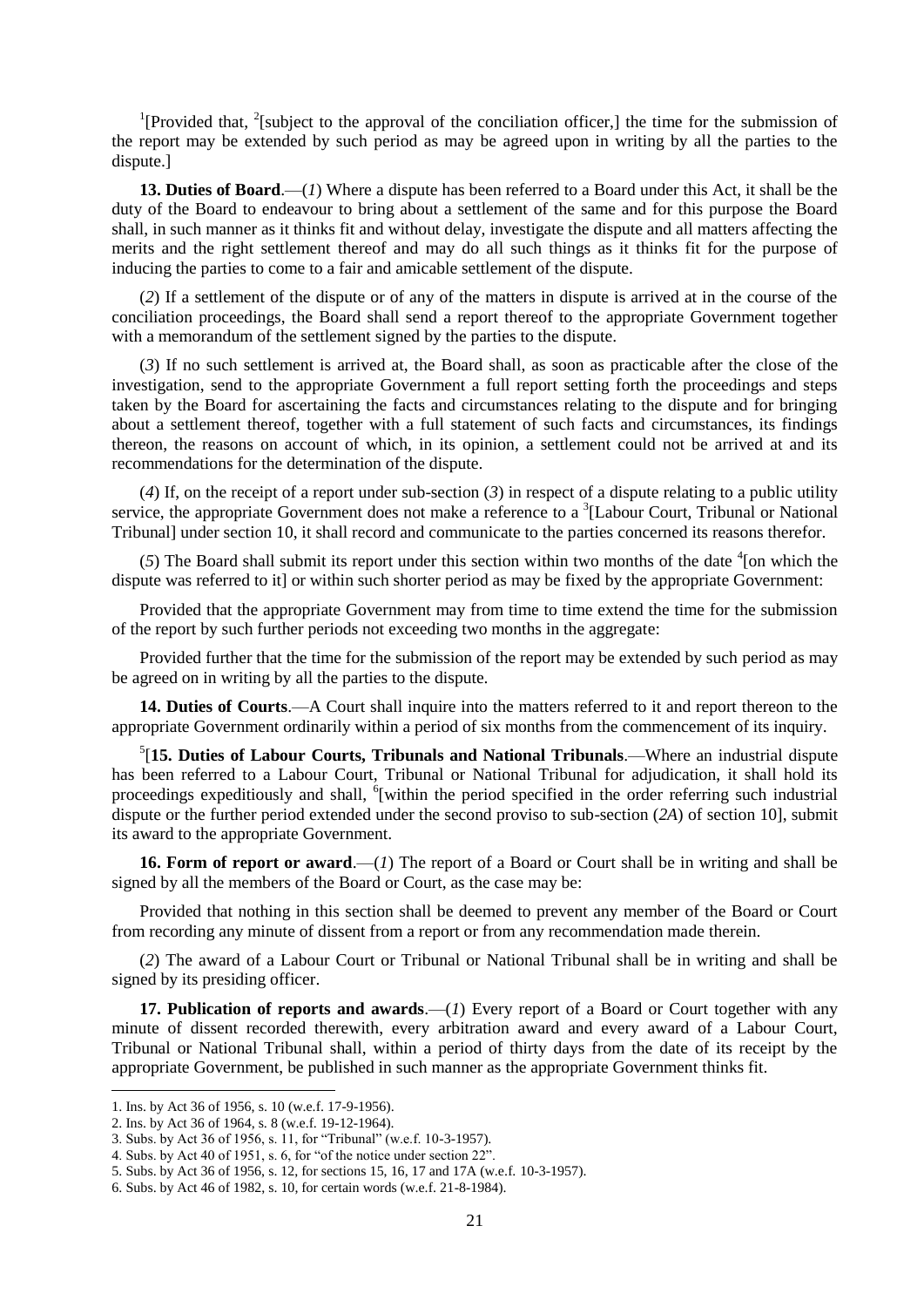(*2*) Subject to the provisions of section 17A, the award published under sub-section (*1*) shall be final and shall not be called in question by any Court in any manner whatsoever.

**17A. Commencement of the award.**—(*1*) An award (including an arbitration award) shall become enforceable on the expiry of thirty days from the date of its publication under section 17:

Provided that—

(*a*) if the appropriate Government is of opinion, in any case where the award has been given by a Labour Court or Tribunal in relation to an industrial dispute to which it is a party; or

(*b*) if the Central Government is of opinion, in any case where the award has been given by a National Tribunal,

that it will be inexpedient on public grounds affecting national economy or social justice to give effect to the whole or any part of the award, the appropriate Government, or as the case may be, the Central Government may, by notification in the Official Gazette, declare that the award shall not become enforceable on the expiry of the said period of thirty days.

(*2*) Where any declaration has been made in relation to an award under the proviso to sub-section (*1*), the appropriate Government or the Central Government may, within ninety days from the date of publication of the award under section 17, make an order rejecting or modifying the award, and shall, on the first available opportunity, lay the award together with a copy of the order before the Legislature of the State, if the order has been made by a State Government, or before Parliament, if the order has been made by the Central Government.

(*3*) Where any award as rejected or modified by an order made under sub-section (*2*) is laid before the Legislature of a State or before Parliament, such award shall become enforceable on the expiry of fifteen days from the date on which it is so laid; and where no order under sub-section (*2*) is made in pursuance of a declaration under the proviso to sub-section (*1*), the award shall become enforceable on the expiry of the period of ninety days referred to in sub-section (*2*).

(*4*) Subject to the provisions of sub-section (*1*) and sub-section (*3*) regarding the enforceability of an award, the award shall come into operation with effect from such date as may be specified therein, but where no date is so specified, it shall come into operation on the date when the award becomes enforceable under sub-section (*1*) or sub- section (*3*), as the case may be.]

<sup>1</sup>[17B. Payment of full wages to workman pending proceedings in higher courts.—Where in any case, a Labour Court, Tribunal or National Tribunal by its award directs reinstatement of any workman and the employer prefers any proceedings against such award in a High Court or the Supreme Court, the employer shall be liable to pay such workman, during the period of pendency of such proceedings in the High Court or the Supreme Court, full wages last drawn by him, inclusive of any maintenance allowance admissible to him under any rule if the workman had not been employed in any establishment during such period and an affidavit by such workman had been filed to that effect in such Court:

Provided that where it is proved to the satisfaction of the High Court or the Supreme Court that such workman had been employed and had been receiving adequate remuneration during any such period or part thereof, the Court shall order that no wages shall be payable under this section for such period or part, as the case may be.]

**18. Persons on whom settlements and awards are binding.**  $-\frac{2}{l}(l)$  **A settlement arrived at by** agreement between the employer and workman otherwise than in the course of conciliation proceeding shall be binding on the parties to the agreement.

(2) <sup>3</sup>[Subject to the provisions of sub-section (3), an arbitration award] which has become enforceable shall be binding on the parties to the agreement who referred the dispute to arbitration.]

<sup>1.</sup> Ins. by Act 46 of 1982, s. 11 (w.e.f. 21-8-1984).

<sup>2.</sup> Ins. by Act 36 of 1956, s. 13 (w.e.f. 7-10-1956).

<sup>3.</sup> Subs. by Act 36 of 1964, s. 9, for "An arbitration award" (w.e.f. 19-12-1964).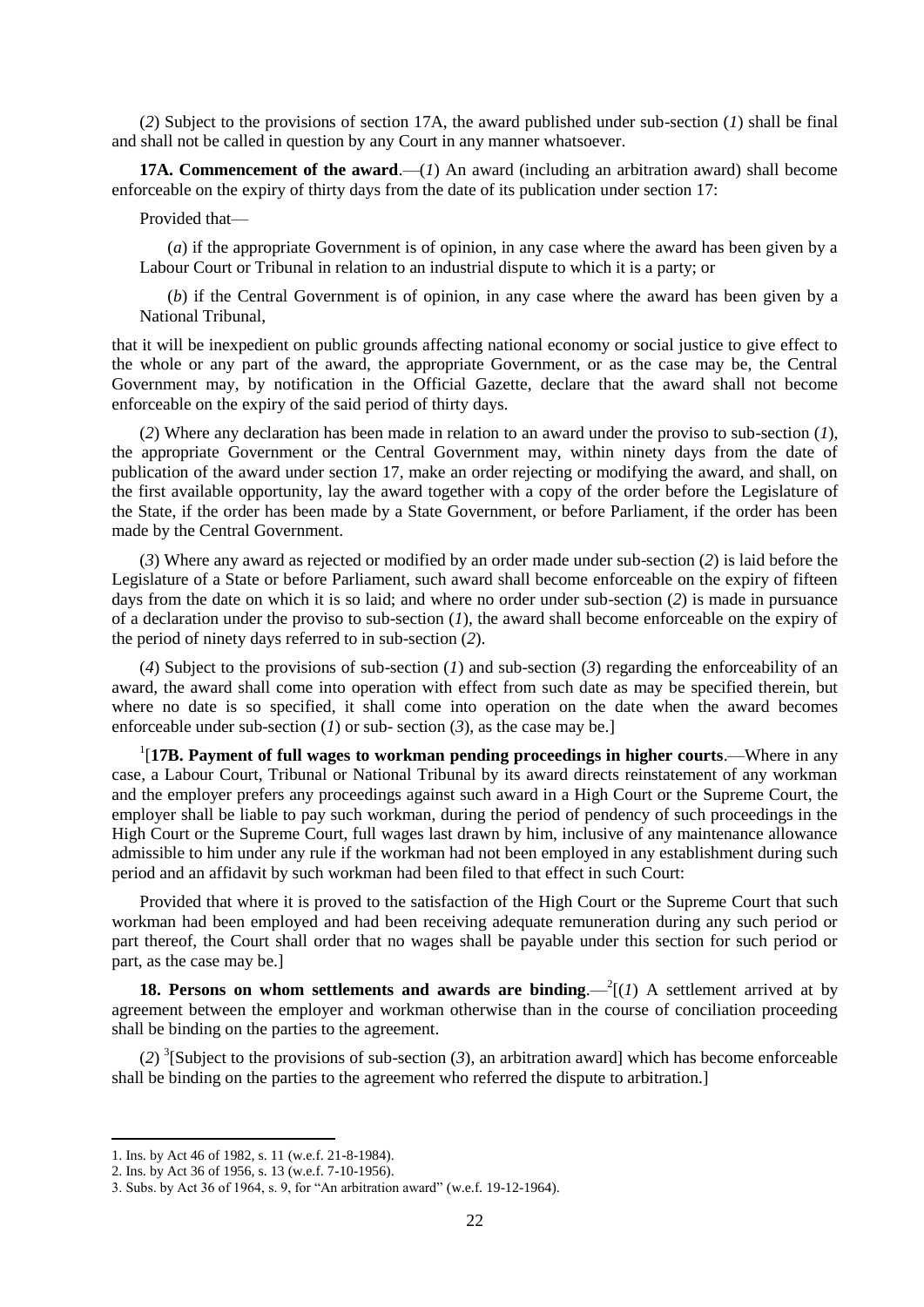$\frac{1}{3}$ [(3)] A settlement arrived at in the course of conciliation proceedings under this Act <sup>2</sup>[or an arbitration award in a case where a notification has been issued under sub-section (*3A*) of section 10A] or  $3$ [an award  $4$ [of a Labour Court, Tribunal or National Tribunal] which has become enforceable] shall be binding on—

(*a*) all parties to the industrial dispute;

(*b*) all other parties summoned to appear in the proceedings as parties to the dispute, unless the Board, <sup>5</sup>[arbitrator,] <sup>6</sup>[Labour Court, Tribunal or National Tribunal], as the case may be, records the opinion that they were so summoned without proper cause;

(*c*) where a party referred to in clause (*a*) or clause (*b*) is an employer, his heirs, successors or assigns in respect of the establishment to which the dispute relates;

(*d*) where a party referred to in clause (*a*) or clause (*b*) is composed of workmen, all persons who were employed in the establishment or part of the establishment, as the case may be, to which the dispute relates on the date of the dispute and all persons who subsequently become employed in that establishment or part.

**19. Period of operation of settlements and awards.**  $-(1)$  **A settlement <sup>7\*\*\*</sup> shall come into** operation on such date as is agreed upon by the parties to the dispute, and if no date is agreed upon, on the date on which the memorandum of the settlement is signed by the parties to the dispute.

(*2*) Such settlement shall be binding for such period as is agreed upon by the parties, and if no such period is agreed upon, for a period of six months <sup>8</sup> from the date on which the memorandum of settlement settlement is signed by the parties to the dispute], and shall continue to be binding on the parties after the expiry of the period aforesaid, until the expiry of two months from the date on which a notice in writing of an intention to terminate the settlement is given by one of the parties to the other party or parties to the settlement.

 $\mathcal{P}(\mathcal{A})$  An award shall, subject to the provisions of this section, remain in operation for a period of one year <sup>10</sup>[from the date on which the award becomes enforceable under section 17A]:

Provided that the appropriate Government may reduce the said period and fix such period as it thinks fit:

Provided further that the appropriate Government may, before the expiry of the said period, extend the period of operation by any period not exceeding one year at a time as it thinks fit so, however, that the total period of operation of any award does not exceed three years from the date on which it came into operation.

(*4*) Where the appropriate Government, whether of its own motion or on the application of any party bound by the award, considers that since the award was made, there has been a material change in the circumstances on which it was based, the appropriate Government may refer the award or a part of it  $\frac{11}{1}$ [to a Labour Court, if the award was that of a Labour Court or to a Tribunal, if the award was that of a Tribunal or of a National Tribunal] for decision whether the period of operation should not, by reason of such change, be shortened and the decision of  $^{12}$ [Labour Court or the Tribunal, as the case may be] on such reference shall,  $13***$  be final.

<sup>1.</sup> Section 18 re-numbered as sub-section (*3*) of that section by Act 36 of 1956, s. 13 (w.e.f. 7-10-1956).

<sup>2.</sup> Ins. by Act 36 of 1964, s. 9 (w.e.f. 19-12-1964).

<sup>3.</sup> Subs. by Act 48 of 1950, s. 34 and the Schedule, for "an award which is declared by the appropriate Government to be binding under sub-section (*2*) of section 15".

<sup>4.</sup> Ins. by Act 36 of 1956, s. 13 (w.e.f. 10-3-1957).

<sup>5.</sup> Ins. by Act 36 of 1964, s. 9 (w.e.f. 19-12-1964).

<sup>6.</sup> Subs. by Act 36 of 1956, s. 13, for "or Tribunal" (w.e.f. 10-3-1957).

<sup>7.</sup> The words "arrived at in the course of a conciliation proceeding under this Act" omitted by s. 14, *ibid*. (w.e.f. 7-10-1956).

<sup>8.</sup> Ins. by s. 14, *ibid*. (w.e.f. 7-10-1956).

<sup>9.</sup> Subs. by Act 48 of 1950, s. 34 and the Schedule, for sub-section (*3*).

<sup>10.</sup> Ins. by Act 36 of 1956, s. 14 (w.e.f. 17-9-1956).

<sup>11.</sup> Subs. by s. 14, *ibid*., for "to a Tribunal" (w.e.f. 10-3-1957).

<sup>12.</sup> Subs. by s. 14, *ibid*., for "the Tribunal" (w.e.f. 10-3-1957).

<sup>13.</sup> The words "subject to the provision for appeal omitted by s. 14, *ibid*. (w.e.f. 10-3-1957).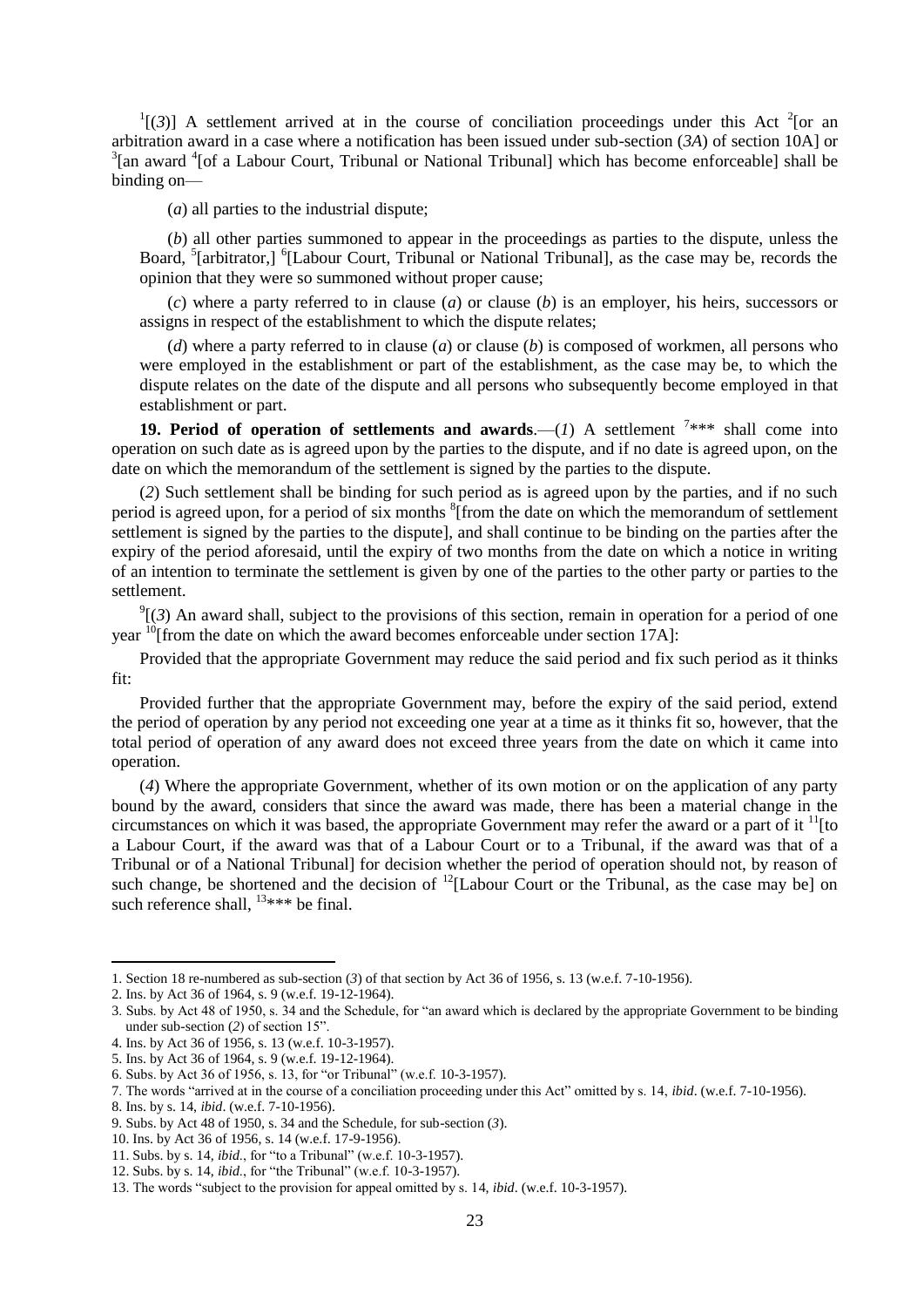(*5*) Nothing contained in sub-section (*3*) shall apply to any award which by its nature, terms or other circumstances does not impose, after it has been given effect to, any continuing obligation on the parties bound by the award.

(*6*) Notwithstanding the expiry of the period of operation under sub-section (*3*), the award shall continue to be binding on the parties until a period of two months has elapsed from the date on which notice is given by any party bound by the award to the other party or parties intimating its intention to terminate the award.

 $\frac{1}{2}$  (*7*) No notice given under sub-section (*2*) or sub-section (*6*) shall have effect, unless it is given by a party representing the majority of persons bound by the settlement or award, as the case may be.]]

**20. Commencement and conclusion of proceedings**.—(*1*) A conciliation proceeding shall be deemed to have commenced on the date on which a notice of strike or lock-out under section 22 is received by the conciliation officer or on the date of the order referring the dispute to a Board, as the case may be.

(*2*) A conciliation proceeding shall be deemed to have concluded—

(*a*) where a settlement is arrived at, when a memorandum of the settlement is signed by the parties to the dispute;

(*b*) where no settlement is arrived at, when the report of the conciliation officer is received by the appropriate Government or when the report of the Board is published under section 17, as the case may be; or

 $(c)$  when a reference is made to a Court, <sup>2</sup>[Labour Court, Tribunal or National Tribunal] under section 10 during the pendency of conciliation proceedings.

(*3*) Proceedings <sup>3</sup> [before an arbitrator under section 10A or before a Labour Court, Tribunal or National Tribunal] shall be deemed to have commenced on the date or the <sup>4</sup>[reference of the dispute for arbitration or adjudication, as the case may be] and such proceedings shall be deemed to have concluded  $<sup>5</sup>$ [on the date on which the award becomes enforceable under section 17A].</sup>

**21. Certain matters to be kept confidential**.—There shall not be included in any report or award under this Act any information obtained by a conciliation officer, Board, Court, <sup>6</sup>[Labour Court, Tribunal, Tribunal, National Tribunal or an arbitrator] in the course of any investigation or inquiry as to a trade union or as to any individual business (whether carried on by a person, firm or company) which is not available otherwise than through the evidence given before such officer, Board, Court, <sup>6</sup>[Labour Court, Tribunal, National Tribunal or an arbitrator], if the trade union, person, firm or company, in question has made a request in writing to the conciliation officer, Board, Court, <sup>6</sup>[Labour Court, Tribunal, National Tribunal or an arbitrator], as the case may be, that such information shall be treated as confidential; nor shall such conciliation officer or any individual member of the Board,  $\frac{7}{1}$  [or Court or the presiding officer of the Labour Court, Tribunal or National Tribunal or the arbitrator] or any person present at or concerned in the proceedings disclose any such information without the consent in writing of the secretary of the trade union or the person, firm or company in question, as the case may be:

Provided that nothing contained in this section shall apply to a disclosure of any such information for the purposes of a prosecution under section 193 of the Indian Penal Code (45 of 1860).

<sup>1.</sup> Ins. by Act 36 of 1964, s. 10 (w.e.f. 19-12-1964).

<sup>2.</sup> Subs. by Act 36 of 1956, s. 15, for "or Tribunal" (w.e.f. 10-3-1957).

<sup>3.</sup> Subs. by s. 15, *ibid*., for "before a Tribunal" (w.e.f. 10-3-1957).

<sup>4.</sup> Subs. by s. 15, *ibid*., for "reference of a dispute for adjudication" (w.e.f. 10-3-1957).

<sup>5.</sup> Subs. by Act 18 of 1952, s. 4, for certain words.

<sup>6.</sup> Subs. by Act 36 of 1956, s. 16, for "or Tribunal" (w.e.f. 10-3-1957).

<sup>7.</sup> Subs. by s. 16, *ibid*., for "Court or Tribunal" (w.e.f. 10-3-1957).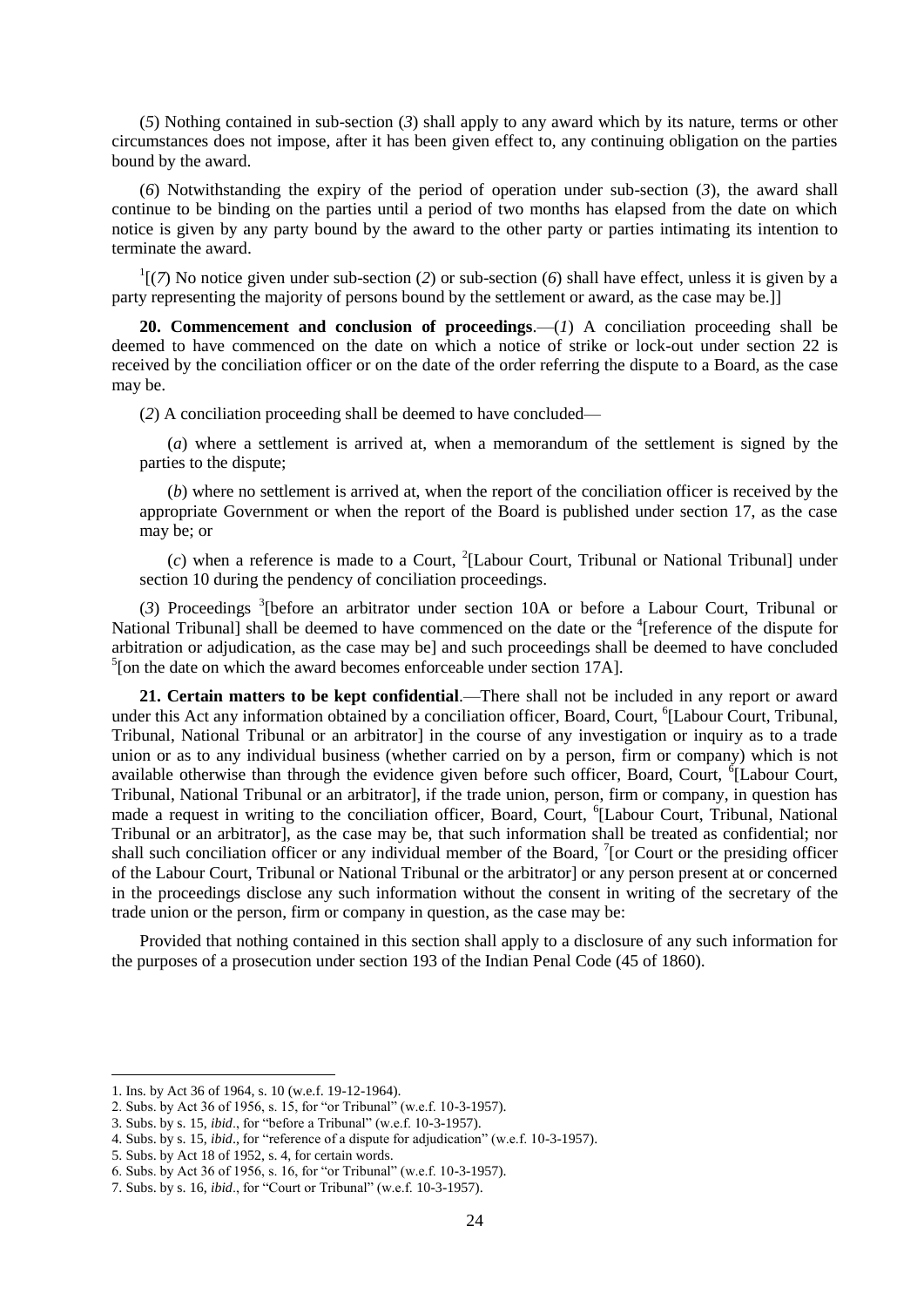#### CHAPTER V

#### STRIKES AND LOCK-OUTS

**22. Prohibition of strikes and lock-outs**.—(*1*) No person employed in a public utility service shall go on strike in breach of contract—

(*a*) without giving to the employer notice of strike, as hereinafter provided, within six weeks before striking; or

(*b*) within fourteen days of giving such notice; or

(*c*) before the expiry of the date of strike specified in any such notice as aforesaid; or

(*d*) during the pendency of any conciliation proceedings before a conciliation officer and seven days after the conclusion of such proceedings.

(*2*) No employer carrying on any public utility service shall lock-out any of his workmen—

(*a*) without giving them notice of lock-out as hereinafter provided, within six weeks before locking out; or

(*b*) within fourteen days of giving such notice; or

(*c*) before the expiry the date of lock-out specified in any such notice as aforesaid; or

(*d*) during the pendency of any conciliation proceedings before a conciliation officer and seven days after the conclusion of such proceedings.

(*3*) The notice of lock-out or strike under this section shall not be necessary where there is already in existence a strike or, as the case may be, lock-out in the public utility service, but the employer shall send intimation of such lock-out or strike on the day on which it is declared, to such authority as may be specified by the appropriate Government either generally or for a particular area or for a particular class of public utility services.

(*4*) The notice of strike referred to in sub-section (*1*) shall be given by such number of persons to such person or persons and in such manner as may be prescribed.

(*5*) The notice of lock-out referred to in sub-section (*2*) shall be given in such manner as may be prescribed.

(*6*) If on any day an employer receives from any persons employed by him any such notices as are referred to in sub-section (*1*) or gives to any persons employed by him any such notices as are referred to in sub-section (*2*), he shall within five days thereof report to the appropriate Government or to such authority as that Government may prescribe the number of such notices received or given on that day.

**23. General prohibition of strikes and lock-outs**.—No workman who is employed in any industrial establishment shall go on strike in breach of contract and no employer of any such workman shall declare a lock-out—

(*a*) during the pendency of conciliation proceedings before a Board and seven days after the conclusion of such proceedings;

(b) during the pendency of proceedings before  ${}^{1}[a$  Labour Court, Tribunal or National Tribunal] and two months after the conclusion of such proceedings;  $2***$ 

 $3[(bb)$  during the pendency of arbitration proceedings before an arbitrator and two months after the conclusion of such proceedings, where a notification has been issued under sub-section (*3A*) of section 10A; orl

(*c*) during any period in which a settlement or award is in operation, in respect of any of the matters covered by the settlement or award.

<sup>1.</sup> Subs. by Act 36 of 1956, s. 17, for "a Tribunal" (w.e.f. 10-3-1957).

<sup>2.</sup> The word "or" omitted by Act 36 of 1964, s. 11 (w.e.f. 19-12-1964).

<sup>3.</sup> Ins. by s. 11, *ibid*. (w.e.f. 19-12-1964).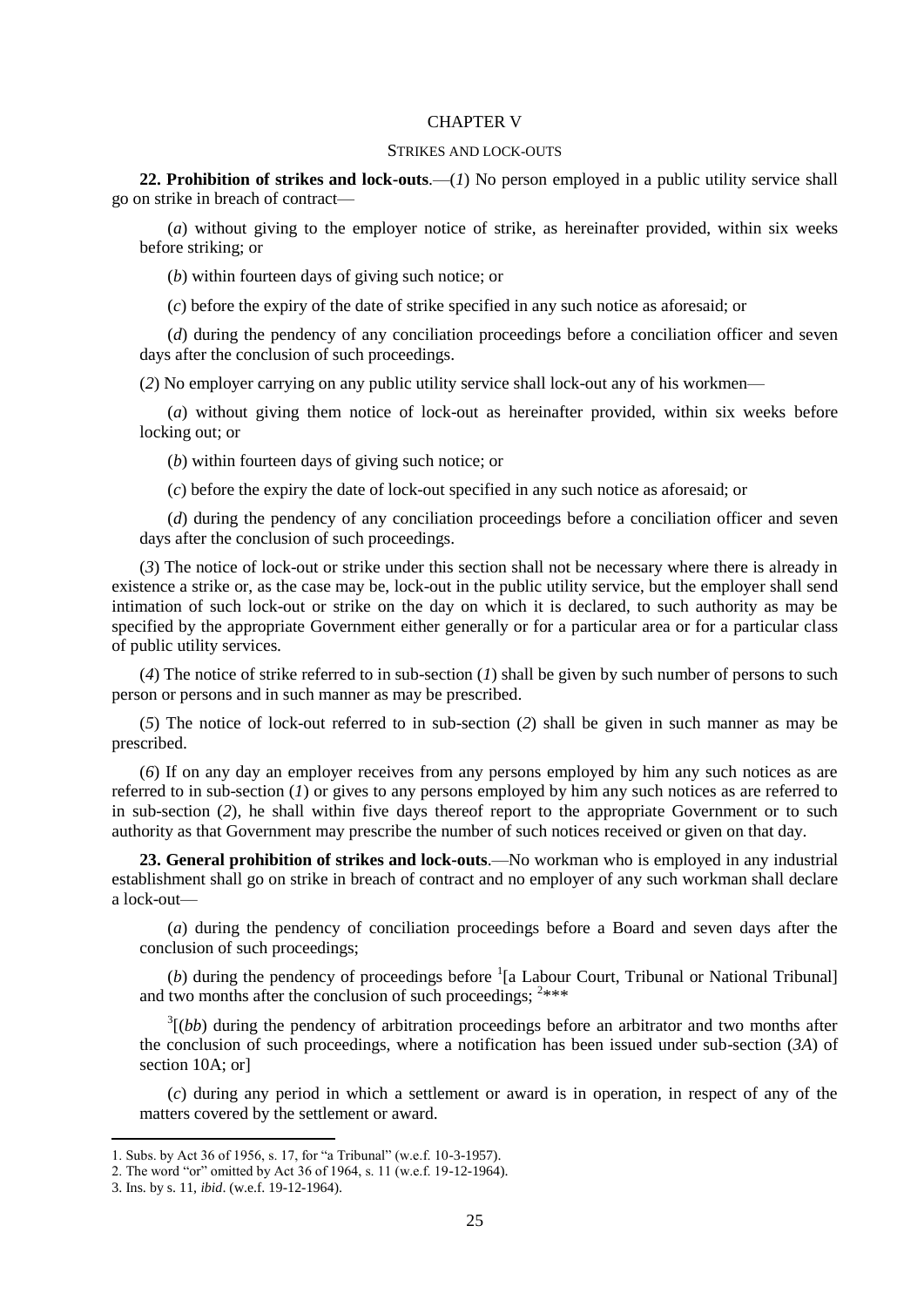**24. Illegal strikes and lock-outs**.—(*1*) A strike or a lock-out shall be illegal if—

(*i*) it is commenced or declared in contravention of section 22 or section 23; or

(*ii*) it is continued in contravention of an order made under sub-section (3) of section 10<sup>-1</sup>[or sub-section (*4A*) of section 10A].

(*2*) Where a strike or lock-out in pursuance of an industrial dispute has already commenced and is in existence at the time of the reference of the dispute to a Board,  $\frac{1}{2}$  [an arbitrator, a]  $\frac{2}{2}$ [Labour Court, Tribunal or National Tribunal], the continuance of such strike or lock-out shall not be deemed to be illegal, provided that such strike or lock-out was not at its commencement in contravention of the provisions of this Act or the continuance thereof was not prohibited under sub-section  $(3)$  of section 10<sup>1</sup> [or sub-section (*4A*) of section 10A].

(*3*) A lock-out declared in consequence of an illegal strike or a strike declared in consequence of an illegal lock-out shall not be deemed to be illegal.

**25. Prohibition of financial aid to illegal strikes and lock-outs**.—No person shall knowingly expend or apply any money in direct furtherance of support of any illegal strike or lock-out.

# 3 [CHAPTER VA

#### LAY-OFF AND RETRENCHMENT

**25A. Application of sections 25C to 25E.**—(*1*) Sections 25C to 25E inclusive  ${}^4$ [shall not apply to industrial establishments to which Chapter VB applies, or—]

(*a*) to industrial establishments in which less than fifty workmen on an average per working day have been employed in the preceding calendar month; or

(*b*) to industrial establishments which are of a seasonal character or in which work is performed only intermittently.

(*2*) If a question arises whether an industrial establishment is of a seasonal character or whether work is performed therein only intermittently, the decision of the appropriate Government thereon shall be final.

<sup>5</sup>[*Explanation*.—In this section and in sections 25C, 25D and 25E, "industrial establishment" means—

(*i*) a factory as defined in clause (*m*) of section 2 of the Factories Act 1948 (63 of 1948); or

(*ii*) a mine as defined in clause (*i*) of section 2 of the Mines Act, 1952 (35 of 1952); or

(*iii*) a plantation as defined in clause (*f*) of section 2 of the Plantations Labour Act, 1951 (69 of 1951).]

# 6 [**25B. Definition of continuous service**.—Forthe purposes of this Chapter,—

(*1*) a workman shall be said to be in continuous service for a period if he is, for that period, in uninterrupted service, including service which may be interrupted on account of sickness or authorised leave or an accident or a strike which is not illegal, or a lock-out or a cessation of work which is not due to any fault on the part of the workman;

(*2*) where a workman is not in continuous service within the meaning of clause (*1*) for a period of one year or six months, he shall be deemed to be in continuous service under an employer—

<sup>1.</sup> Ins. by Act 36 of 1964, s. 12 (w.e.f. 19-12-1964).

<sup>2.</sup> Subs. by Act 36 of 1956, s. 18, for "or Tribunal" (w.e.f. 10-3-1957).

<sup>3.</sup> Ins. by Act 43 of 1953, s. 3 (w.e.f. 24-10-1953).

<sup>4.</sup> Subs. by Act 32 of 1976, s. 2, for "shall not apply-" (w.e.f. 5-3-1976).

<sup>5.</sup> Subs. by Act 48 of 1954, s. 2, for the *Explanation* (w.e.f. 1-4-1954).

<sup>6.</sup> Subs. by Act 36 of 1964, s. 13, for section 25B (w.e.f. 19-12-1964).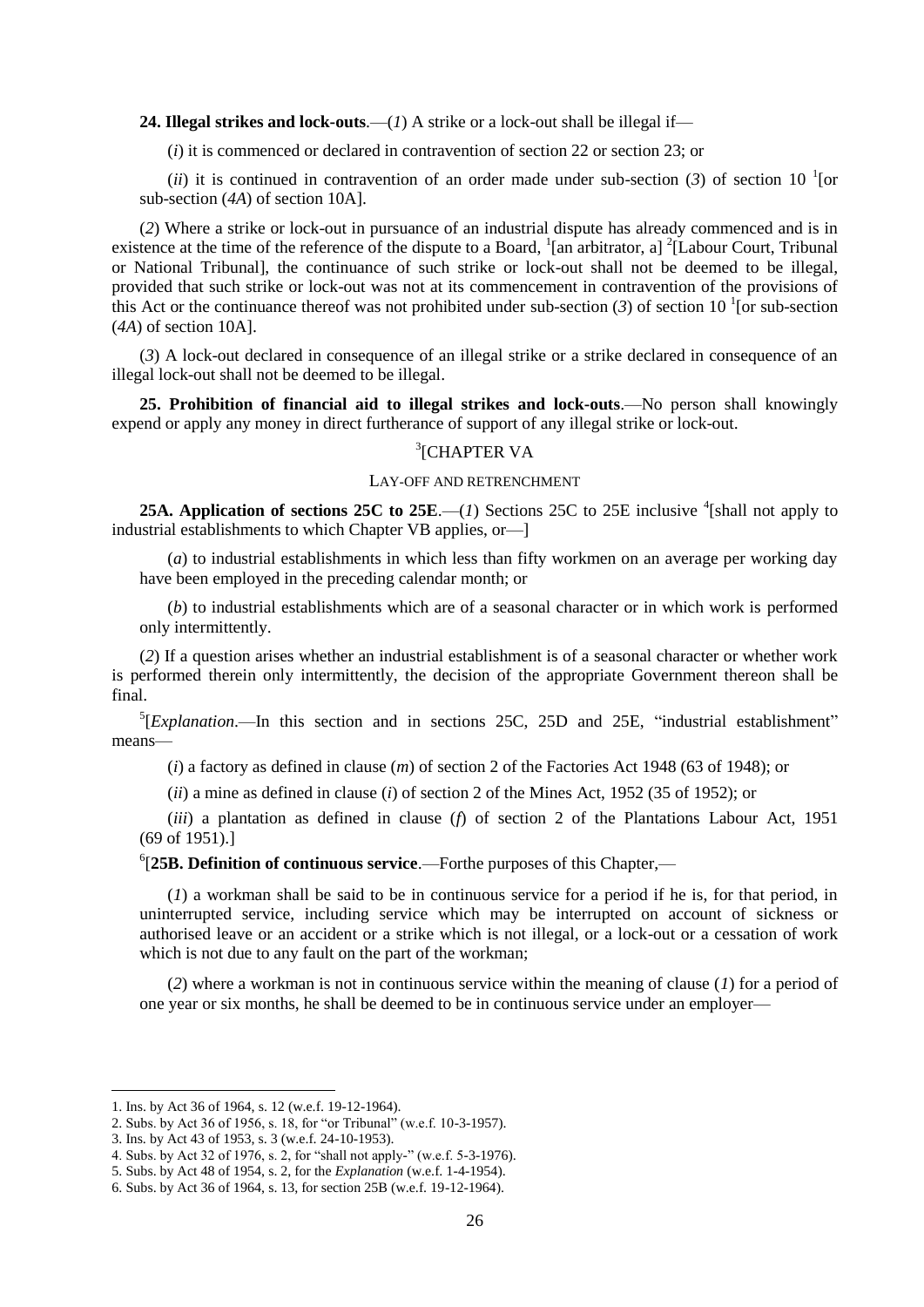(*a*) for a period of one year, if the workman, during a period of twelve calendar months preceding the date with reference to which calculation is to be made, has actually worked under the employer for not less than—

(*i*) one hundred and ninety days in the case of a workman employed below ground in a mine; and

(*ii*) two hundred and forty days, in any other case;

(*b*) for a period of six months, if the workman, during a period of six calendar months preceding the date with reference to which calculation is to be made, has actually worked under the employer for not less than—

(*i*) ninety-five days, in the case of a workman employed below ground in a mine; and

(*ii*) one hundred and twenty days, in any other case.

*Explanation*.—For the purposes of clause (*2*), the number of days on which a workman has actually worked under an employer shall include the days on which—

(*i*) he has been laid-off under an agreement or as permitted by standing orders made under the Industrial Employment (Standing Orders) Act, 1946 (20 of 1946), or under this Act or under any other law applicable to the industrial establishment;

(*ii*) he has been on leave with full wages, earned in the previous years;

(*iii*) he has been absent due to temporary disablement caused by accident arising out of and in the course of his employment; and

(*iv*) in the case of a female, she has been on maternity leave; so, however, that the total period of such maternity leave does not exceed twelve weeks.]

<sup>1</sup>[25C. Right of workmen laid-off for compensation.—Whenever a workman (other than a *badli* workman or a casual workman) whose name is borne on the muster rolls of an industrial establishment and who has completed not less than one year of continuous service under an employer is laid-off, whether continuously or intermittently, he shall be paid by the employer for all days during which he is so laid-off, except for such weekly holidays as may intervene, compensation which shall be equal to fifty per cent. of the total of the basic wages and dearness allowance that would have been payable to him had he not been so laid-off:

Provided that if during any period of twelve months, a workman is so laid-off for more than forty-five days, no such compensation shall be payable in respect of any period of the lay-off after the expiry of the first forty-five days, if there is an agreement to that effect between the workman and the employer:

Provided further that it shall be lawful for the employer in any case falling within the foregoing proviso to retrench the workman in accordance with the provisions contained in section 25F at any time after the expiry of the first forty-five days of the lay-off and when he does so, any compensation paid to the workman for having been laid-off during the preceding twelve months may be set off against the compensation payable for retrenchment.

*Explanation*.—"*Badli* workman" means a workman who is employed in an industrial establishment in the place of another workman whose name is borne on the muster rolls of the establishment, but shall cease to be regarded as such for the purposes of this section, if he has completed one year of continuous service in the establishment.]

**25D. Duty of an employer to maintain muster rolls of workmen**.—Notwithstanding that workmen in any industrial establishment have been laid-off, it shall be the duty of every employer to maintain for the purposes of this Chapter a muster roll and to provide for the making of entries therein by workmen who may present themselves for work at the establishment at the appointed time during normal working hours.

<sup>1.</sup> Subs. by Act 35 of 1965, s. 5, for section 25C (w.e.f. 1-12-1965).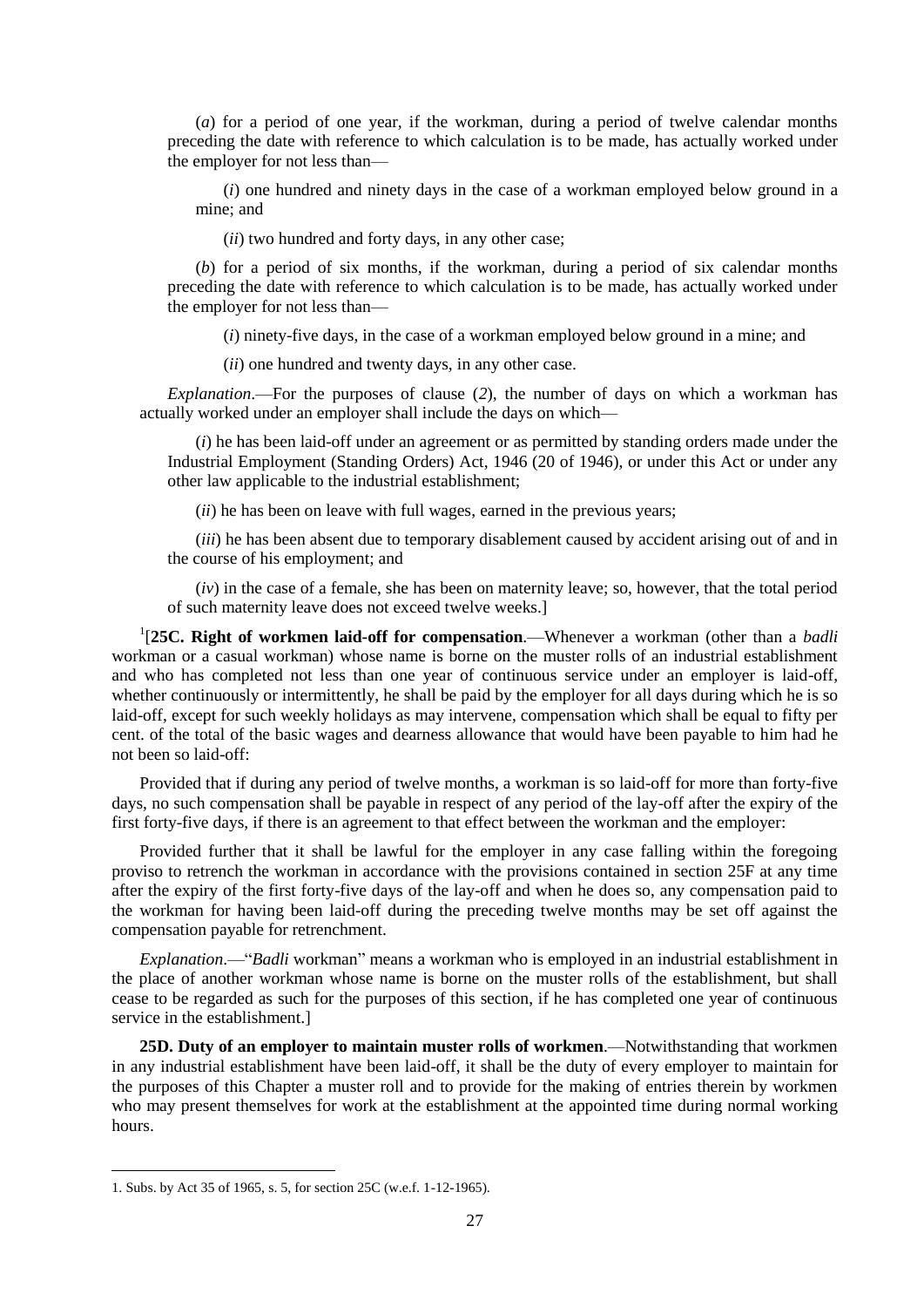**25E. Workmen not entitled to compensation in certain cases**.—No compensation shall be paid to a workman who has been laid-off—

(*i*) if he refuses to accept any alternative employment in the same establishment from which he has been laid-off, or in any other establishment belonging to the same employer situate in the same town or village or situate within a radius of five miles from the establishment to which he belongs, if, in the opinion of the employer, such alternative employment does not call for any special skill or previous experience and can be done by the workman, provided that the wages which would normally have been paid to the workman are offered for the alternative employment also;

(*ii*) if he does not present himself for work at the establishment at the appointed time during normal working hours at least once a day;

(*iii*) if such laying-off is due to a strike or slowing-down of production on the part of workmen in another part of the establishment.

**25F. Conditions precedent to retrenchment of workmen**.—No workman employed in any industry who has been in continuous service for not less than one year under an employer shall be retrenched by that employer until—

(*a*) the workman has been given one month's notice in writing indicating the reasons for retrenchment and the period of notice has expired, or the workman has been paid in lieu of such notice, wages for the period of the notice;

 $1_{\ast}$  $*$   $*$   $*$   $*$   $*$   $*$ 

(*b*) the workman has been paid, at the time of retrenchment, compensation which shall be equivalent to fifteen days' average pay  $2$ [for every completed year of continuous service] or any part thereof in excess of six months; and

 $(c)$  notice in the prescribed manner is served on the appropriate Government  ${}^{3}$  [or such authority as may be specified by the appropriate Government by notification in the Official Gazette].

4 [**25FF. Compensation to workmen in case of transfer of undertakings**.—Where the ownership or management of an undertaking is transferred, whether by agreement or by operation of law, from the employer in relation to that undertaking to a new employer, every workman who has been in continuous service for not less than one year in that undertaking immediately before such transfer shall be entitled to notice and compensation in accordance with the provisions of section 25F, as if the workman had been retrenched:

Provided that nothing in this section shall apply to a workman in any case where there has been a change of employers by reason of the transfer, if—

(*a*) the service of the workman has not been interrupted by such transfer;

(*b*) the terms and conditions of service applicable to the workman after such transfer are not in any way less favourable to the workman than those applicable to him immediately before the transfer; and

(*c*) the new employer is, under the terms of such transfer or otherwise, legally liable to pay to the workman, in the event of his retrenchment, compensation on the basis that his service has been continuous and has not been interrupted by the transfer.

 $^{5}$ [25FFA. Sixty days' notice to be given of intention to close down any undertaking.—(1) An employer who intends to close down an undertaking shall serve, at least sixty days before the date on which the intended closure is to become effective, a notice, in the prescribed manner, on the appropriate Government stating clearly the reasons for the intended closure of the undertaking:

3. Ins. by s. 14, *ibid*. (w.e.f. 19-12-1964).

<sup>1.</sup> The proviso omitted by Act 49 of 1984, s. 3 (w.e.f. 18-8-1984).

<sup>2.</sup> Subs. by Act 36 of 1964, s. 14, for "for every completed year of service" (w.e.f. 19-12-1964).

<sup>4.</sup> Subs. by Act 18 of 1957, s. 3, for section 25FF (w.e.f. 28-11-1956).

<sup>5.</sup> Ins. by Act 32 of 1972, s. 2.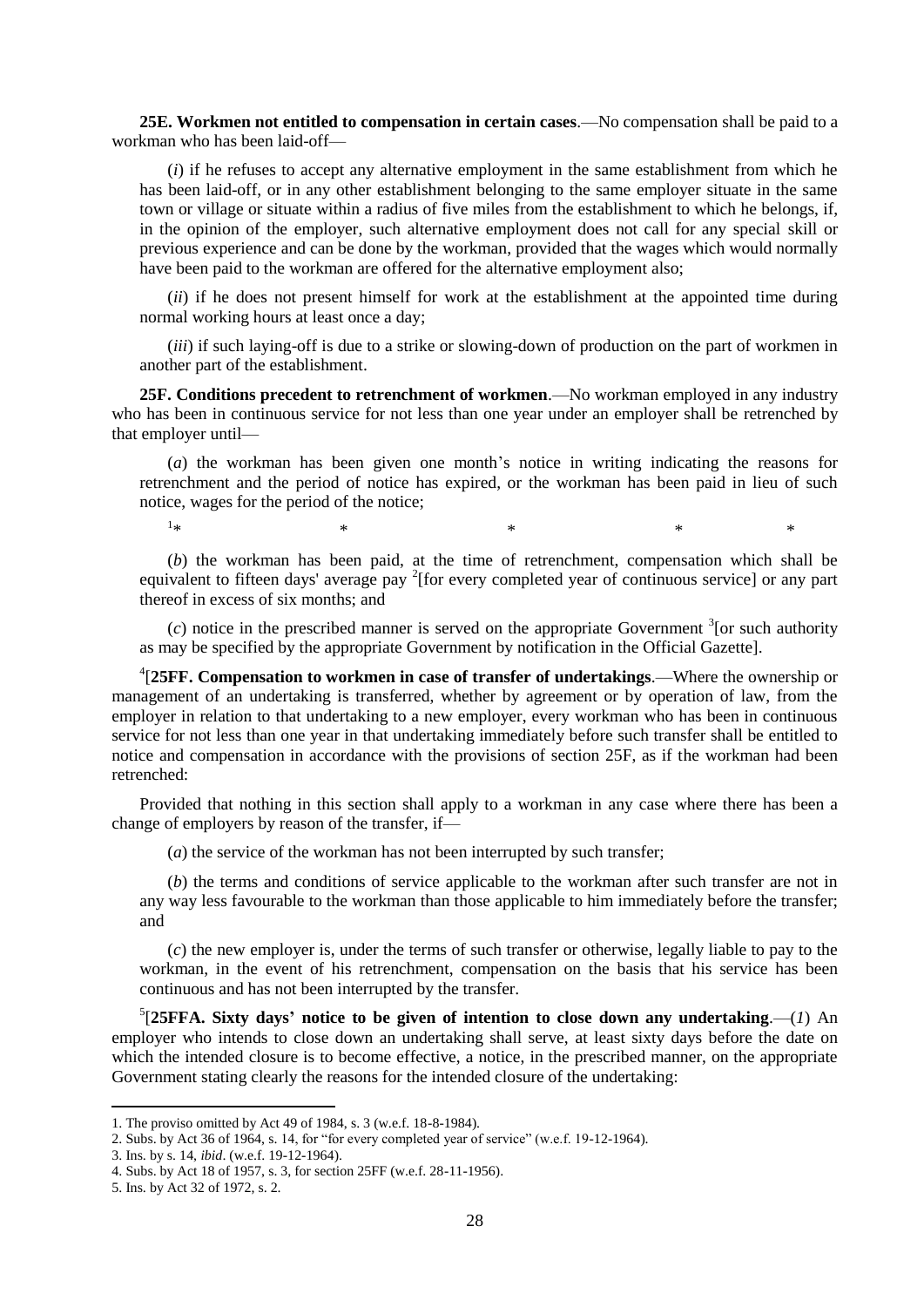Provided that nothing in this section shall apply to—

(*a*) an undertaking in which—

(*i*) less than fifty workmen are employed, or

(*ii*) less than fifty workmen were employed on an average per working day in the preceding twelve months,

(*b*) an undertaking set up for the construction of buildings, bridges, roads, canals, dams or for other construction work or project.

(*2*) Notwithstanding anything contained in sub-section (*1*), the appropriate Government may, if it is satisfied that owing to such exceptional circumstances as accident in the undertaking or death of the employer or the like it is necessary so to do, by order, direct that provisions of sub-section (*1*) shall not apply in relation to such undertaking for such period as may be specified in the order.]

**25FFF. Compensation to workmen in case of closing down of undertakings**.—(*1*) Where an undertaking is closed down for any reason whatsoever, every workman who has been in continuous service for not less than one year in that undertaking immediately before such closure shall, subject to the provisions of sub-section (*2*), be entitled to notice and compensation in accordance with the provisions of section 25F, as if the workman had been retrenched:

Provided that where the undertaking is closed down on account of unavoidable circumstances beyond the control of the employer, the compensation to be paid to the workman under clause (*b*) of section 25F shall not exceed his average pay for three months.

<sup>1</sup>[*Explanation*.—An undertaking which is closed down by reason merely of—

(*i*) financial difficulties (including financial losses); or

(*ii*) accumulation of undisposed of stocks; or

(*iii*) the expiry of the period of the lease or licence granted to it; or

(*iv*) in a case where the undertaking is engaged in mining operations, exhaustion of the minerals in the area in which such operations are carried on;

shall not be deemed to be closed down on account of unavoidable circumstances beyond the control of the employer within the meaning of the proviso to this sub-section.]

 $2[(1A)$  Notwithstanding anything contained in sub-section (1), where an undertaking engaged in mining operations is closed down by reason merely of exhaustion of the minerals in the area in which such operations are carried on, no workman referred to in that sub-section shall be entitled to any notice or compensation in accordance with the provisions of section 25F, if—

(*a*) the employer provides the workman with alternative employment with effect from the date of closure at the same remuneration as he was entitled to receive, and on the same terms and conditions of service as were applicable to him, immediately before the closure;

(*b*) the service of the workman has not been interrupted by such alternative employment; and

(*c*) the employer is, under the terms of such alternative employment or otherwise, legally liable to pay to the workman, in the event of his retrenchment, compensation on the basis that his service has been continuous and has not been interrupted by such alternative employment.

(*1B*) For the purposes of sub-sections (*1*) and (*1A*), the expressions "minerals" and "mining operations" shall have the meanings respectively assigned to them in clauses (*a*) and (*d*) of section 3 of the Mines and Minerals (Regulation and Development) Act, 1957 (67 of 1957).]

(*2*) Where any undertaking set-up for the construction of buildings, bridges, roads, canals, dams or other construction work is closed down on account of the completion of the work within two years from

<sup>1.</sup> Subs. by Act 45 of 1971, s. 4, for the *Explanation* (w.e.f. 15-12-1971).

<sup>2.</sup> Ins. by s. 4, *ibid*. (w.e.f. 15-12-1971).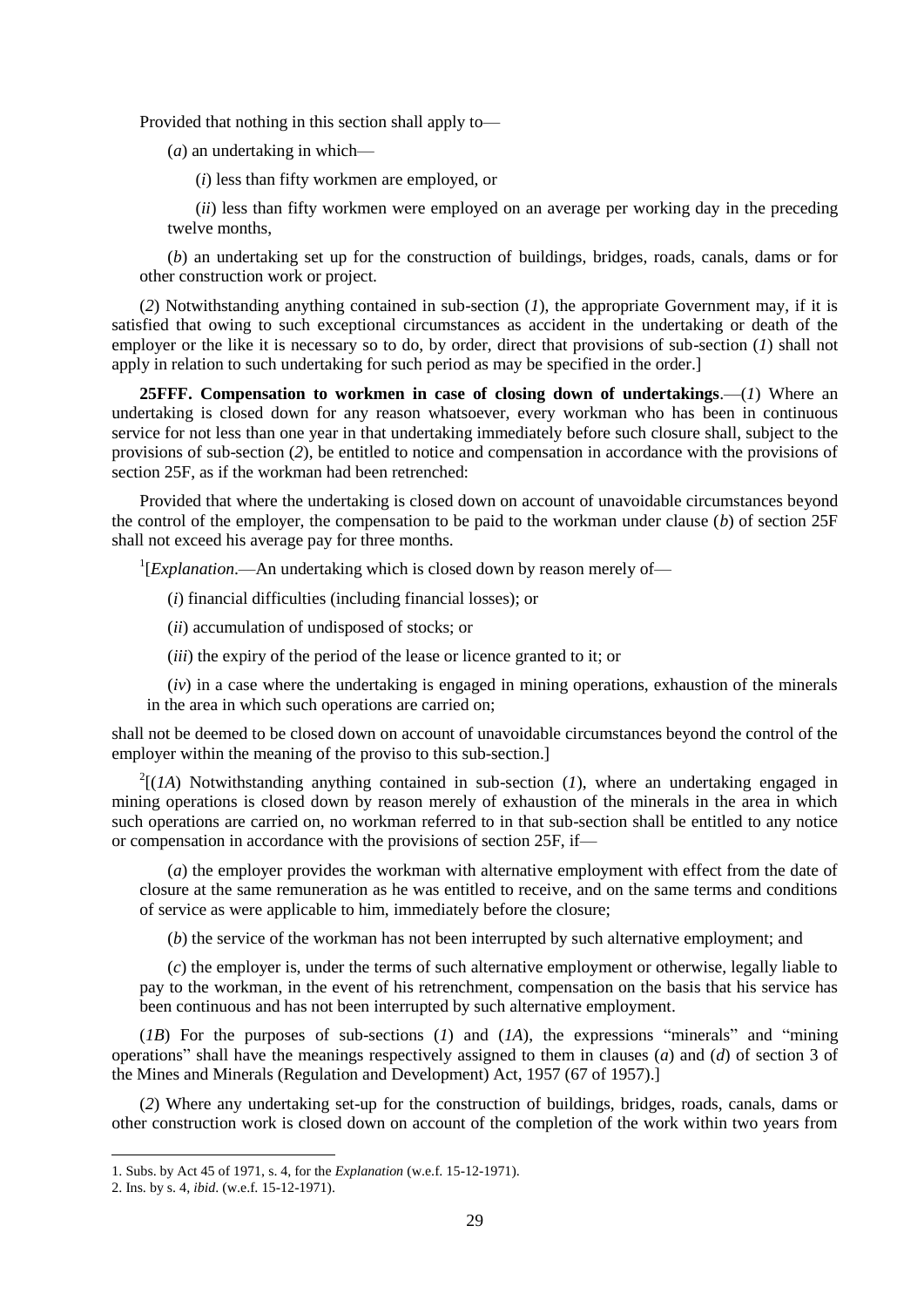the date on which the undertaking had been set-up, no workman employed therein shall be entitled to any compensation under clause (*b*) of section 25F, but if the construction work is not so completed within two

years, he shall be entitled to notice and compensation under that section for every <sup>1</sup>[completed year of continuous service] or any part thereof in excess of six months.]

**25G. Procedure for retrenchment**.—Where any workman in an industrial establishment, who is a citizen of India, is to be retrenched and he belongs to a particular category of workmen in that establishment, in the absence of any agreement between the employer and the workman in this behalf, the employer shall ordinarily retrench the workman who was the last person to be employed in that category, unless for reasons to be recorded the employer retrenches any other workman.

**25H. Re-employment of retrenched workmen**.—Where any workmen are retrenched, and the employer proposes to take into his employ any persons, he shall, in such manner as may be prescribed, give an opportunity <sup>2</sup> [to the retrenched workmen who are citizens of India to offer themselves for reemployment and such retrenched workman] who offer themselves for re-employment shall have preference over other persons.

**25-I**. *[Recovery of moneys due fromemployres under this chapter.]Rep. by the Industrial Disputes (Amendment and Miscellaneous Provisions) Act,* 1956 *(*36 *of* 1956*), s.* 19 *(w.e.f.* 10-3-1957).

**25J. Effect of laws inconsistent with this Chapter.**—(*1*) The provisions of this Chapter shall have effect notwithstanding anything inconsistent therewith contained in any other law [including standing orders made under the Industrial Employment (Standing Orders) Act, 1946 (20 of 1946)]:

 $3$ [Provided that where under the provisions of any other Act or rules, orders or notifications issued thereunder or under any standing orders or under any award, contract of service or otherwise, a workman is entitled to benefits in respect of any matter which are more favourable to him than those to which he would be entitled under this Act, the workman shall continue to be entitled to the more favourable benefits in respect of that matter, notwithstanding that he receives benefits in respect of other matters under this Act.]

(*2*) For the removal of doubts, it is hereby declared that nothing contained in this Chapter shall be deemed to affect the provisions of any other law for the time being in force in any State in so far as that law provides for the settlement of industrial disputes, but the rights and liabilities of employers and workmen in so far as they relate to lay-off and retrenchment shall be determined in accordance with the provisions of this Chapter.]

# 4 [CHAPTER VB

### SPECIAL PROVISIONS RELATING TO LAY-OFF, RETRENCHMENT AND CLOSURE IN CERTAIN ESTABLISHMENTS

**25K. Application of Chapter VB**.—(*1*) The provisions of this Chapter shall apply to an industrial establishment (not being an establishment of a seasonal character or in which work is performed only intermittently) in which not less than <sup>5</sup>[one hundred] workmen were employed on an average per working day for the preceding twelve months.

(*2*) If a question arises whether an industrial establishment is of a seasonal character or whether work is performed therein only intermittently, the decision of the appropriate Government thereon shall be final.

**25L. Definitions**.—For the purposes of this Chapter,—

(*a*) "industrial establishment" means—

(*i*) a factory as defined in clause (*m*) of section 2 of the Factories Act, 1948 (63 of 1948);

<sup>1.</sup> Subs. by Act 36 of 1964, s. 15, for "completed year of service" (w.e.f. 19-12-1964).

<sup>2.</sup> Subs. by s. 16, *ibid*., for certain words (w.e.f. 19-12-1964).

<sup>3.</sup> Subs. by s. 17, *ibid*., for the proviso (w.e.f. 19-12-1964).

<sup>4.</sup> Ins. by Act 32 of 1976, s. 2 (w.e.f. 5-3-1976).

<sup>5.</sup> Subs. by Act 46 of 1982, s. 12, for "three hundred" (w.e.f. 21-8-1984).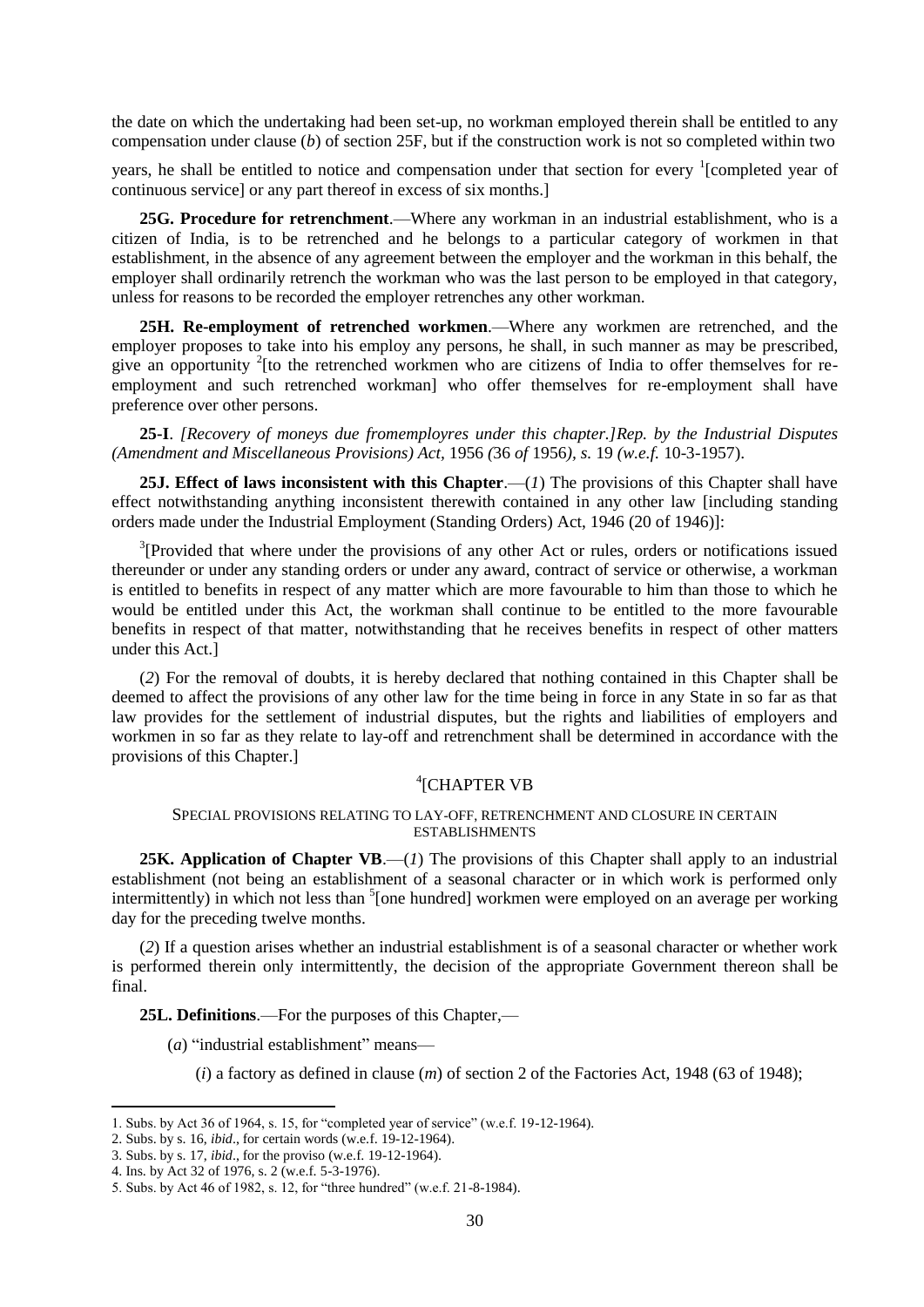(*ii*) a mine as defined in clause (*i*) of sub- section (*1*) of section 2 of the Mines Act, 1952 (35 of 1952); or

(*iii*) a plantation as defined in clause (*f*) of section 2 of the Plantations Labour Act, 1951 (69 of 1951);

(*b*) notwithstanding anything contained in sub-clause (*ii*) of clause (*a*) of section 2,—

(*i*) in relation to any company in which not less than fifty-one per cent. of the paid-up share capital is held by the Central Government, or

(*ii*) in relation to any corporation [not being a corporation referred to in sub-clause (*i*) of clause (*a*) of section 2] established by or under any law made by Parliament, the Central Government shall be the appropriate Government.

**25M. Prohibition of lay-off**.—(*1*) No workman (other than a *badli* workman or a casual workman) whose name is borne on the muster rolls of an industrial establishment to which this Chapter applies shall be laid-off by his employer except  $\frac{1}{2}$  [with the prior permission of the appropriate Government or such authority as may be specified by that Government by notification in the Official Gazette (hereafter in this section referred to as the specified authority), obtained on an application made in this behalf, unless such lay-off is due to shortage of power or to natural calamity, and in the case of a mine, such lay-off is due also to fire, flood, excess of inflammable gas or explosion].

 $2(2)$  An application for permission under sub-section (*1*) shall be made by the employer in the prescribed manner stating clearly the reasons for the intended lay-off and a copy of such application shall also be served simultaneously on the workmen concerned in the prescribed manner.

(*3*) Where the workman (other than *badli* workmen or casual workmen) of an industrial establishment, being a mine, have been laid-off under sub-section (*1*) for reasons of fire, flood or excess of inflammable gas or explosion, the employer, in relation to such establishment, shall, within a period of thirty days from the date of commencement of such lay-off, apply, in the prescribed manner, to the appropriate Government or the specified authority for permission to continue the lay-off.

(*4*) Where an application for permission under sub-section (*1*) or sub-section (*3*) has been made, the appropriate Government or the specified authority, after making such enquiry as it thinks fit and after giving a reasonable opportunity of being heard to the employer, the workmen concerned and the persons interested in such lay-off, may, having regard to the genuineness and adequacy of the reasons for such lay-off, the interests of the workmen and all other relevant factors, by order and for reasons to be recorded in writing, grant or refuse to grant such permission and a copy of such order shall be communicated to the employer and the workmen.

(*5*) Where an application for permission under sub-section (*1*) or sub-section (*3*) has been made and the appropriate Government or the specified authority does not communicate the order granting or refusing to grant permission to the employer within a period of sixty days from the date on which such application is made, the permission applied for shall be deemed to have been granted on the expiration of the said period of sixty days.

(*6*) An order of the appropriate Government or the specified authority granting or refusing to grant permission shall, subject to the provisions of sub-section (*7*), be final and binding on all the parties concerned and shall remain in force for one year from the date of such order.

(*7*) The appropriate Government or the specified authority may, either on its own motion or on the application made by the employer or any workman, review its order granting or refusing to grant permission under sub-section (*4*) or refer the matter or, as the case may be, cause it to be referred, to a Tribunal for adjudication:

Provided that where a reference has been made to a Tribunal under this sub-section, it shall pass an award within a period of thirty days from the date of such reference.

<sup>1.</sup> Subs. by Act 49 of 1984, s. 4, for certain words (w.e.f. 18-8-1984).

<sup>2.</sup> Subs. by s. 4, *ibid*., for sub-sections (*2*) to (*5*) (w.e.f. 18-8-1984).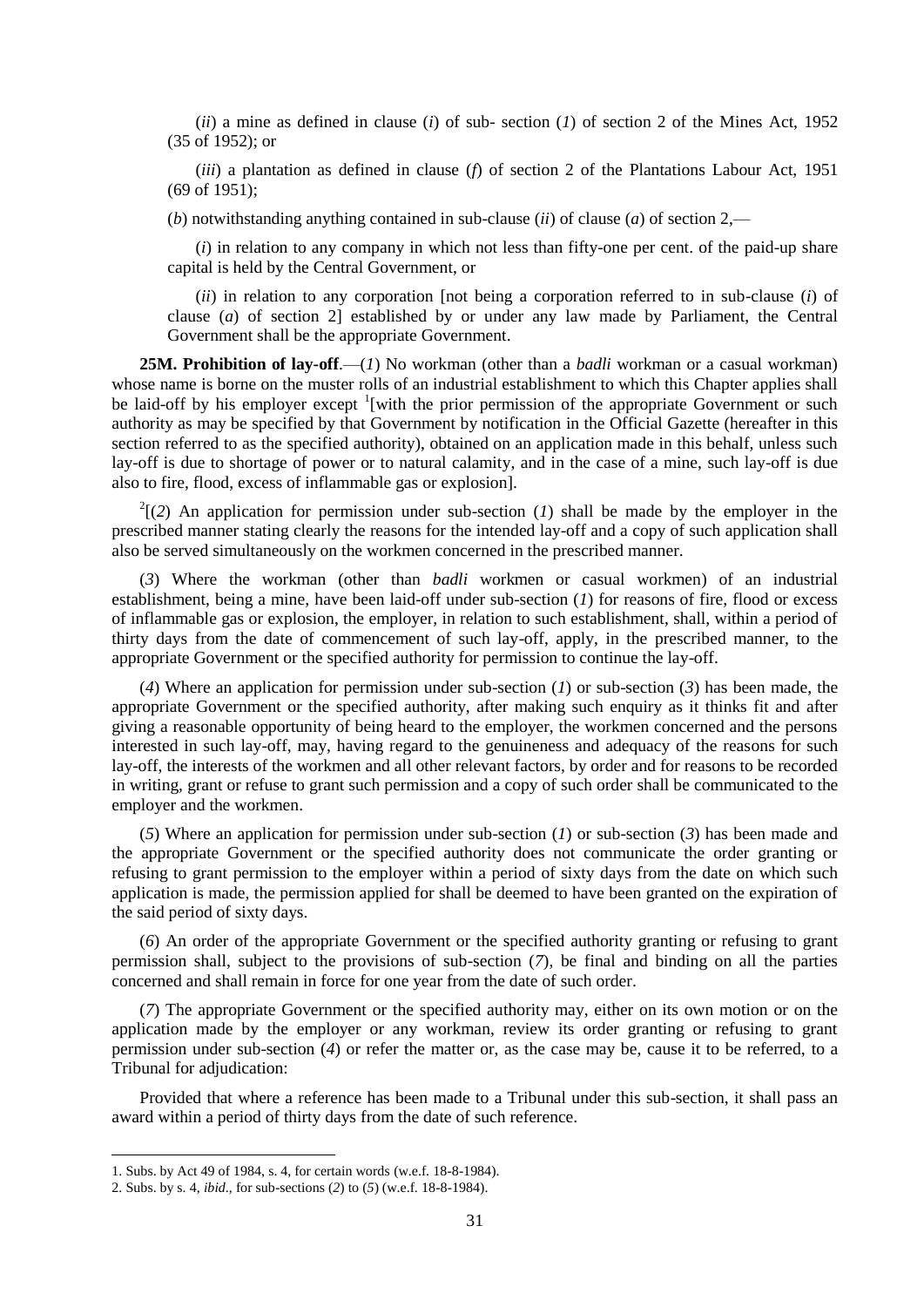(*8*) Where no application for permission under sub-section (*1*) is made, or where no application for permission under sub-section (*3*) is made within the period specified therein, or where the permission for any lay-off has been refused, such lay-off shall be deemed to be illegal from the date on which the workmen had been laid-off and the workmen shall be entitled to all the benefits under any law for the time being in force as if they had not been laid-off.

(*9*) Notwithstanding anything contained in the foregoing provisions of this section, the appropriate Government may, if it is satisfied that owing to such exceptional circumstances as accident in the establishment or death of the employer or the like, it is necessary so to do, by order, direct that the provisions of sub-section (*1*), or, as the case may be, sub-section (*3*) shall not apply in relation to such establishment for such period as may be specified in the order.]

 $\frac{1}{1}$ [(*10*)] The provisions of section 25C (other than the second proviso thereto) shall apply to cases of lay-off referred to in this section.

*Explanation*.—For the purposes of this section, a workman shall not be deemed to be laid-off by an employer if such employer offers any alternative employment (which in the opinion of the employer does not call for any special skill or previous experience and can be done by the workman) in the same establishment from which he has been laid-off or in any other establishment belonging to the same employer, situate in the same town or village, or situate within such distance from the establishment to which he belongs that the transfer will not involve undue hardship to the workman having regard to the facts and circumstances of his case, provided that the wages which would normally have been paid to the workman are offered for the alternative appointment also.

<sup>2</sup>[25N. Conditions precedent to retrenchment of workmen.—(*1*) No workman employed in any industrial establishment to which this Chapter applies, who has been in continuous service for not less than one year under an employer shall be retrenched by that employer until,-

(*a*) the workman has been given three months' notice in writing indicating the reasons for retrenchment and the period of notice has expired, or the workman has been paid in lieu of such notice, wages for the period of the notice; and

(*b*) the prior permission of the appropriate Government or such authority as may be specified by that Government by notification in the Official Gazette (hereafter in this section referred to as the specified authority) has been obtained on an application made in this behalf.

(*2*) An application for permission under sub-section (*1*) shall be made by the employer in the prescribed manner stating clearly the reasons for the intended retrenchment and a copy of such application shall also be served simultaneously on the workmen concerned in the prescribed manner.

(*3*) Where an application for permission under sub-section (*1*) has been made, the appropriate Government or the specified authority, after making such enquiry as it thinks fit and after giving a reasonable opportunity of being heard to the employer, the workmen concerned and the persons interested in such retrenchment, may, having regard to the genuineness and adequacy of the reasons stated by the employer, the interests of the workmen and all other relevant factors, by order and for reasons to be recorded in writing, grant or refuse to grant such permission and a copy of such order shall be communicated to the employer and the workmen.

(*4*) Where an application for permission has been made under sub-section (*1*) and the appropriate Government or the specified authority does not communicate the order granting or refusing to grant permission to the employer within a period of sixty days from the date on which such application is made, the permission applied for shall be deemed to have been granted on the expiration of the said period of sixty days.

(*5*) An order of the appropriate Government or the specified authority granting or refusing to grant permission shall, subject to the provisions of sub-section (*6*), be final and binding on all the parties concerned and shall remain in force for one year from the date of such order.

<sup>1.</sup> Sub-section (*6*) re-numbered as sub-section (*10*) by Act 49 of 1984, s. 4 (w.e.f. 18-8-1984).

<sup>2.</sup> Subs. by s. 5, *ibid*., for section 25N (w.e.f. 18-8-1984).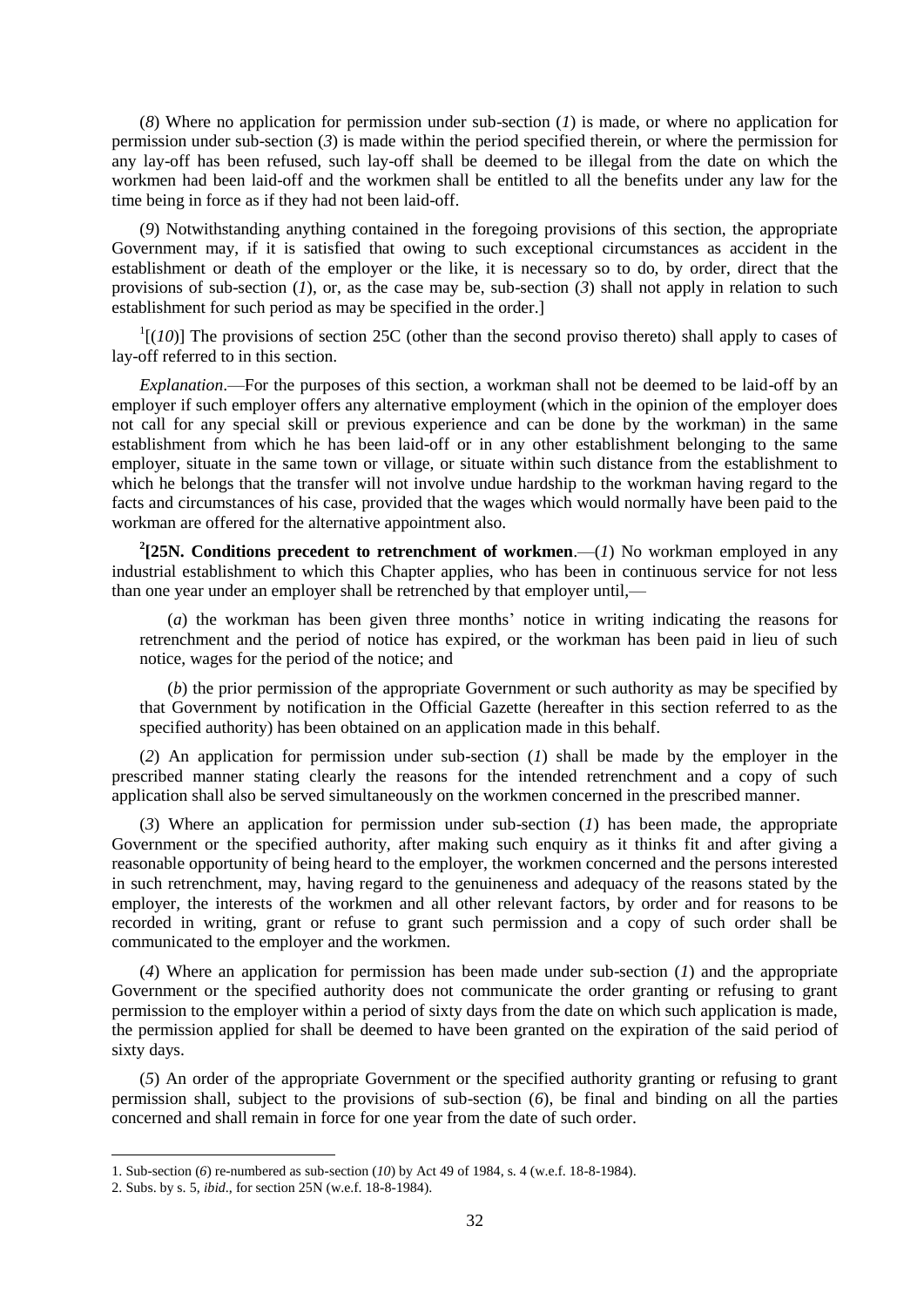(*6*) The appropriate Government or the specified authority may, either on its own motion or on the application made by the employer or any workman, review its order granting or refusing to grant permission under sub-section (*3*) or refer the matter or, as the case may be, cause it to be referred, to a Tribunal for adjudication:

Provided that where a reference has been made to a Tribunal under this sub-section, it shall pass an award within a period of thirty days from the date of such reference.

(*7*) Where no application for permission under sub-section (*1*) is made, or where the permission for any retrenchment has been refused, such retrenchment shall be deemed to be illegal from the date on which the notice of retrenchment was given to the workman and the workman shall be entitled to all the benefits under any law for the time being in force as if no notice had been given to him.

(*8*) Notwithstanding anything contained in the foregoing provisions of this section, the appropriate Government may, if it is satisfied that owing to such exceptional circumstances as accident in the establishment or death of the employer or the like, it is necessary so to do, by order, direct, that the provisions of sub- section (*1*) shall not apply in relation to such establishment for such period as may be specified in the order.

(*9*) Where permission for retrenchment has been granted under sub-section (*3*) or where permission for retrenchment is deemed to be granted under sub-section (*4*), every workman who is employed in that establishment immediately before the date of application for permission under this section shall be entitled to receive, at the time of retrenchment, compensation which shall be equivalent to fifteen days' average pay for every completed year of continuous service or any part thereof in excess of six months.]

<sup>1</sup>[25-O. Procedure for closing down an undertaking.—(*1*) An employer who intends to close down an undertaking of an industrial establishment to which this Chapter applies shall, in the prescribed manner, apply, for prior permission at least ninety days before the date on which the intended closure is to become effective, to the appropriate Government, stating clearly the reasons for the intended closure of the undertaking and a copy of such application shall also be served simultaneously on the representatives of the workmen in the prescribed manner:

Provided that nothing in this sub-section shall apply to an undertaking set up for the construction of buildings, bridges, roads, canals, dams or for other construction work.

(*2*) Where an application for permission has been made under sub-section (*1*), the appropriate Government, after making such enquiry as it thinks fit and after giving a reasonable opportunity of being heard to the employer, the workmen and the persons interested in such closure may, having regard to the genuineness and adequacy of the reasons stated by the employer, the interests of the general public and all other relevant factors, by order and for reasons to be recorded in writing, grant or refused to grant such permission and a copy of such order shall be communicated to the employer and the workmen.

(*3*) Where an application has been made under sub-section (*1*) and the appropriate Government does not communicate the order granting or refusing to grant permission to the employer within a period of sixty days from the date on which such application is made, the permission applied for shall be deemed to have been granted on the expiration of the said period of sixty days.

(*4*) An order of the appropriate Government granting or refusing to grant permission shall, subject to the provisions of sub-section (*5*), be final and binding on all the parties and shall remain in force for one year from the date of such order.

(*5*) The appropriate Government may, either on its own motion or on the application made by the employer or any workman, review its order granting or refusing to grant permission under sub-section (*2*) or refer the matter to a Tribunal for adjudication:

Provided that where a reference has been made to a Tribunal under this sub-section, it shall pass an award within a period of thirty days from the date of such reference.

<sup>1.</sup> Subs. by Act 46 of 1982, s. 14, for section 25-O (w.e.f. 21-8-1984).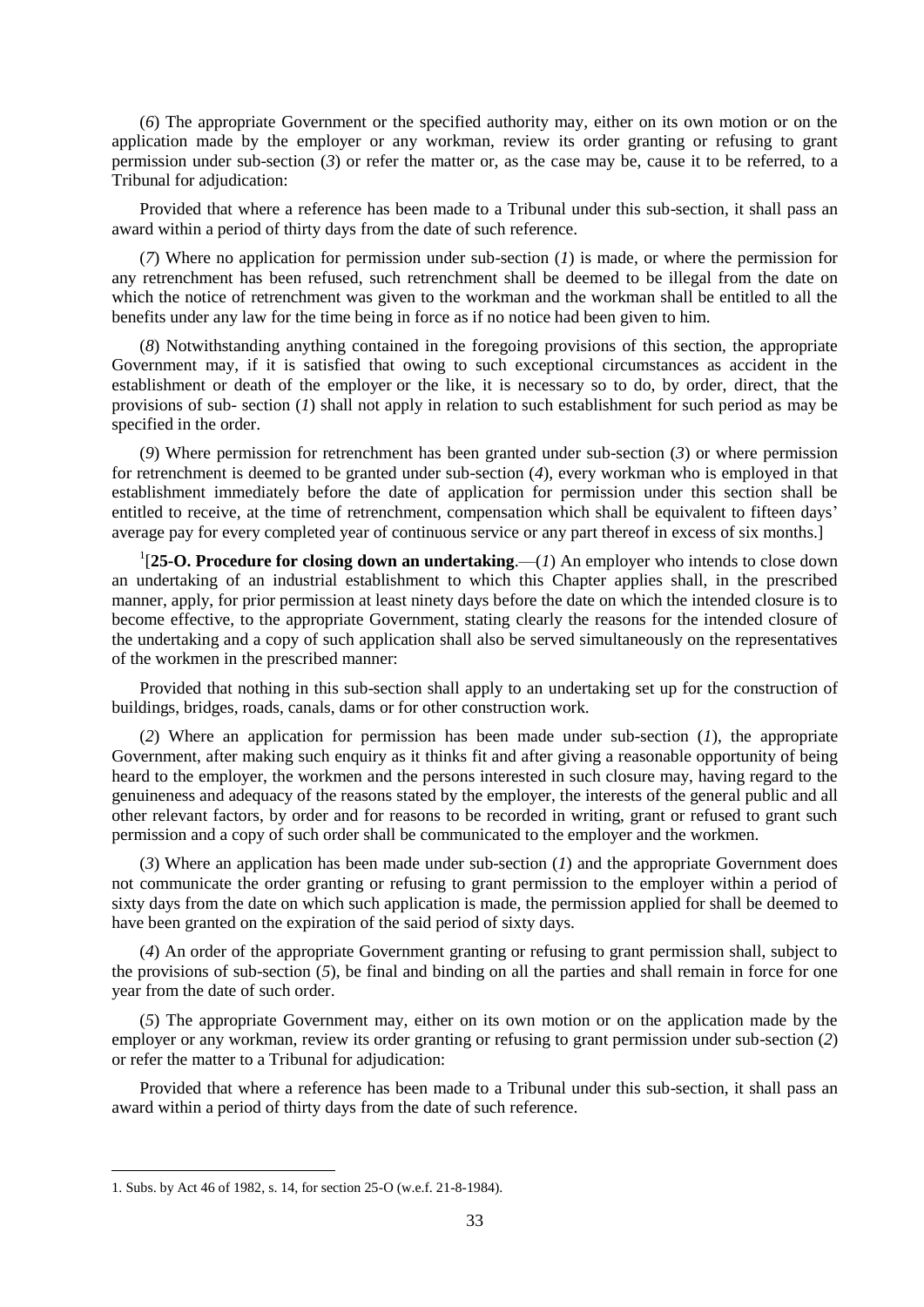(*6*) Where no application for permission under sub-section (*1*) is made within the period specified therein, or where the permission for closure has been refused, the closure of the undertaking shall be deemed to be illegal from the date of closure and the workmen shall be entitled to all the benefits under any law for the time being in force as if the undertaking had not been closed down.

(*7*) Notwithstanding anything contained in the foregoing provisions of this section, the appropriate Government may, if it is satisfied that owing to such exceptional circumstances as accident in the undertaking or death of the employer or the like it is necessary so to do, by order, direct that the provisions of sub-section (*1*) shall not apply in relation to such undertaking for such period as may be specified in the order.

(*8*) Where an undertaking is permitted to be closed down under sub-section (*2*) or where permission for closure is deemed to be granted under sub-section (*3*), every workman who is employed in that undertaking immediately before the date of application for permission under this section, shall be entitled to receive compensation which shall be equivalent to fifteen days' average pay for every completed year of continuous service or any part thereof in excess of six months.]

**25P. Special provision as to restarting of undertakings closed down before commencement of the Industrial Disputes (Amendment) Act, 1976**.—If the appropriate Government is of opinion in respect of any undertaking of an industrial establishment to which this Chapter applies and which closed down before the commencement of the Industrial Disputes (Amendment) Act, 1976 (32 of 1976),—

(*a*) that such undertaking was closed down otherwise than on account of unavoidable circumstances beyond the control of the employer;

(*b*) that there are possibilities of restarting the undertaking;

(*c*) that it is necessary for the rehabilitation of the workmen employed in such undertaking before its closure or for the maintenance of supplies and services essential to the life of the community to restart the undertaking or both; and

(*d*) that the restarting of the undertaking will not result in hardship to the employer in relation to the undertaking,

it may, after giving an opportunity to such employer and workmen, direct, by order published in the Official Gazette, that the undertaking shall be restarted within such time (not being less than one month from the date of the order) as may be specified in the order.

**25Q. Penalty for lay-off and retrenchment without previous permission**.—Any employer who contravenes the provisions of section 25M or  $1***$  of section 25N shall be punishable with imprisonment for a term which may extend to one month, or with fine which may extend to one thousand rupees, or with both.

**25R. Penalty for closure.**—(*1*) Any employer who closes down an undertaking without complying with the provisions of sub-section (*1*) of section 25-O shall be punishable with imprisonment for a term which may extend to six months, or with fine which may extend to five thousand rupees, or with both.

(2) Any employer, who contravenes  $2$ [an order refusing to grant permission to close down an undertaking under sub-section (*2*) of section 25-O or a direction given under section 25P], shall be punishable with imprisonment for a term which may extend to one year, or with fine which may extend to five thousand rupees, or with both, and where the contravention is a continuing one, with a further fine which may extend to two thousand rupees for every day during which the contravention continues after the conviction.

 $3*$  $*$   $*$   $*$   $*$   $*$   $*$ 

**.** 

**25S. Certain provisions of Chapter VA to apply to an industrial establishment to which this Chapter applies.—**The provisions of sections 25B, 25D, 25FF, 25G, 25H, and 25J in Chapter VA shall,

<sup>1.</sup> Certain words omitted by Act 49 of 1984, s. 6 (w.e.f. 18-8-1984).

<sup>2.</sup> Subs. by Act 46 of 1982, s. 15, for certain words (w.e.f. 21-8-1984).

<sup>3.</sup> Sub-section (*3*) omitted by s. 15, *ibid*. (w.e.f. 21-8-1984).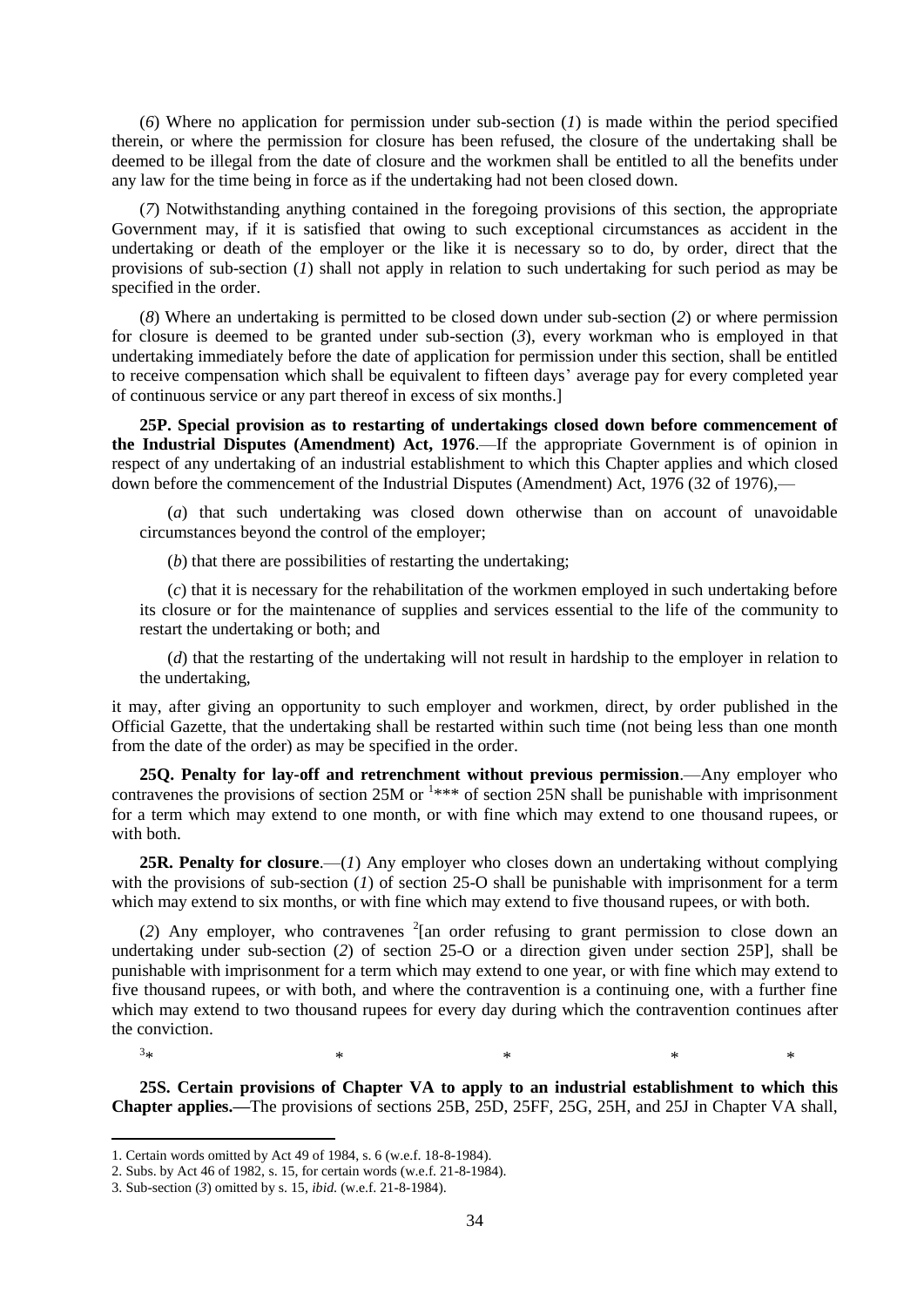so far as may be, apply also in relation to an industrial establishment to which the provisions of this Chapter apply.]

# <sup>1</sup>[CHAPTER VC

#### UNFAIR LABOUR PRACTICES

**25T. Prohibition of unfair labour practice**.—No employer or workman or a trade union, whether registered under the Trader Unions Act, 1926 (18 of 1926), or not, shall commit any unfair labour practice.

**25U. Penalty for committing unfair labour practices**.—Any person who commits any unfair labour practice shall be punishable with imprisonment for a term which may extend to six months or with fine which may extend to one thousand rupees or with both.

### CHAPTER VI

#### **PENALTIES**

**26. Penalty for illegal strikes and lock-outs**.—(*1*) Any workman who commences, continues or otherwise acts in furtherance of, a strike which is illegal under this Act, shall be punishable with imprisonment for a term which may extend to one month, or with fine which may extend to fifty rupees, or with both.

(*2*) Any employer who commences, continues, or otherwise acts in furtherance of a lock-out which is illegal under this Act, shall be punishable with imprisonment for a term which may extend to one month, or with fine which may extend to one thousand rupees, or with both.

**27. Penalty for instigation, etc**.—Any person who instigates or incites others to take part in, or otherwise acts in furtherance of, a strike or lock-out which is illegal under this Act, shall be punishable with imprisonment for a term which may extend to six months, or with fine which may extend to one thousand rupees, or with both.

**28. Penalty for giving financial aid to illegal strikes and lock-outs**.—Any person who knowingly expends or applies any money in direct furtherance or support of any illegal strike or lock-out shall be punishable with imprisonment for a term which may extend to six months, or with fine which may extend to one thousand rupees, or with both.

2 [**29. Penalty for breach of settlement or award**.—Any person who commits a breach of any term of any settlement or award, which is binding on him under this Act, shall be punishable with imprisonment for a term which may extend to six months, or with fine, or with both  $3$  [and where the breach is a continuing one, with a further fine which may extend to two hundred rupees for every day during which the breach continues after the conviction for the first] and the Court trying the offence, if it fines the offender, may direct that the whole or any part of the fine realised from him shall be paid, by way of compensation, to any person who, in its opinion, has been injured by such breach.]

**30. Penalty for disclosing confidential information**.—Any person who wilfully discloses any such information as is referred to in section 21 in contravention of the provisions of that section shall, on complaint made by or on behalf of the trade union or individual business affected, be punishable with imprisonment for a term which may extend to six months, or with fine which may extend to one thousand rupees, or with both.

4 [**30A. Penalty for closure without notice**.—Any employer who closes down any undertaking without complying with the provisions of section 25FFA shall be punishable with imprisonment for a term which may extend to six months, or with fine which may extend to five thousand rupees, or with both.]

<sup>1.</sup> Ins. by Act 46 of 1982, s. 16 (w.e.f. 21-8-1984).

<sup>2.</sup> Subs. by Act 36 of 1956, s. 20, for section 29 (w.e.f. 17-9-1956).

<sup>3.</sup> Ins. by Act 35 of 1965, s. 6 (w.e.f. 1-12-1965).

<sup>4.</sup> Ins. by Act 32 of 1972, s. 3.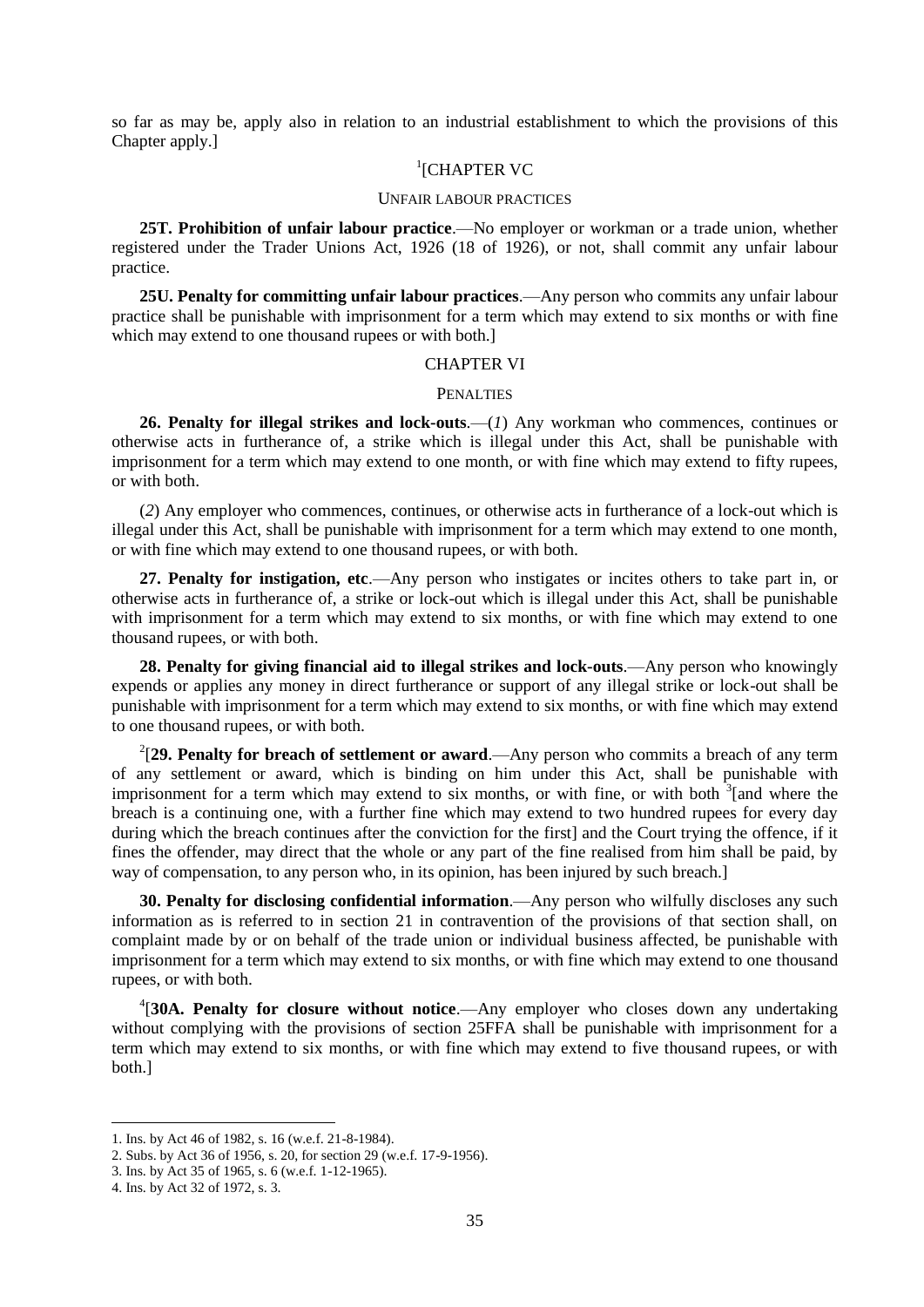**31. Penalty for other offences**.—(*1*) Any employer who contravenes the provisions of section 33 shall be punishable with imprisonment for a term which may extend to six months, or with fine which may extend to one thousand rupees, or with both.

(*2*) Whoever contravenes any of the provisions of this Act or any rule made thereunder shall, if no other penalty is elsewhere provided by or under this Act for such contravention, be punishable with fine which may extend to one hundred rupees.

### CHAPTER VII

#### **MISCELLANEOUS**

**32. Offence by companies, etc**.—Where a person committing an offence under this Act is a company, or other body corporate, or an association of persons (whether incorporated or not), every director, manager, secretary, agent or other officer or person concerned with the management thereof shall, unless he proves that the offence was committed without his knowledge or consent, be deemed to be guilty of such offence.

<sup>1</sup>[33. Conditions of service, etc., to remain unchanged under certain circumstances during **pendency of proceedings.—(***1***)** During the pendency of any conciliation proceeding before a conciliation officer or a Board or of any proceeding before <sup>2</sup>[an arbitrator or] a Labour Court or Tribunal or National Tribunal in respect of an industrial dispute, no employer shall,—

(*a*) in regard to any matter connected with the dispute, alter, to the prejudice of the workmen concerned in such dispute, the conditions of service applicable to them immediately before the commencement of such proceeding; or

(*b*) for any misconduct connected with the dispute, discharge or punish, whether by dismissal or otherwise, any workmen concerned in such dispute,

save with the express permission in writing of the authority before which the proceeding is pending.

(*2*) During the pendency of any such proceeding in respect of an industrial dispute, the employer may, in accordance with the standing orders applicable to a workman concerned in such dispute  $2$ [or, where there are no such standing orders, in accordance with the terms of the contract, whether express or implied, between him and the workman],—

(*a*) alter, in regard to any matter not connected with the dispute, the conditions of service applicable to that workman immediately before the commencement of such proceeding; or

(*b*) for any misconduct not connected with the dispute, or discharge or punish, whether by dismissal or otherwise, that workman:

Provided that no such workman shall be discharged or dismissed, unless he has been paid wages for one month and an application has been made by the employer to the authority before which the proceeding is pending for approval of the action taken by the employer.

(*3*) Notwithstanding anything contained in sub-section (*2*), no employer shall, during the pendency of any such proceeding in respect of an industrial dispute, take any action against any protected workman concerned in such dispute—

(*a*) by altering, to the prejudice of such protected workman, the conditions of service applicable to him immediately before the commencement of such proceedings; or

(*b*) by discharging or punishing, whether by dismissal or otherwise, such protected workman,

save with the express permission in writing of the authority before which the proceeding is pending.

*Explanation*.—For the purposes of this sub-section, a "protected workman", in relation to an establishment, means a workman who, being <sup>3</sup>[a member of the executive or other office bearer] of a

<sup>1.</sup> Subs. by Act 36 of 1956, s. 21, for section 33 (w.e.f. 10-3-1957).

<sup>2.</sup> Ins. by Act 36 of 1964, s. 18 (w.e.f. 19-12-1964).

<sup>3.</sup> Subs. by Act 45 of 1971, s. 5, for "an officer" (w.e.f. 15-12-1971).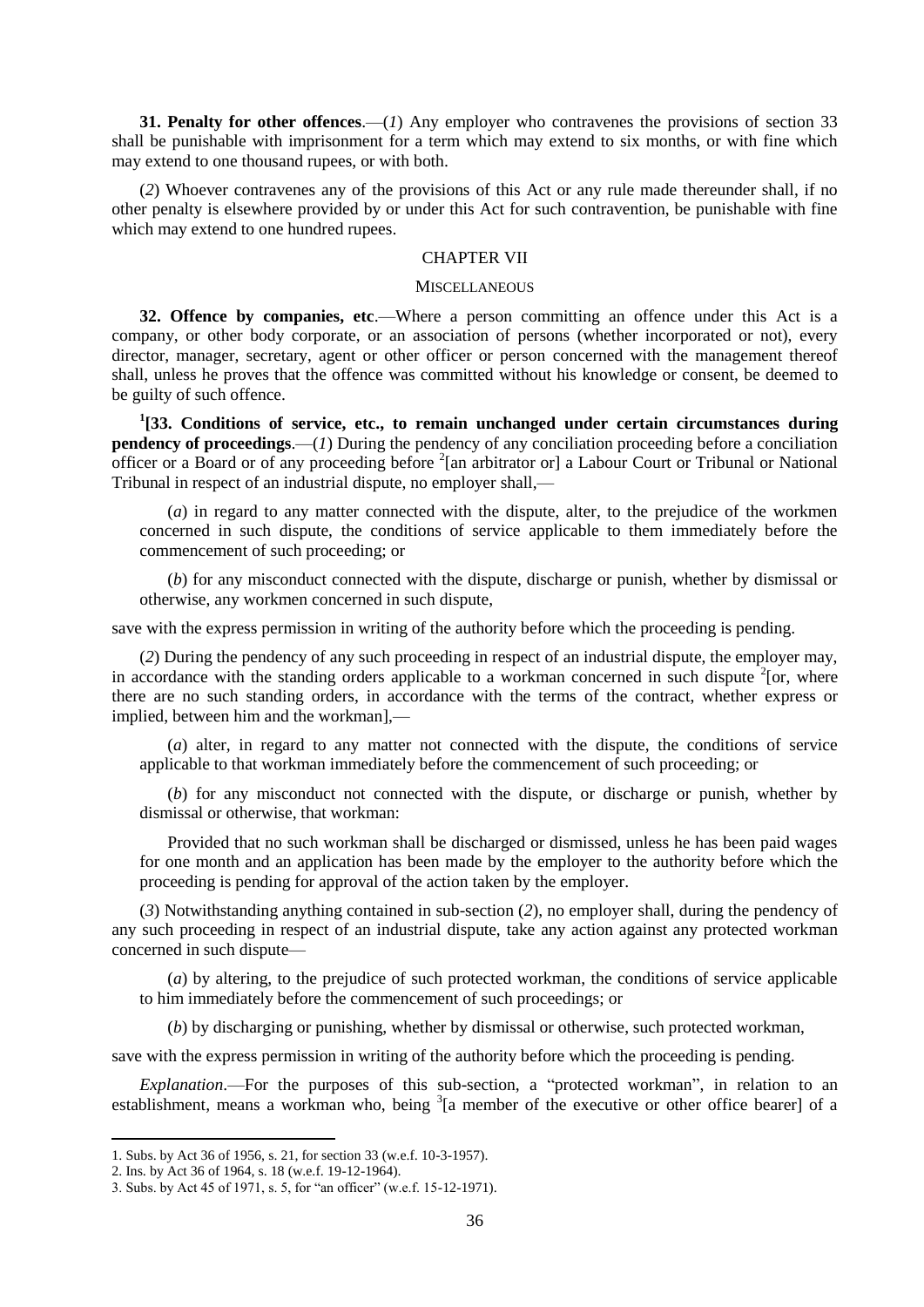registered trade union connected with the establishment, is recognised as such in accordance with rules made in this behalf.

(*4*) In every establishment, the number of workmen to be recognised as protected workmen for the purposes of sub-section (*3*) shall be one per cent. of the total number of workmen employed therein subject to a minimum number of five protected workmen and a maximum number of one hundred protected workmen and for the aforesaid purpose, the appropriate Government may make rules providing for the distribution of such protected workmen among various trade unions, if any, connected with the establishment and the manner in which the workmen may be chosen and recognised as protected workmen.

(5) Where an employer makes an application to a conciliation officer, Board,  $\frac{1}{2}$  [an arbitrator, a] labour Court, Tribunal or National Tribunal under the proviso to sub-section (*2*) for approval of the action taken by him, the authority concerned shall, without delay, hear such application and pass,  $\frac{1}{2}$  [within a period of three months from the date of receipt of such application], such order in relation thereto as it deems fit:]

<sup>3</sup>[Provided that where any such authority considers it necessary or expedient so to do, it may, for reasons to be recorded in writing, extend such period by such further period as it may think fit:

Provided further that no proceedings before any such authority shall lapse merely on the ground that any period specified in this sub-section had expired without such proceedings being completed.]

4 [**33A. Special provision for adjudication as to whether conditions of service, etc., changed during pendency of proceedings**.—Where an employer contravenes the provisions of section 33 during the pendency of proceedings <sup>5</sup>[before a conciliation officer, Board, an arbitrator, a Labour Court, Tribunal or National Tribunal], any employee aggrieved by such contravention, may make a camplaint in writing,  $<sup>5</sup>$ [in the prescribed manner,—</sup>

(*a*) to such conciliation officer or Board, and the conciliation officer or Board shall take such complaint into account in mediating in, and promoting the settlement of, such industrial dispute; and

(*b*) to such arbitrator, Labour Court, Tribunal or National Tribunal and on receipt of such complaint, the arbitrator, Labour Court, Tribunal or National Tribunal, as the case may be, shall adjudicate upon the complaint as if it were a dispute referred to or pending before it, in accordance with the provisions of this Act and shall submit his or its award to the appropriate Government and the provisions of this Act shall apply accordingly.]]

 $^{6}$ [33B. Power to transfer certain proceedings.—(1) The appropriate Government may, by order in writing and for reasons to be stated therein, withdraw any proceeding under this Act pending before a Labour Court, Tribunal or National Tribunal and transfer the same to another Labour Court, Tribunal or National Tribunal, as the case may be, for the disposal of the proceeding and the Labour Court, Tribunal or National Tribunal to which the proceeding is so transferred may, subject to special directions in the order of transfer, proceed either *de novo* or from the stage at which it was so transferred:

Provided that where a proceeding under section 33 or section 33A is pending before a Tribunal or National Tribunal, the proceeding may also be transferred to a Labour Court.

(*2*) Without prejudice to the provisions of sub-section (*1*), any Tribunal or National Tribunal, if so authorised by the appropriate Government, may transfer any proceeding under section 33 or section 33A pending before it to any one of the Labour Courts specified for the disposal of such proceedings by the appropriate Government by notification in the Official Gazette and the Labour Court to which the proceeding is so transferred shall dispose of the same.

<sup>1.</sup> Ins. by Act 36 of 1964, s. 18 (w.e.f. 19-12-1964).

<sup>2.</sup> Subs. by Act 46 of 1982, s. 17, for "as expeditiously as possible" (w.e.f. 21-8-1984).

<sup>3.</sup> Ins. by s. 17, *ibid*. (w.e.f. 21-8-1984).

<sup>4.</sup> Ins. by Act 48 of 1950, s. 34 and the Schedule.

<sup>5.</sup> Subs. by Act 46 of 1982, s. 18, for certain words (w.e.f. 21-8-1984).

<sup>6.</sup> Ins. by Act 36 of 1956, s. 23 (w.e.f. 10-3-1957).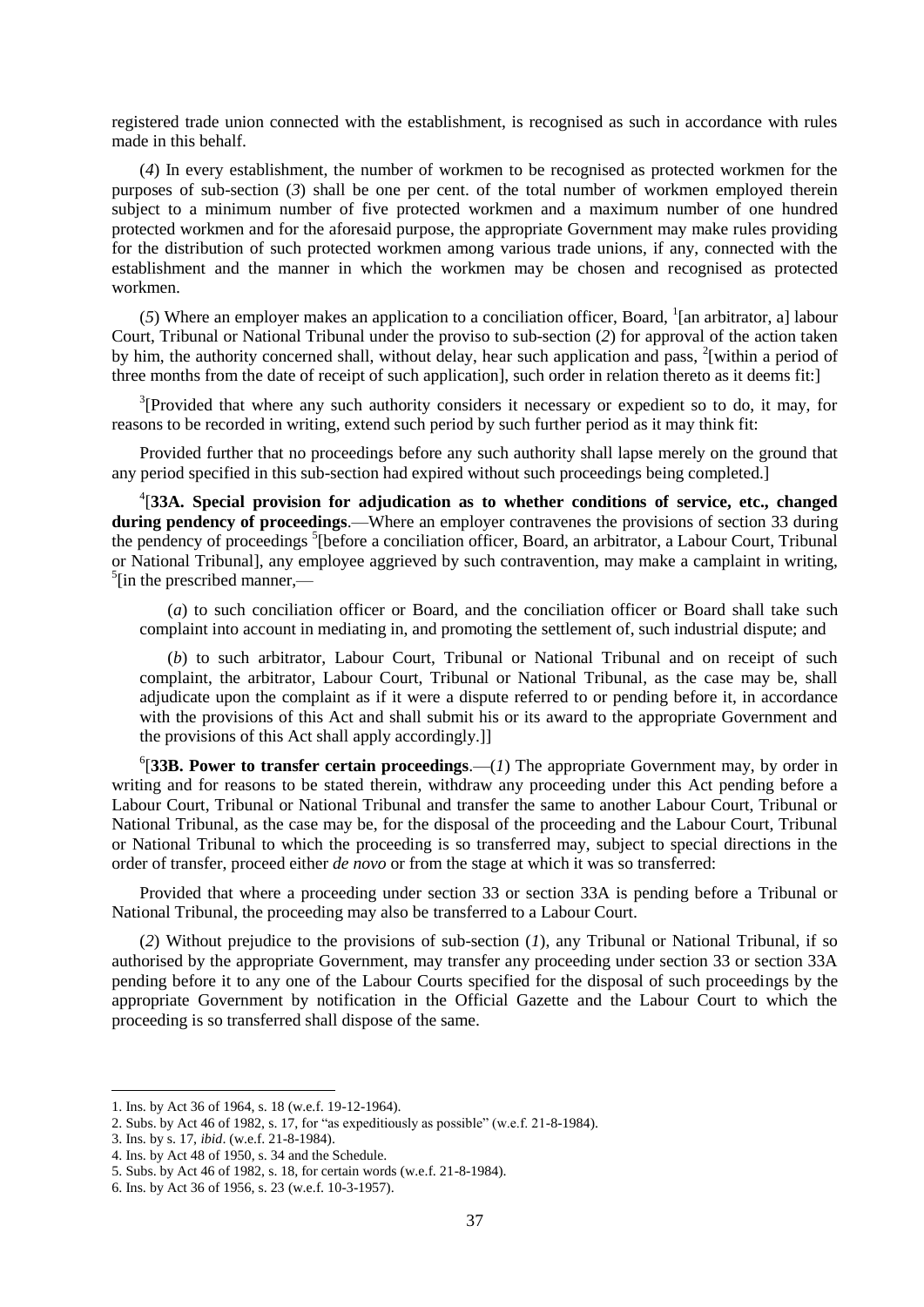<sup>1</sup>[33C. Recovery of money due from an employer.—(*1*) Where any money is due to a workman from an employer under a settlement or an award or under the provisions of <sup>2</sup>[Chapter VA or Chapter VB], the workman himself or any other person authorised by him in writing in this behalf, or, in the case of the death of the workman, his assignee or heirs may, without prejudice to any other mode of recovery, make an application to the appropriate Government for the recovery of the money due to him, and if the appropriate Government is satisfied that any money is so due, it shall issue a certificate for that amount to the Collector who shall proceed to recover the same in the same manner as an arrear of land revenue:

Provided that every such application shall be made within one year from the date on which the money became due to the workman from the employer:

Provided further that any such application may be entertained after the expiry of the said period of one year, if the appropriate Government is satisfied that the applicant had sufficient cause for not making the application within the said period.

(*2*) Where any workman is entitled to receive from the employer any money or any benefit which is capable of being computed in terms of money and if any question arises as to the amount of money due or as to the amount at which such benefit should be computed, then the question may, subject to any rules that may be made under this Act, be decided by such Labour Court as may be specified in this behalf by the appropriate Government;  $\frac{3}{7}$  [within a period not exceeding three months:]

<sup>3</sup>[Provided that where the presiding officer of a Labour Court considers it necessary or expedient so to do, he may, for reasons to be recorded in writing, extend such period by such further period as he may think fit.]

(*3*) For the purposes of computing the money value of a benefit, the Labour Court may, if it so thinks fit, appoint a commissioner who shall, after taking such evidence as may be necessary, submit a report to the Labour Court and the Labour Court shall determine the amount after considering the report of the commissioner and other circumstances of the case.

(*4*) The decision of the Labour Court shall be forwarded by it to the appropriate Government and any amount found due by the Labour Court may be recovered in the manner provided for in sub-section (*1*).

(*5*) Where workmen employed under the same employer are entitled to receive from him any money or any benefit capable of being computed in terms of money, then, subject to such rules as may be made in this behalf, a single application for the recovery of the amount due may be made on behalf of or in respect of any number of such workmen.

*Explanation*.—In this section "Labour Court" includes any court constituted under any law relating to investigation and settlement of industrial disputes in force in any State.]]

**34. Cognizance of offences**.—(*1*) No Court shall take cognizance of any offence punishable under this Act or of the abetment of any such offence, save on complaint made by or under the authority of the appropriate Government.

(2) No Court inferior to that of <sup>4</sup>[a Metropolitan Magistrate or a Judicial Magistrate of the first class], shall try any offence punishable under this Act.

**35. Protection of persons**.—(*1*) No person refusing to take part or to continue to take part in any strike or lock-out which is illegal under this Act shall, by reason of such refusal or by reason of any action taken by him under this section, be subject to expulsion from any trade union or society, or to any fine or penalty, or to deprivation of any right or benefit to which he or his legal representatives would otherwise be entitled, or be liable to be placed in any respect, either directly or indirectly, under any disability or at any disadvantage as compared with other members of the union or society, anything to the contrary in the rules of a trade union or society notwithstanding.

<sup>1.</sup> Subs. by Act 36 of 1964, s. 19, for section 33C (w.e.f. 19-12-1964).

<sup>2.</sup> Subs. by Act 32 of 1976, s. 4, for "Chapter VA" (w.e.f. 5-3-1976).

<sup>3.</sup> Ins. by Act 46 of 1982, s. 19 (w.e.f. 21-8-1984).

<sup>4.</sup> Subs. by s. 20, *ibid*., for certain words (w.e.f. 21-8-1984).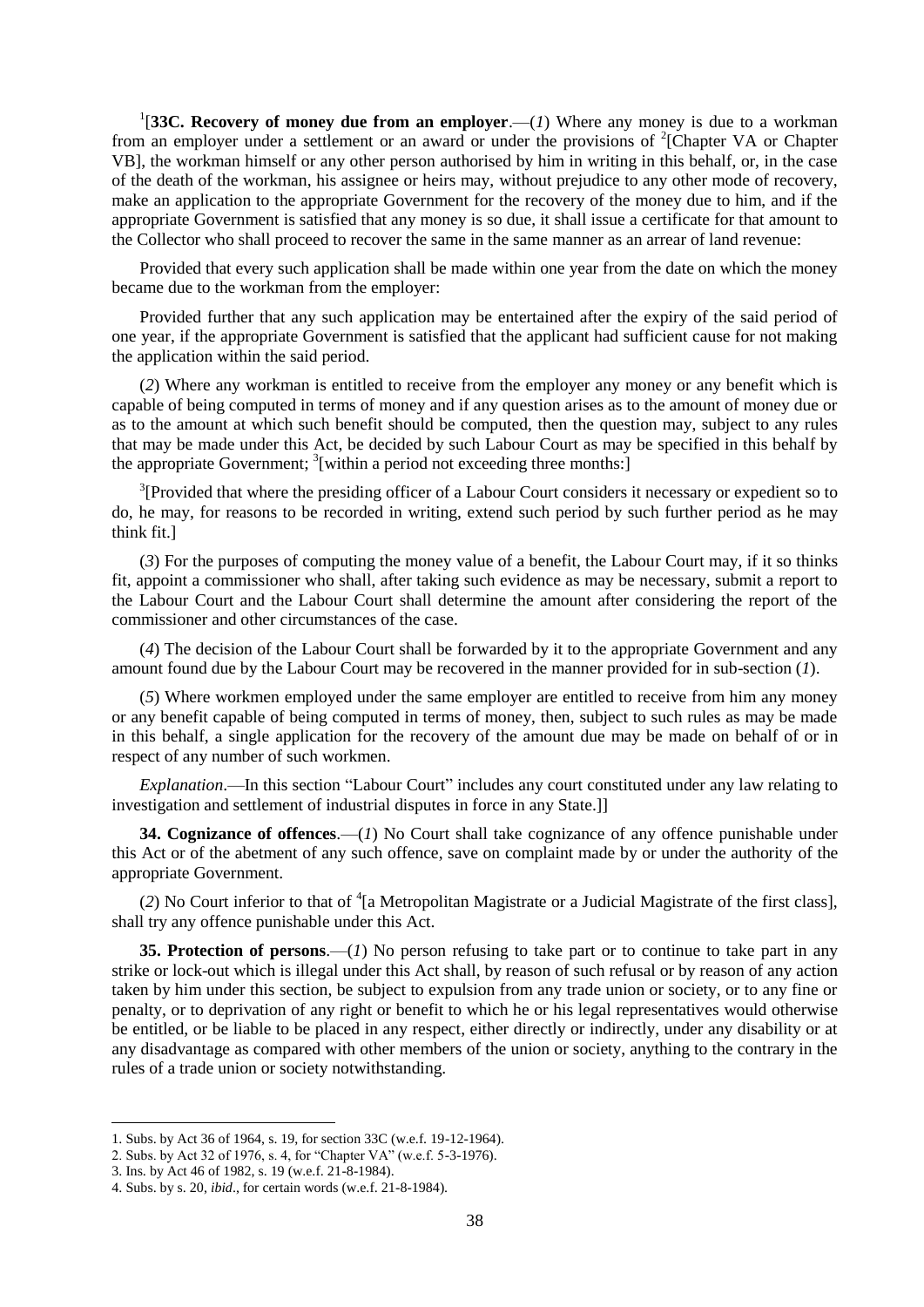(*2*) Nothing in the rules of a trade union or society requiring the settlement of disputes in any manner shall apply to any proceeding for enforcing any right or exemption secured by this section, and in any such proceeding the Civil Court may, in lieu of ordering a person who has been expelled from membership of a trade union or society to be restored to membership, order that he be paid out of the funds of the trade union or society such sum by way of compensation or damages as that Court thinks just.

<sup>1</sup>[36. Representation of parties.—(*1*) A workman who is a party to a dispute shall be entitled to be represented in any proceeding under this Act by—

(*a*)  $^{2}$ [any member of the executive or office bearer] of a registered trade union of which he is a member:

(b)  $^{2}$ [any member of the executive or other office bearer] of a federation of trade unions to which the trade union referred to in clause (*a*) is affiliated;

 $(c)$  where the worker is not a member of any trade union, by <sup>2</sup>[any member of the executive or other office bearer] of any trade union connected with, or by any other workman employed in the industry in which the worker is employed and authorised in such manner as may be prescribed.

(*2*) An employer who is a party to a dispute shall be entitled to be represented in any proceeding under this Act by—

(*a*) an officer of an association of employers of which he is a member;

(*b*) an officer of a federation of association of employers to which the association referred to in clause (*a*) is affiliated;

(*c*) where the employer is not a member of any association of employers, by an officer of any association of employers connected with, or by any other employer engaged in, the industry in which the employer is engaged and authorised in such manner as may be prescribed.

(*3*) No party to a dispute shall be entitled to be represented by a legal practitioner in any conciliation proceedings under this Act or in any proceedings before a Court.

(4) In any proceeding <sup>3</sup>[before a Labour Court, Tribunal or National Tribunal], a party to a dispute may be represented by a legal practitioner with the consent of the other parties to the proceedings and <sup>4</sup>[with the leave of the Labour Court, Tribunal or National Tribunal, as the case may be].]

 $5$ [36A. Power to remove difficulties.—(*1*) If, in the opinion of the appropriate Government, any difficulty or doubt arises as to the interpretation of any provision of an award or settlement, it may refer the question to such Labour Court, Tribunal or National Tribunal as it may think fit.

(*2*) The Labour Court, Tribunal or National Tribunal to which such question is referred shall, after giving the parties an opportunity of being heard, decide such question and its decision shall be final and binding on all such parties.]

6 [**36B. Power to exempt**.—Where the appropriate Government is satisfied in relation to any industrial establishment or undertaking or any class of industrial establishments or undertakings carried on by a department of that Government that adequate provisions exist for the investigation and settlement of industrial disputes in respect of workmen employed in such establishment or undertaking or class of establishments or undertakings, it may, by notification in the Official Gazette, exempt, conditionally or unconditionally such establishment or undertaking or class of establishments or undertakings from all or any of the provisions of this Act.].

<sup>1.</sup> Subs. by Act 48 of 1950, s. 34 and the Schedule, for section 36.

<sup>2.</sup> Subs. by Act 45 of 1971, s. 6, for "an officer" (w.e.f. 15-12-1971).

<sup>3.</sup> Subs. by Act 36 of 1956, s. 24, for "before a Tribunal" (w.e.f. 10-3-1957).

<sup>4.</sup> Subs. by s. 24, *ibid*., for "with the leave of the Tribunal" (w.e.f. 10-3-1957).

<sup>5.</sup> Ins. by s. 25, *ibid*. (w.e.f. 10-3-1957).

<sup>6.</sup> Ins. by Act 46 of 1982, s. 21 (w.e.f. 21-8-1984).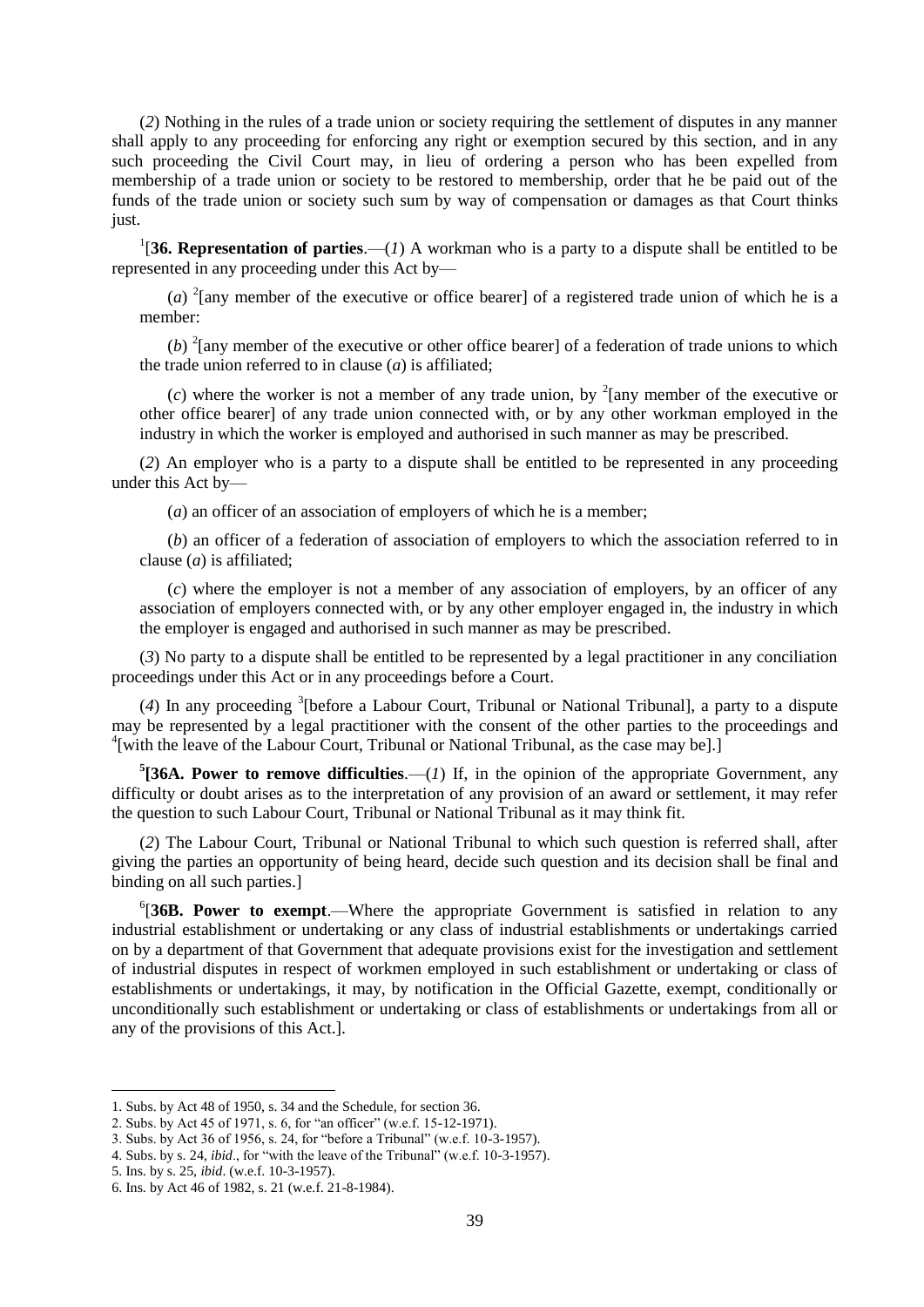**37. Protection of action taken under the Act**.—No suit, prosecution or other legal proceeding shall lie against any person for anything which is in good faith done or intended to be done in pursuance of this Act or any rules made thereunder.

**38. Power to make rules**.—(*1*) The appropriate Government may, subject to the condition of previous publication, make rules for the purpose of giving effect to the provisions of this Act.

(*2*) In particular and without prejudice to the generality of the foregoing power, such rules may provide for all or any of the following matters, namely:—

 $(a)$  the powers and procedure of conciliation officers, Boards, Courts, <sup>1</sup>[Labour Courts, Tribunals and National Tribunals] including rules as to the summoning of witnesses, the production of documents relevant to the subject-matter of an inquiry or investigation, the number of members necessary to form a quroum and the manner of submission of reports and awards;

 $2[(aa)$  the form of arbitration agreement, the manner in which it may be signed by the parties, <sup>3</sup>[the manner in which a notification may be issued under sub-section  $(3A)$  of section 10A,] the powers of the arbitrator named in the arbitration agreement and the procedure to be followed by him;

(*aaa*) the appointment of assessors in proceedings under this Act;]  $4*$  $*$   $*$   $*$   $*$   $*$ 

(*b*) the constitution and functions of and the filling of vacancies in Works Committees, and the procedure to be followed by such Committees in the discharge of their duties;

 $<sup>5</sup>[(c)$  the salaries and allowances and the terms and conditions for appointment of the presiding</sup> officers of the Labour Court, Tribunal and the National Tribunal including the allowances admissible to members of Courts, Boards and to assessors and witnesses;]

( $d$ ) the ministerial establishment which may be allotted to a Court, Board,  ${}^{6}$ [Labour Court, Tribunal or National Tribunal] and the salaries and allowances payable to members of such establishments;

(*e*) the manner in which and the persons by and to whom notice of strike or lock-out may be given and the manner in which such notices shall be communicated;

(*f*) the conditions subject to which parties may be represented by legal practitioners in proceedings under this Act before a Court, <sup>6</sup>[Labour Court, Tribunal or National Tribunal];

(*g*) any other matter which is to be or may be prescribed.

(*3*) Rules made under this section may provide that a contravention thereof shall be punishable with fine not exceeding fifty rupees.

 $T[(4)$  All rules made under this section shall, as soon as possible after they are made, be laid before the the State Legislature or, where the appropriate Government is the Central Government, before both Houses of Parliament.]

 ${}^{8}$ [(5) Every rule made by the Central Government under this section shall be laid, as soon as may be after it is made, before each House of Parliament while it is in session for a total period of thirty days which may be comprised in one session or in  $\frac{9}{2}$  [two or more successive sessions, and if, before the expiry of the session immediately following the session or the successive sessions aforesaid] both Houses agree in making any modification in the rule, or both Houses agree that the rule should not be made, the rule

<sup>1.</sup> Subs. by Act 36 of 1956, s. 26, for "and Tribunals" (w.e.f. 10-3-1957).

<sup>2.</sup> Ins. by s. 26, *ibid*. (w.e.f. 10-3-1957).

<sup>3.</sup> Ins. by Act 36 of 1964, s. 20 (w.e.f. 19-12-1964).

<sup>4.</sup> Clause (*ab*) omitted by Act 24 of 2010, s. 8 (w.e.f. 15-9-2010).

<sup>5.</sup> Subs. by s. 8, *ibid*., for clause (c) (w.e.f. 15-9-2010).

<sup>6.</sup> Subs. by 36 of 1956, s. 26, for "or Tribunal" (w.e.f. 10-3-1957).

<sup>7.</sup> Ins. by s. 26, *ibid*. (w.e.f. 10-3-1957).

<sup>8.</sup> Ins. by Act 36 of 1964, s. 20 (w.e.f. 19-12-1964).

<sup>9.</sup> Subs. by Act 32 of 1976, s. 5, for certain words (w.e.f. 5-3-1976).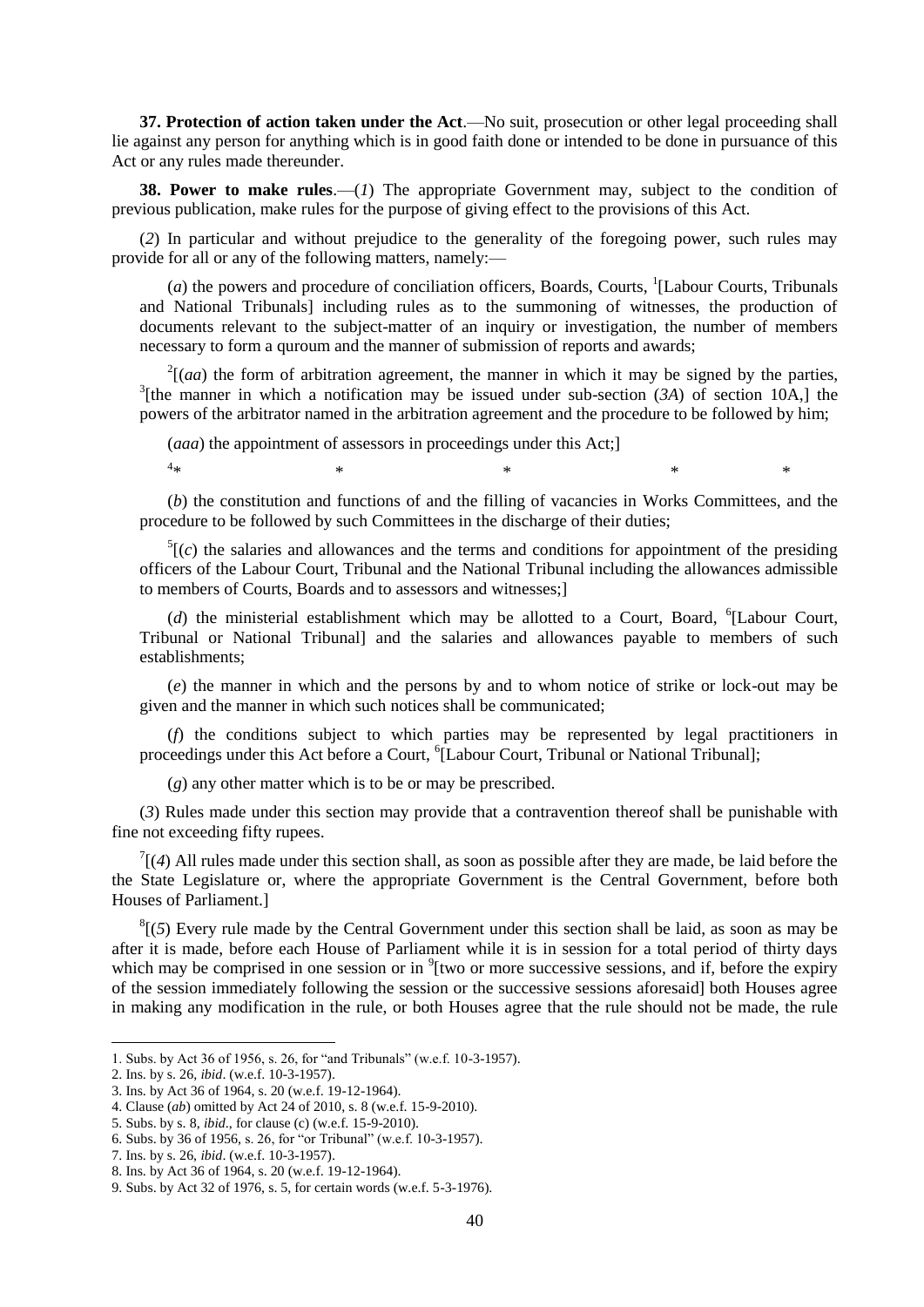shall thereafter have effect only in such modified form or be of no effect, as the case may be; so, however, that any such modification or annulment shall be without prejudice to the validity of anything previously done under that rule.]

**1 [39. Delegation of powers**.—The appropriate Government may, by notification in the Official Gazette, direct that any power exercisable by it under this Act or rules made thereunder shall, in relation to such matters and subject to such conditions, if any, as may be specified in the direction, be exercisable also,—

(*a*) where the appropriate Government is the Central Government, by such officer or authority subordinate to the Central Government or by the State Government, or by such officer or authority subordinate to the State Government, as may be specified in the notification; and

(*b*) where the appropriate Government is a State Government, by such officer or authority subordinate to the State Government as may be specified in the notification.]

<sup>2</sup>[40. Power to amend Schedules.—(*1*) The appropriate Government may, if it is of opinion that it is expedient or necessary in the public interest so to do, by notification in the Official Gazette, add to the First Schedule any industry, and on any such notification being issued, the First Schedule shall be deemed to be amended accordingly.

(*2*) The Central Government may, by notification in the Official Gazette, add to or alter or amend the Second Schedule or the Third Schedule and on any such notification being issued, the Second Schedule or the Third Schedule, as the case may be, shall be deemed to be amended accordingly.

(*3*) Every such notification shall, as soon as possible after it is issued, be laid before the Legislature of the State, if the notification has been issued by a State Government, or before Parliament, if the notification has been issued by the Central Government.]

# \_\_\_\_\_\_\_\_\_\_\_\_\_\_\_ <sup>3</sup>[THE FIRST SCHEDULE

### [*See*section 2(*n*)(*vi*)]

INDUSTRIES WHICH MAY BE DECLARED TO BE PUBLIC UTILITY SERVICES UNDER SUB-CLAUSE (*vi*) OF CLAUSE (*n*) OF SECTION 2

1. Transport (other than railways) for the carriage of passengers or goods, <sup>4</sup>[by land or water];

- 2. Banking.
- 3. Cement.
- 4. Coal.

- 5. Cotton textiles.
- 6. Food stuffs.
- 7. Iron and Steel.
- 8. Defence establishments.
- 9. Service in hospitals and dispensaries.
- 10. Fire Brigade Service.

<sup>1.</sup> Subs. by Act 36 of 1956, s. 27, for section 39 (w.e.f. 17-9-1956).

<sup>2.</sup> Subs. by Act 36 of 1964, s. 21, for section 40 (w.e.f. 19-12-1964).

<sup>3.</sup> Subs. by Act 36 of 1956, s. 29, for the Schedule (w.e.f. 10-3-1957).

<sup>4.</sup> Subs. by Act 36 of 1964, s. 22, for "by land, water or air" (w.e.f. 19-12-1964).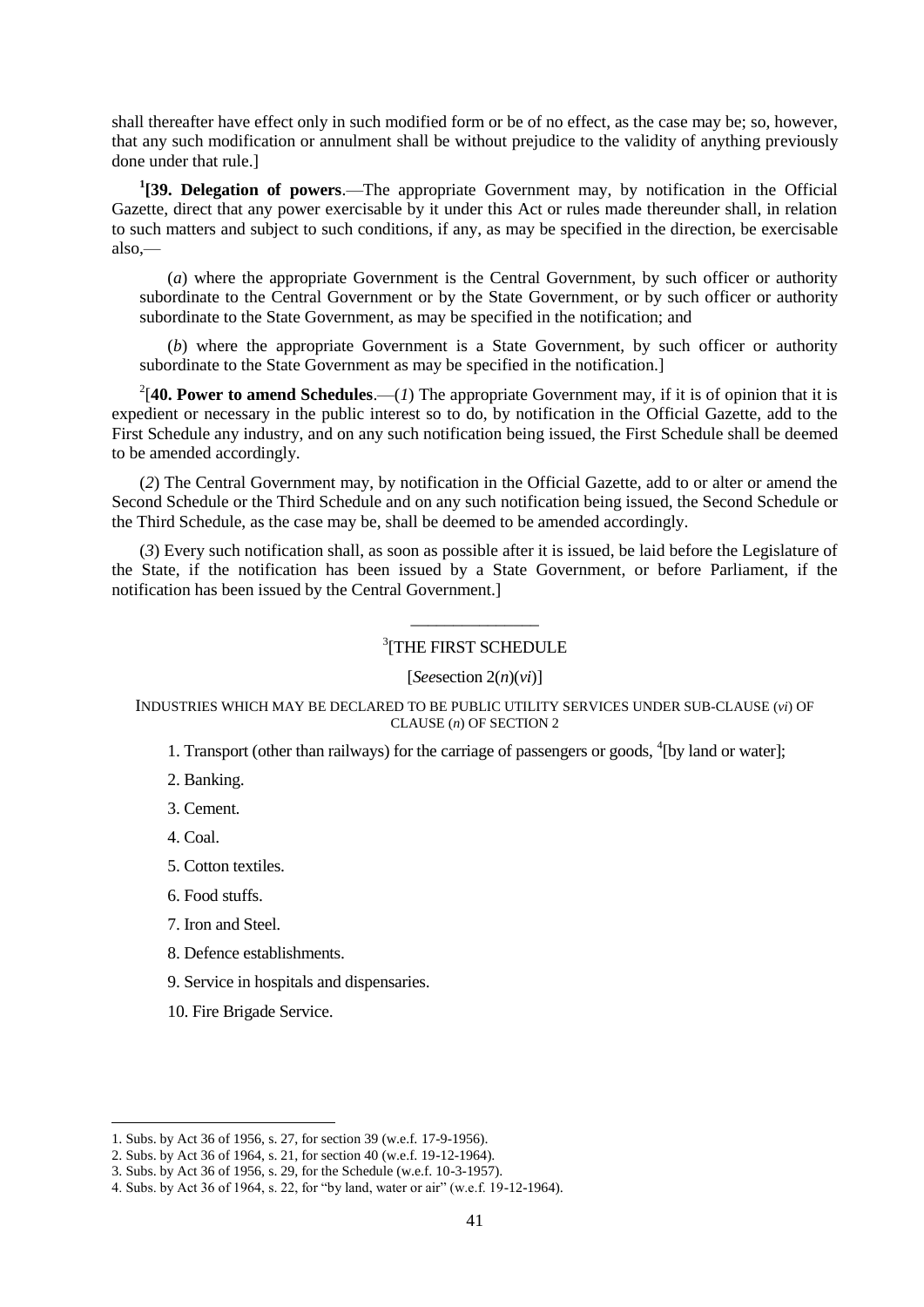- <sup>1</sup>[11. India Government Mints.
- 12. India Security Press.
- 13. Copper Mining.
- 14. Lead Mining.
- 15. Zinc Mining.
- 16. Iron Ore Mining.
- 17. Service in any oil-field.

2 \*\*\*

- 19. Service in the Uranium Industry.
- 20. Pyrites Mining.
- 21. Security Paper Mill, Hoshangabad.
- 22. Services in the Bank Note Press, Dewas.
- 23. Phosphorite Mining.
- 24. Magnesite Mining.]

# \_\_\_\_\_\_\_\_\_\_\_\_ THE SECOND SCHEDULE

## (*See*section 7)

### MATTERS WITHIN THE JURISDICTION OF LABOUR COURTS

- 1. The propriety or legality of an order passed by an employer under the standing orders;
- 2. The application and interpretation of standing orders;
- 3. Discharge or dismissal of workmen including re-instatement of, or grant of relief to, workmen wrongfully dismissed;
- 4. Withdrawal of any customary concession or privilege;
- 5. Illegality or otherwise of a strike or lock-out; and
- 6. All matters other than those specified in the Third Schedule.

# \_\_\_\_\_\_\_\_\_\_\_\_\_\_\_\_\_\_\_\_\_\_\_ THE THIRD SCHEDULE

# (*See* section 7A)

#### MATTERS WITHIN THE JURISDICTION OF INDUSTRIAL TRIBUNALS

- 1. Wages, including the period and mode of payment;
- 2. Compensatory and other allowances;
- 3. Hours of work and rest intervals;
- 4. Leave with wages and holidays;
- 5. Bonus, profit sharing, provident fund and gratuity;
- 6. Shift working otherwise than in accordance with standing orders;
- 7. Classification by grades;

<sup>1.</sup> These entries were added to the Schedule from time to time by notifications issued under section 40 of the Act.

<sup>2.</sup> Entry 18 omitted by Act 45 of 1971, s. 7 (w.e.f. 15-12-1971).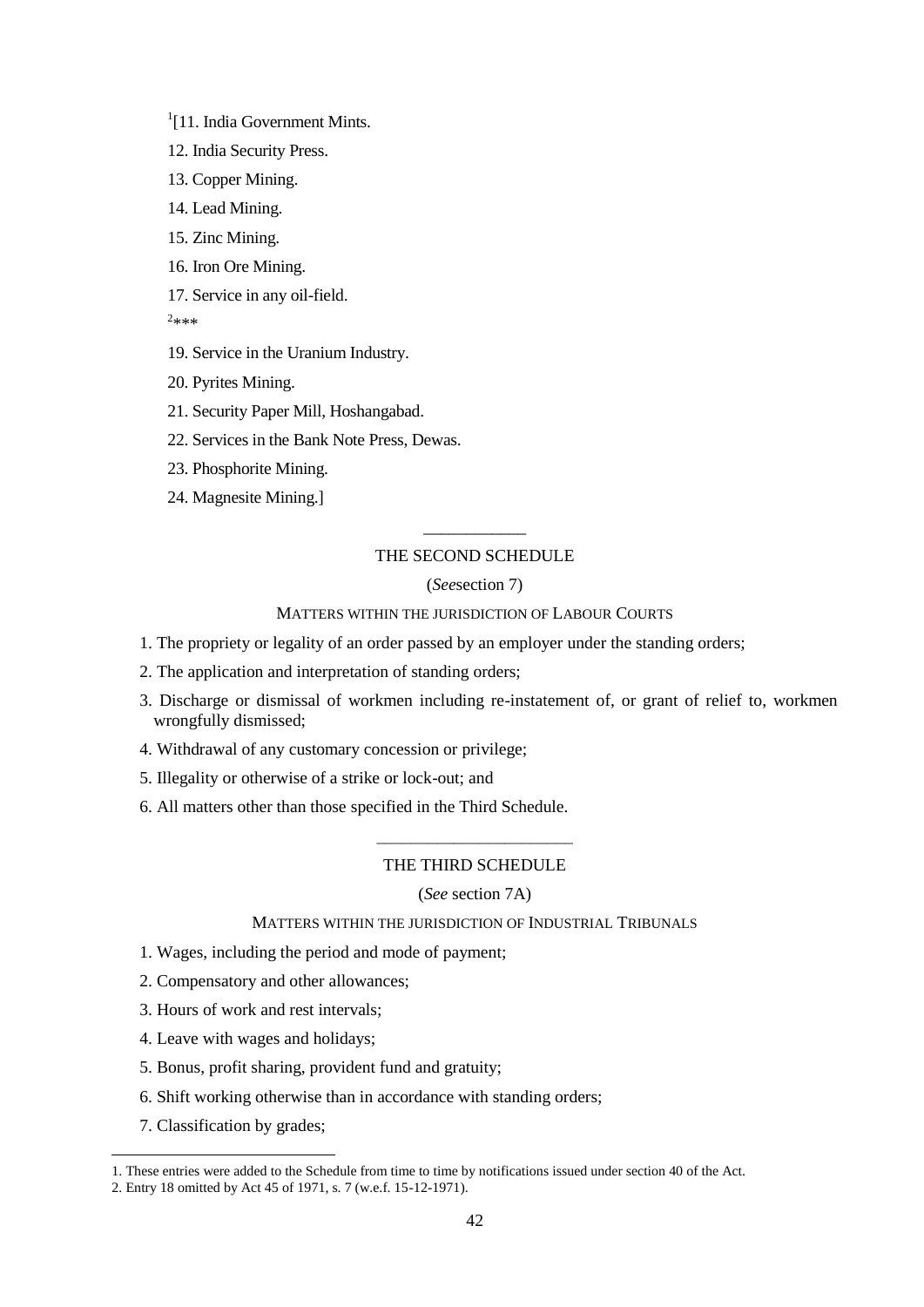8. Rules of discipline;

9. Rationalisation;

- 10. Retrenchment of workmen and closure of establishment; and
- 11. Any other matter that may be prescribed.

### THE FOURTH SCHEDULE

#### (*See*section 9A)

\_\_\_\_\_\_\_\_\_\_\_\_\_\_\_\_\_\_\_

### CONDITIONS OF SERVICE FOR CHANGE OF WHICH NOTICE IS TO BE GIVEN

- 1. Wages, including the period and mode of payment;
- 2. Contribution paid, or payable, by the employer to any provident fund or pension fund or for the benefit of the workmen under any law for the time being in force;
- 3. Compensatory and other allowances;
- 4. Hours of work and rest intervals;
- 5. Leave with wages and holidays;
- 6. Starting, alteration or discontinuance of shift working otherwise than in accordance with standing orders;
- 7. Classification by grades;
- 8. Withdrawal of any customary concession or privilege or change in usage;
- 9. Introduction of new rules of discipline, or alteration of existing rules, except in so far as they are provided in standing orders;
- 10. Rationalisation, standardisation or improvement of plant or technique which is likely to lead to retrenchment of workmen;
- 11. Any increases or reduction (other than casual) in the number of persons employed or to be employed in any occupation or process or department or shift, <sup>1</sup>[not occasioned by circumstances over which the employer has no control].]

# \_\_\_\_\_\_\_\_\_\_\_\_\_\_ 2 [THE FIFTH SCHEDULE

[*See*section 2(*ra*)]

## UNFAIR LABOUR PRACTICES

I.—*On the part of employers and trade unions of employers*

1. To interfere with, restrain from, or coerce, workmen in the exercise of their right to organise, form, join or assist a trade union or to engage in concerted activities for the purposes of collective bargaining or other mutual aid or protection, that is to say:—

(*a*) threatening workmen with discharge or dismissal, if they join a trade union;

(*b*) threatening a lock-out or closure, if a trade union is organised;

(*c*) granting wage increase to workmen at crucial periods of trade union organisation, with a view to undermining the efforts of the trade union organisation.

<sup>1.</sup> Subs. by Act 36 of 1964, s. 23, for "not due to forced matters" (w.e.f. 19-12-1964).

<sup>2.</sup> Ins. by Act 46 of 1982, s. 23 (w.e.f. 21-8-1984).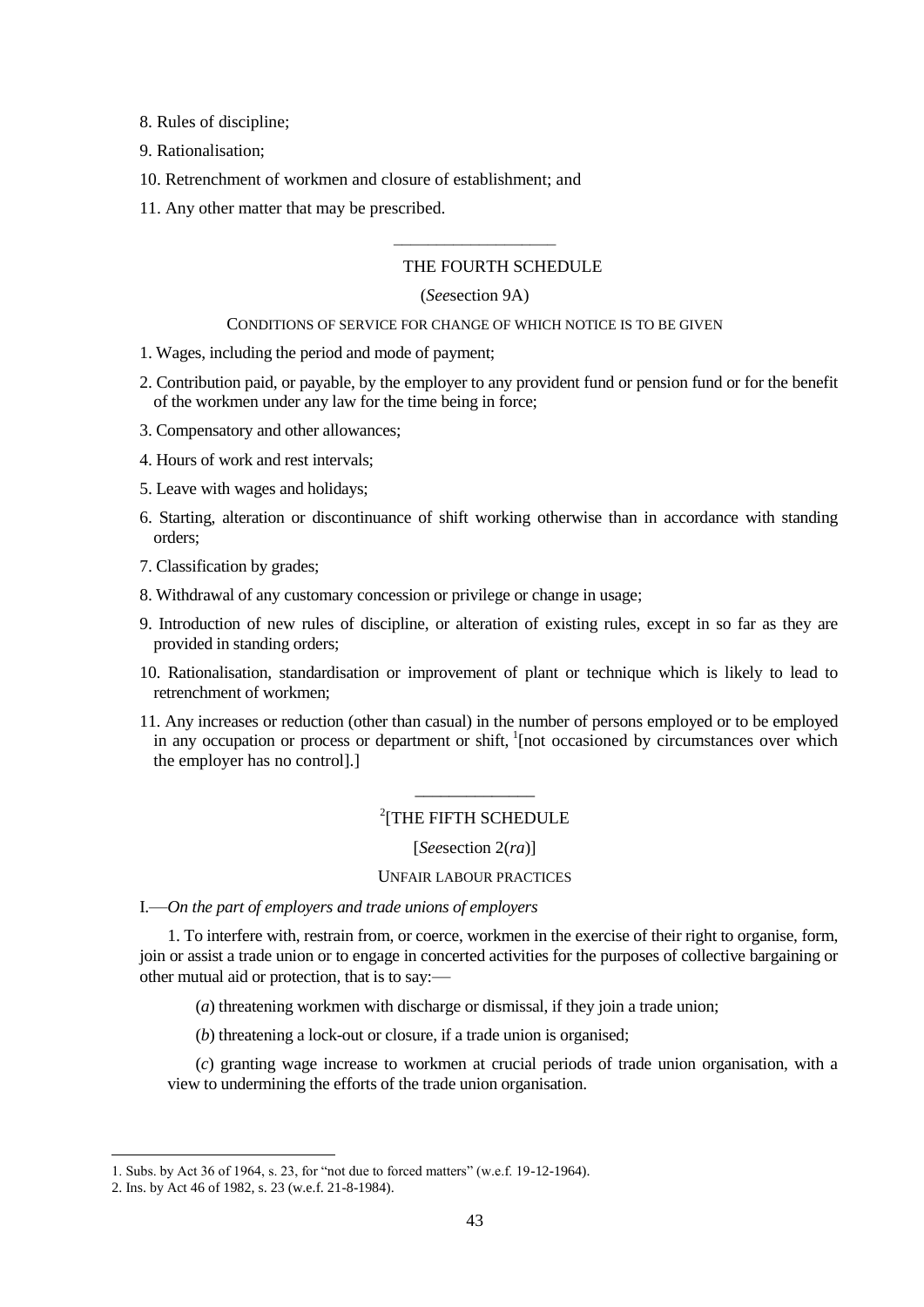2. To dominate, interfere with or contribute support, financial or otherwise, to any trade union, that is to say:—

(*a*) an employer taking an active interest in organising a trade union of his workmen; and

(*b*) an employer showing partiality or granting favour to one of several trade unions attempting to organise his workmen or to its members, where such a trade union is not a recognised trade union.

3. To establish employer sponsored trade unions of workmen.

4. To encourage or discourage membership in any trade union by discriminating against any workman, that is to say:—

(*a*) discharging or punishing a workman, because he urged other workmen to join or organise a trade union;

(*b*) discharging or dismissing a workman for taking part in any strike (not being as trike which is deemed to be an illegal strike under this Act);

(*c*) changing seniority rating of workmen because of trade union activities;

(*d*) refusing to promote workmen to higher posts on account of their trade union activities;

(*e*) giving unmerited promotions to certain workmen with a view to creating discord amongst other workmen, or to undermine the strength of their trade union;

(*f*) discharging office-bearers or active members of the trade union on account of their trade union activities.

5. To discharge or dismiss workmen—

(*a*) by way of victimisation;

(*b*) not in good faith, but in the colourable exercise of the employer's rights;

(*c*) by falsely implicating a workman in a criminal case on false evidence or on concocted evidence;

(*d*) for patently false reasons;

(*e*) on untrue or trumped up allegation of absence without leave;

(*f*) in utter disregard of the principles of natural justice in the conduct of domestic enquiry or with undue haste;

(*g*) for misconduct of a minor or technical character, without having any regard to the nature of the particular misconduct or the past record or service of the workman, thereby leading to a disproportionate punishment.

6. To abolish the work of a regular nature being done by workmen, and to give such work to contractors as a measure of breaking a strike.

7. To transfer a workman *mala fide* from one place to another, under the guise of following management policy.

8. To insist upon individual workmen, who are on a legal strike to sign a good conduct bond, as a pre-condition to allowing them to resume work.

9. To show favouritism or partiality to one set of workers regardless of merit.

10.To employ workmen as "badlis", casuals or temporaries and to continue them as such for years, with the object of depriving them of the status and privileges of permanent workmen.

11.To discharge or discriminate against any workman for filing charges or testifying against an employer in any enquiry or proceeding relating to any industrial dispute.

12. To recruit workmen during a strike which is not an illegal strike.